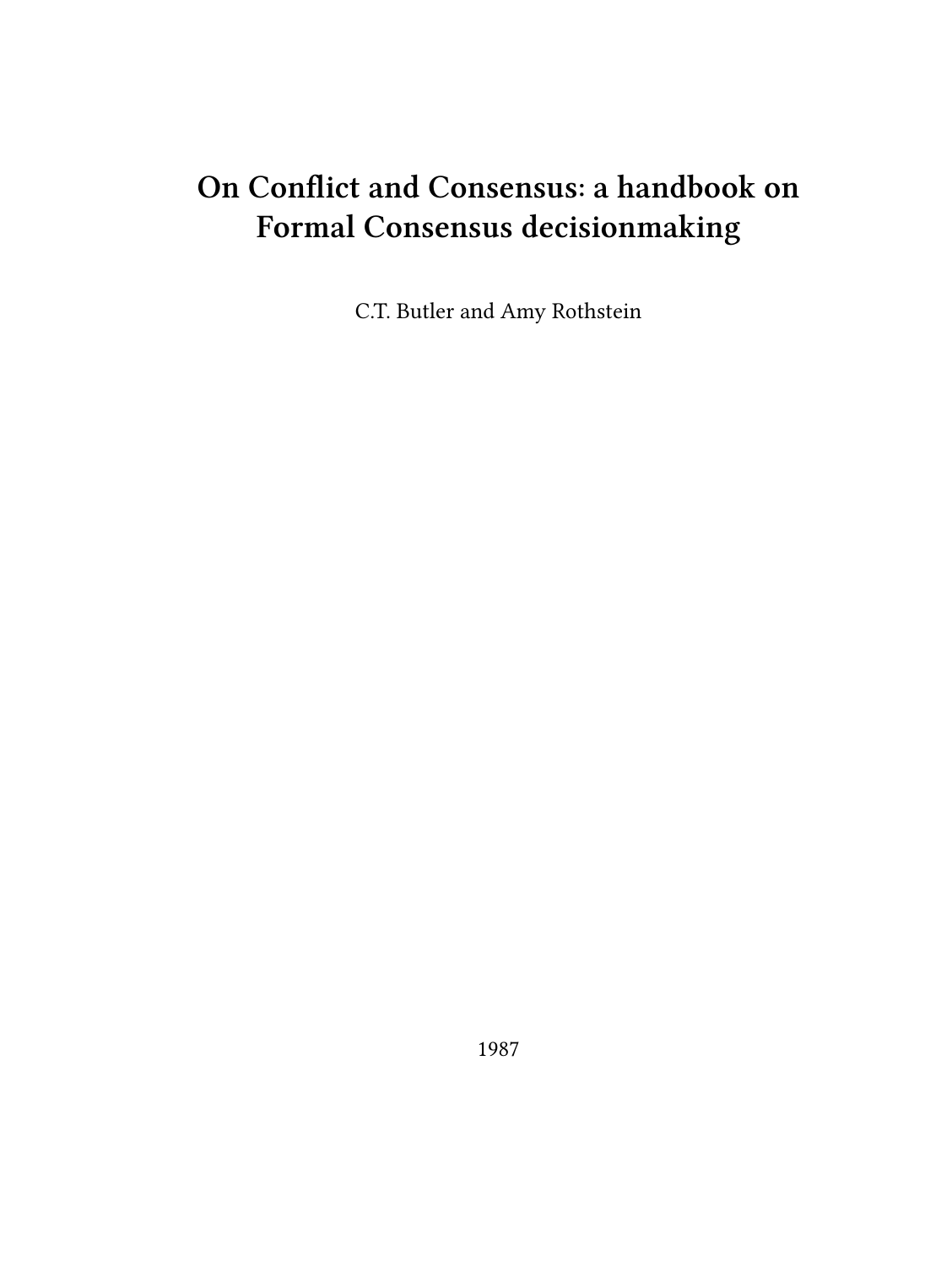# **Contents**

# **[Front Matter](#page-5-0) 6**

| The Advantages of Formal Consensus                                                              | 9  |
|-------------------------------------------------------------------------------------------------|----|
|                                                                                                 | 10 |
|                                                                                                 | 11 |
|                                                                                                 | 11 |
|                                                                                                 | 11 |
|                                                                                                 | 11 |
|                                                                                                 | 11 |
| Formal Consensus is the least violent decision making process.                                  | 12 |
| Formal Consensus is the most democratic decision making process.                                | 12 |
| Formal Consensus is based on the principles of the group. $\dots \dots \dots \dots \dots \dots$ | 12 |
|                                                                                                 | 12 |
| Formal Consensus works better when more people participate.                                     | 13 |
|                                                                                                 | 13 |
|                                                                                                 | 13 |
| <b>On Decision making</b>                                                                       | 14 |
|                                                                                                 | 15 |
|                                                                                                 | 16 |
|                                                                                                 | 16 |
|                                                                                                 | 16 |
|                                                                                                 | 16 |
| Level One: Broad Open Discussion                                                                | 17 |
|                                                                                                 | 17 |
|                                                                                                 | 17 |
| Level Two: Identify Concerns                                                                    | 18 |
|                                                                                                 | 18 |
| $C_{\text{rown}}$ $D_{\text{data}}$ $C_{\text{conorm2}}$                                        | 10 |

| <b>Level Three: Resolve Concerns</b> | 19 |
|--------------------------------------|----|
|                                      |    |
|                                      |    |
|                                      |    |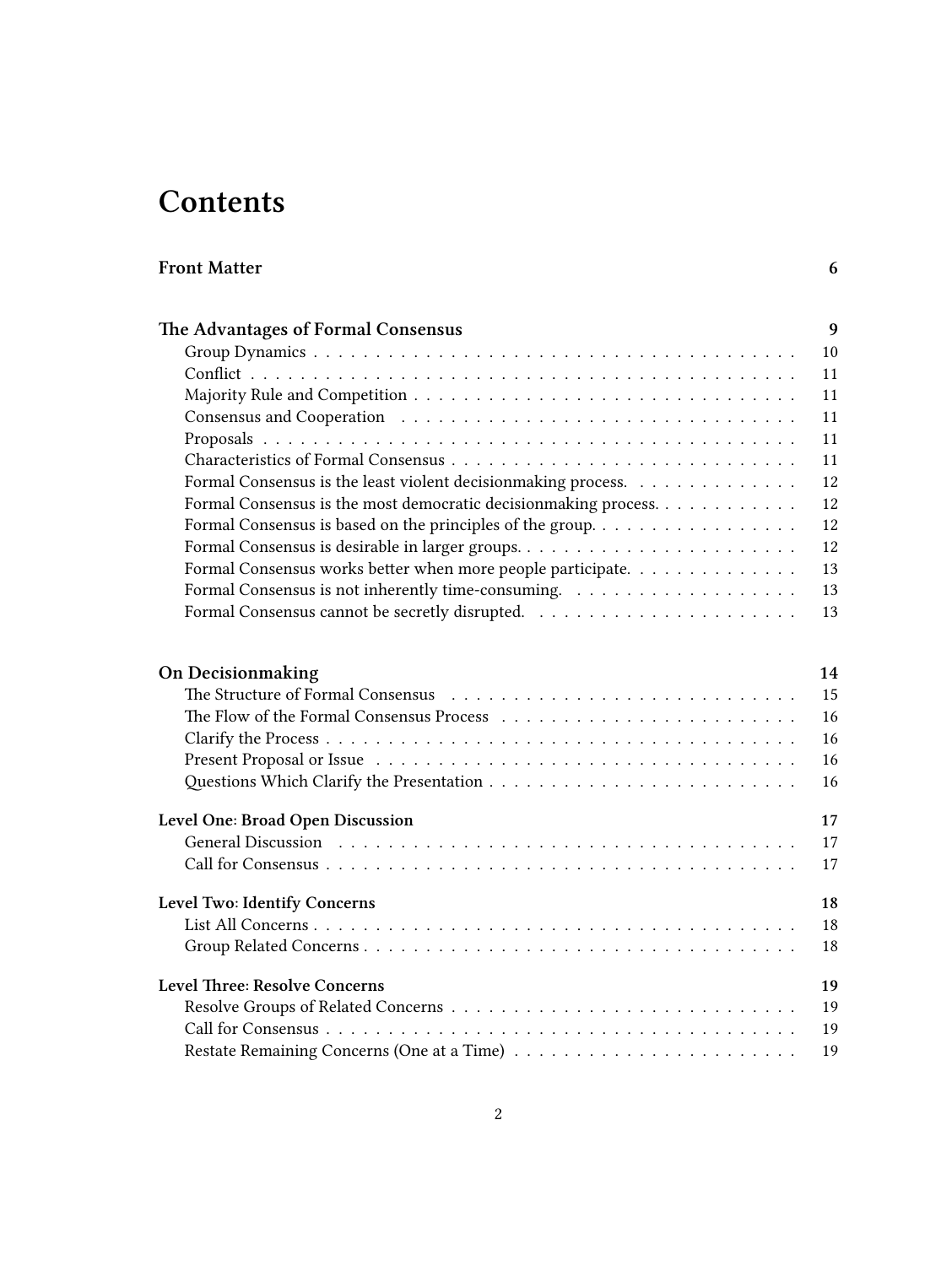|                                                                                                                                                                                                                               | 19 |
|-------------------------------------------------------------------------------------------------------------------------------------------------------------------------------------------------------------------------------|----|
| Discussion Limited to Resolving One Concern (a) results and such a set of the set of the set of the set of the S                                                                                                              | 19 |
|                                                                                                                                                                                                                               | 20 |
|                                                                                                                                                                                                                               | 21 |
| <b>Closing Options</b>                                                                                                                                                                                                        |    |
|                                                                                                                                                                                                                               | 21 |
| Stand Aside (Decision Adopted with Unresolved Concerns Listed)                                                                                                                                                                | 21 |
|                                                                                                                                                                                                                               | 21 |
| <b>On Conflict and Consensus</b>                                                                                                                                                                                              | 23 |
| <b>Foundation Upon Which Consensus Is Built</b>                                                                                                                                                                               | 25 |
|                                                                                                                                                                                                                               | 25 |
|                                                                                                                                                                                                                               | 25 |
|                                                                                                                                                                                                                               | 25 |
|                                                                                                                                                                                                                               | 25 |
|                                                                                                                                                                                                                               | 26 |
|                                                                                                                                                                                                                               | 26 |
|                                                                                                                                                                                                                               | 26 |
|                                                                                                                                                                                                                               | 26 |
|                                                                                                                                                                                                                               | 27 |
|                                                                                                                                                                                                                               | 27 |
|                                                                                                                                                                                                                               | 27 |
|                                                                                                                                                                                                                               | 27 |
|                                                                                                                                                                                                                               | 27 |
| Social Prejudice responses to the contract of the contract of the contract of the contract of the contract of the contract of the contract of the contract of the contract of the contract of the contract of the contract of | 28 |
|                                                                                                                                                                                                                               | 28 |
|                                                                                                                                                                                                                               |    |
| The Art of Evaluation                                                                                                                                                                                                         | 30 |
|                                                                                                                                                                                                                               | 31 |
|                                                                                                                                                                                                                               | 32 |
|                                                                                                                                                                                                                               | 32 |
|                                                                                                                                                                                                                               | 32 |
|                                                                                                                                                                                                                               |    |
| Roles                                                                                                                                                                                                                         | 34 |
|                                                                                                                                                                                                                               | 35 |
|                                                                                                                                                                                                                               | 37 |
|                                                                                                                                                                                                                               | 37 |
|                                                                                                                                                                                                                               | 37 |
|                                                                                                                                                                                                                               | 37 |
|                                                                                                                                                                                                                               | 38 |
|                                                                                                                                                                                                                               | 38 |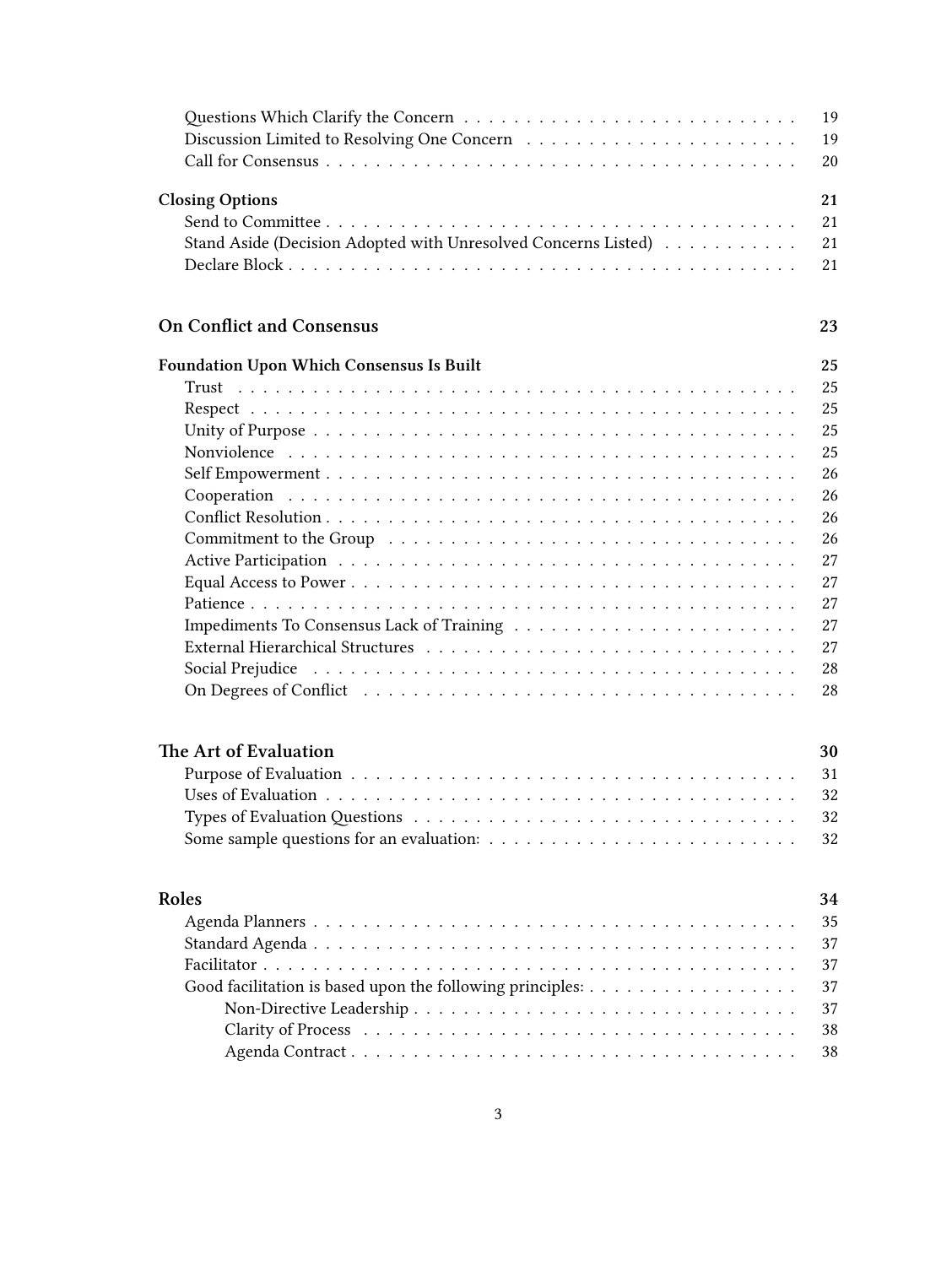| 43 |
|----|
| 43 |
| 43 |
| 43 |
| 43 |
| 44 |
| 44 |
| 44 |
| 44 |
| 44 |
| 44 |
| 44 |
| 45 |
| 45 |
| 45 |
| 45 |
| 45 |
| 46 |
| 46 |
| 46 |
| 46 |
| 47 |
| 47 |
| 47 |
| 47 |

# Glossary

48

Bibliography

51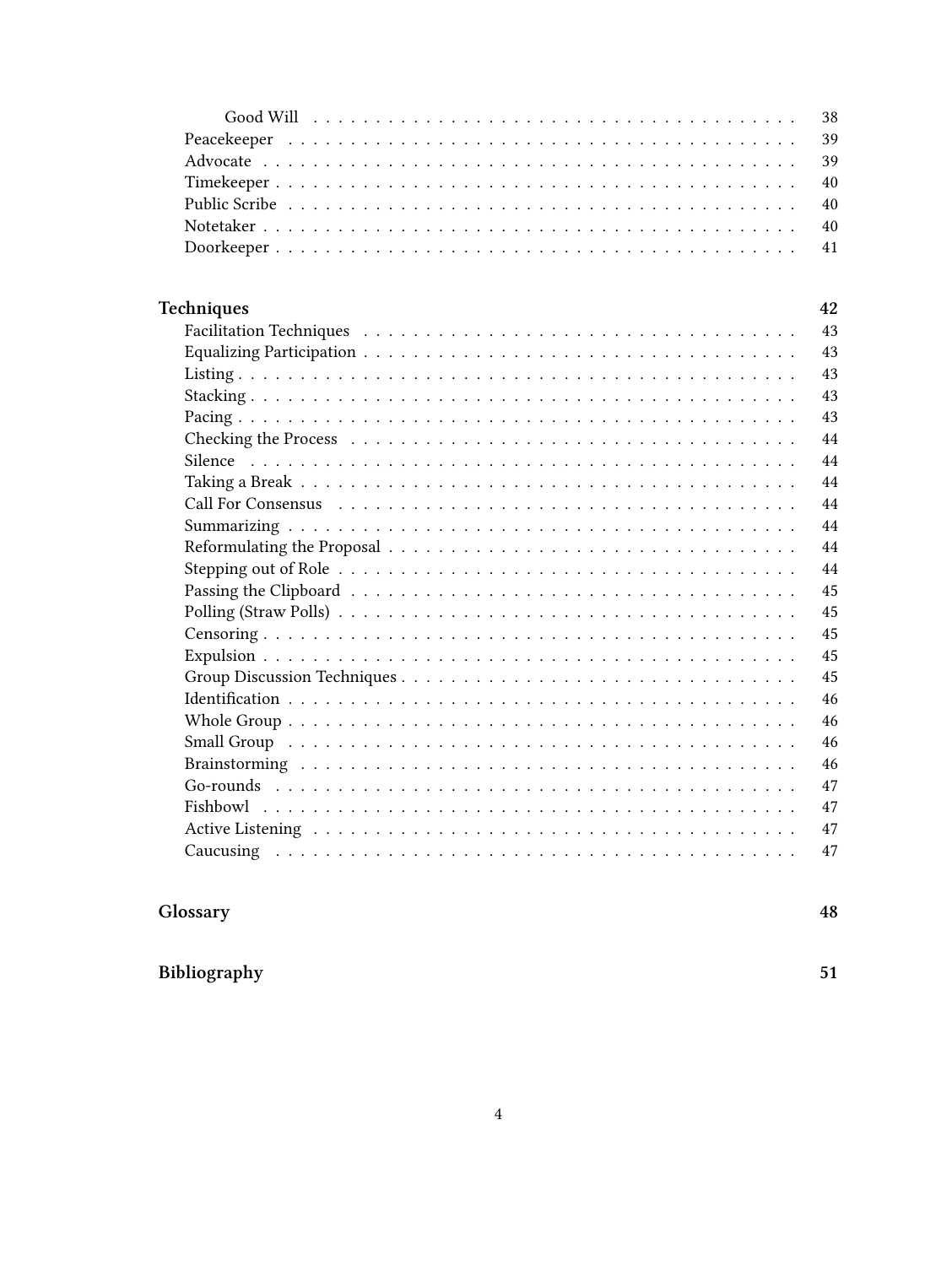*If war is the violent resolution of conflict, then peace is not the absence of conflict, but rather, the ability to resolve conflict without violence.* C.T. Butler

Consensus, as a decisionmaking process, has been developing for centuries. Many people, in diverse communities, have contributed to this development. From them, we have borrowed generously and adapted freely.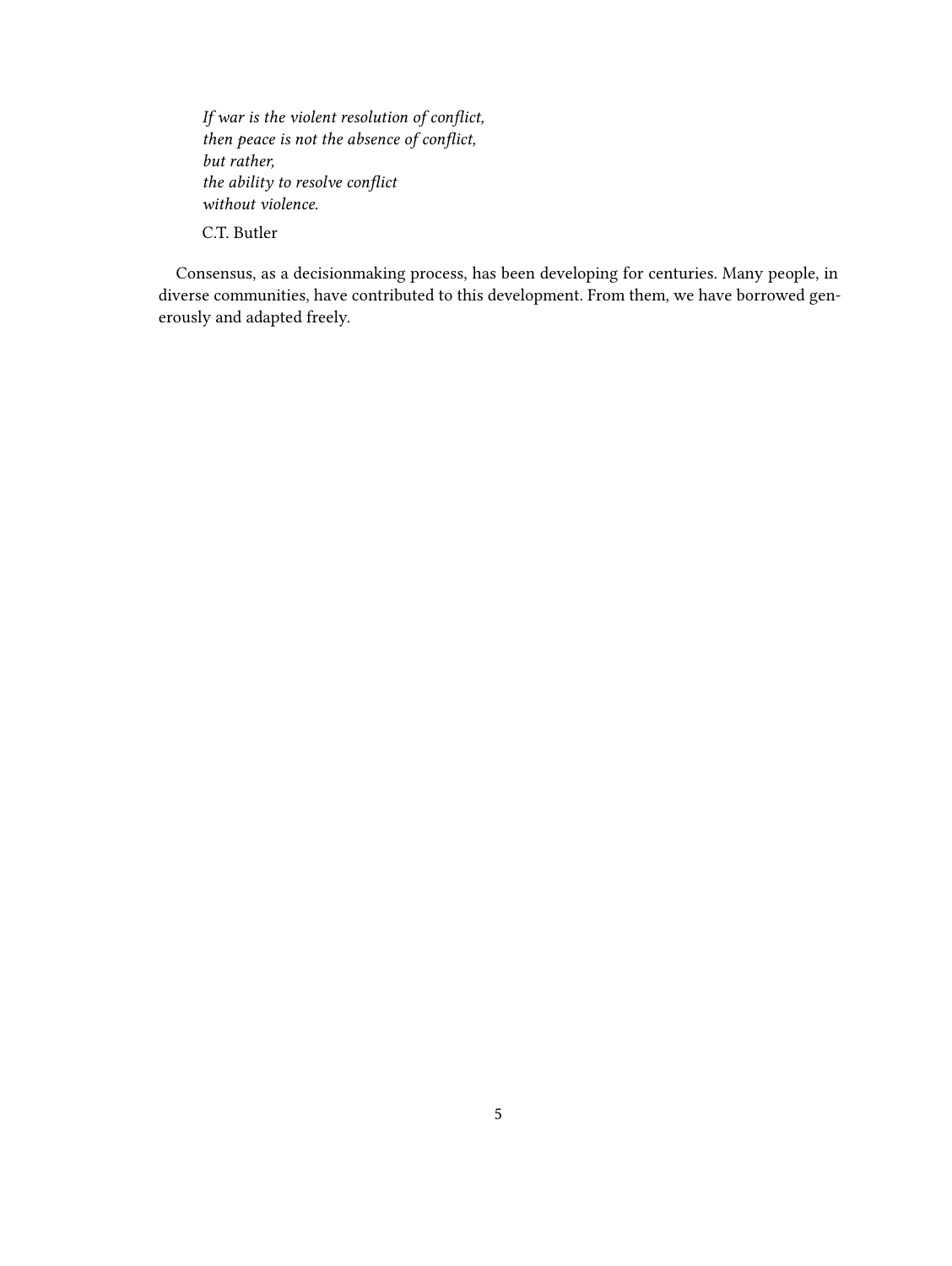<span id="page-5-0"></span>**Front Matter**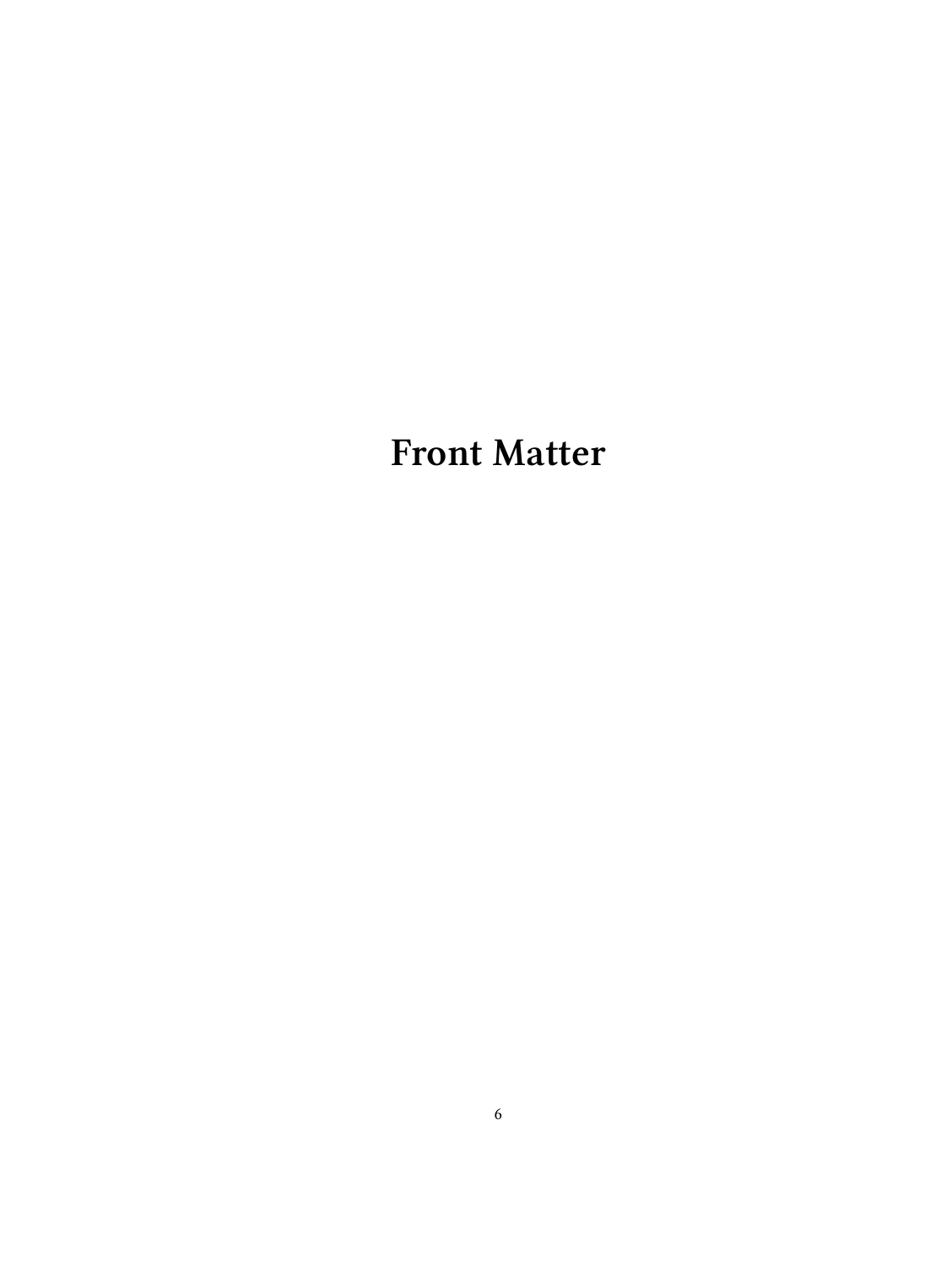C.T. wrote the first edition of this book for the Pledge of Resistance in Boston when it had over 3500 signers and 150 affnity groups. All policy decisions for the organization were made at monthly spokesmeetings, involving at least one spokesperson from each affnity group. Members from the coordinating committee were charged with managing daily affairs. Spokesmeetings were often attended by over one hundred people; they were usually seventy strong. For almost two years the process of consensus worked well for the Pledge, empowering very large numbers of people to engage confdently in nonviolent direct action. The forerunner of the model of consensus outlined in this book was used throughout this period at spokesmeetings and, particularly well, at the weekly coordinators meetings. However, it was never systematically defned and written down or formally adopted.

For over two years, C.T. attended monthly spokesmeetings, weekly coordinating meetings, and uncounted committee meetings. He saw the need to develop a consistent way to introduce new members to consensus. At frst, he looked for existing literature to aid in conducting workshops on the consensus process. He was unable to fnd any suitable material, so he set out to develop his own.

The frst edition of this book is the result of a year of research into consensus in general and the Pledge process in particular. It was mostly distributed to individuals who belonged to various groups already struggling to use some form of consensus process. The fourth printing included an introduction which added the concept of secular consensus. The secular label distinguishes this model of consensus from both the more traditional model found in faith-based communities and the rather informal consensus commonly found in progressive groups.

Unfortunately, the label of secular consensus gave the impression that we were denying any connection with spirituality. We wanted to clearly indicate that the model of consensus we were proposing was distinct, but we did not want to exclude the valuable work of faith-based communities.

Therefore, since the sixth printing we have used the name Formal Consensus because it adequately defnes this distinction. We hope that Formal Consensus will continue to be an important contribution to the search for an effective, more unifying, democratic decisionmaking process.

Formal Consensus is a specifc kind of decisionmaking. It must be defned by the group using it. It provides a foundation, structure, and collection of techniques for effcient and productive group discussions. The foundation is the commonly-held principles and decisions which created the group originally. The structure is predetermined, although fexible. The agenda is formal and extremely important. The roles, techniques, and skills necessary for smooth operation must be accessible to and developed in all members. Evaluation of the process must happen on a consistent and frequent basis, as a tool for self-education and self-management. Above all, Formal Consensus must be taught. It is unreasonable to expect people to be familiar with this process already. In general, cooperative nonviolent confict resolution does not exist in modern North American society. These skills must be developed in what is primarily a competitive environment. Only time will tell if, in fact, this model will fourish and prove itself effective and worthwhile.

We are now convinced more than ever that the model presented in this book is profoundly signifcant for the future of our species. We must learn to live together cooperatively, resolving our conficts nonviolently and making our decisions consensually. We must learn to value diversity and respect all life, not just on a physical level, but emotionally, intellectually, and spiritually. We are all in this together.

— C.T. Butler and Amy Rothstein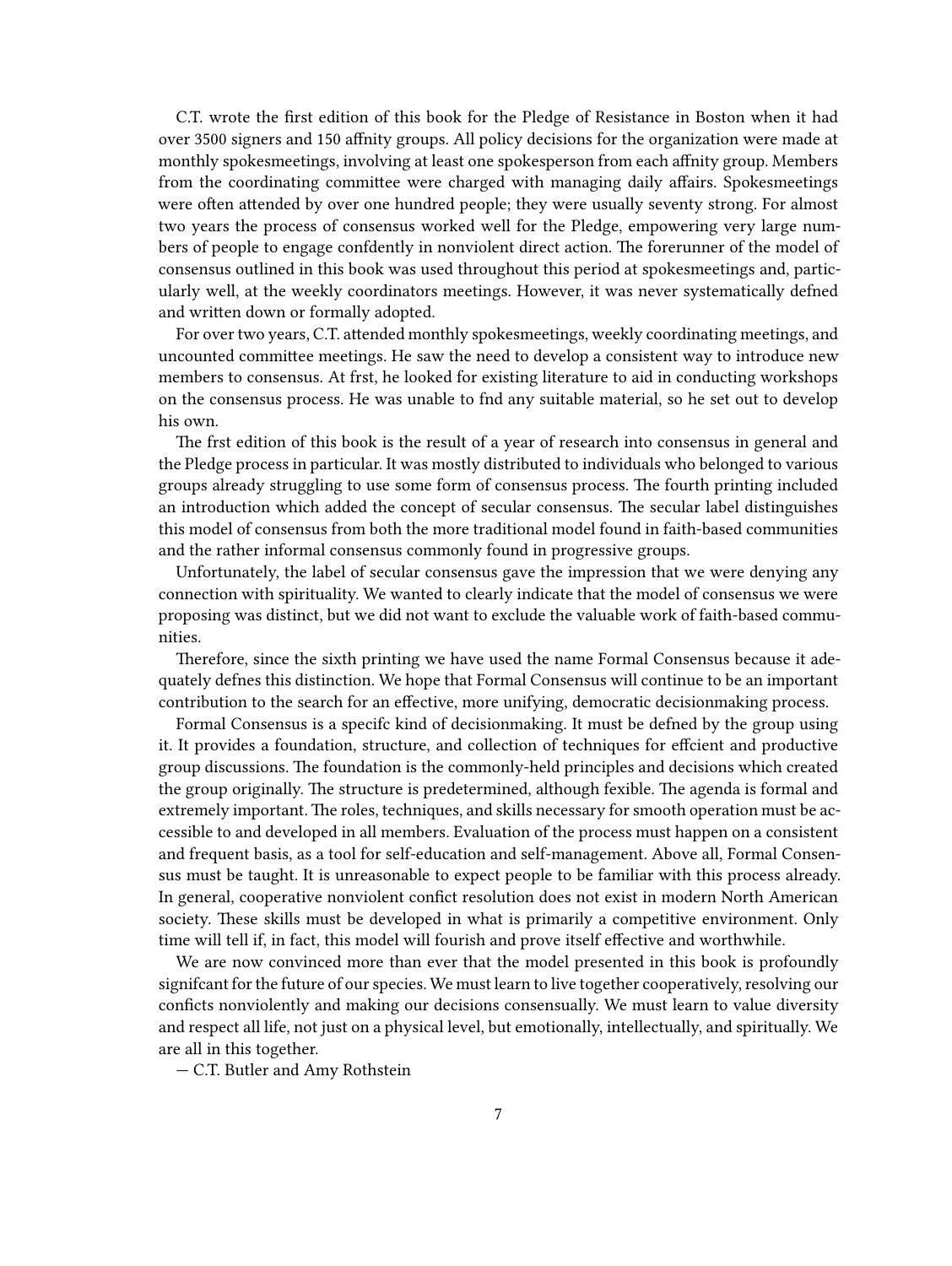— August 1991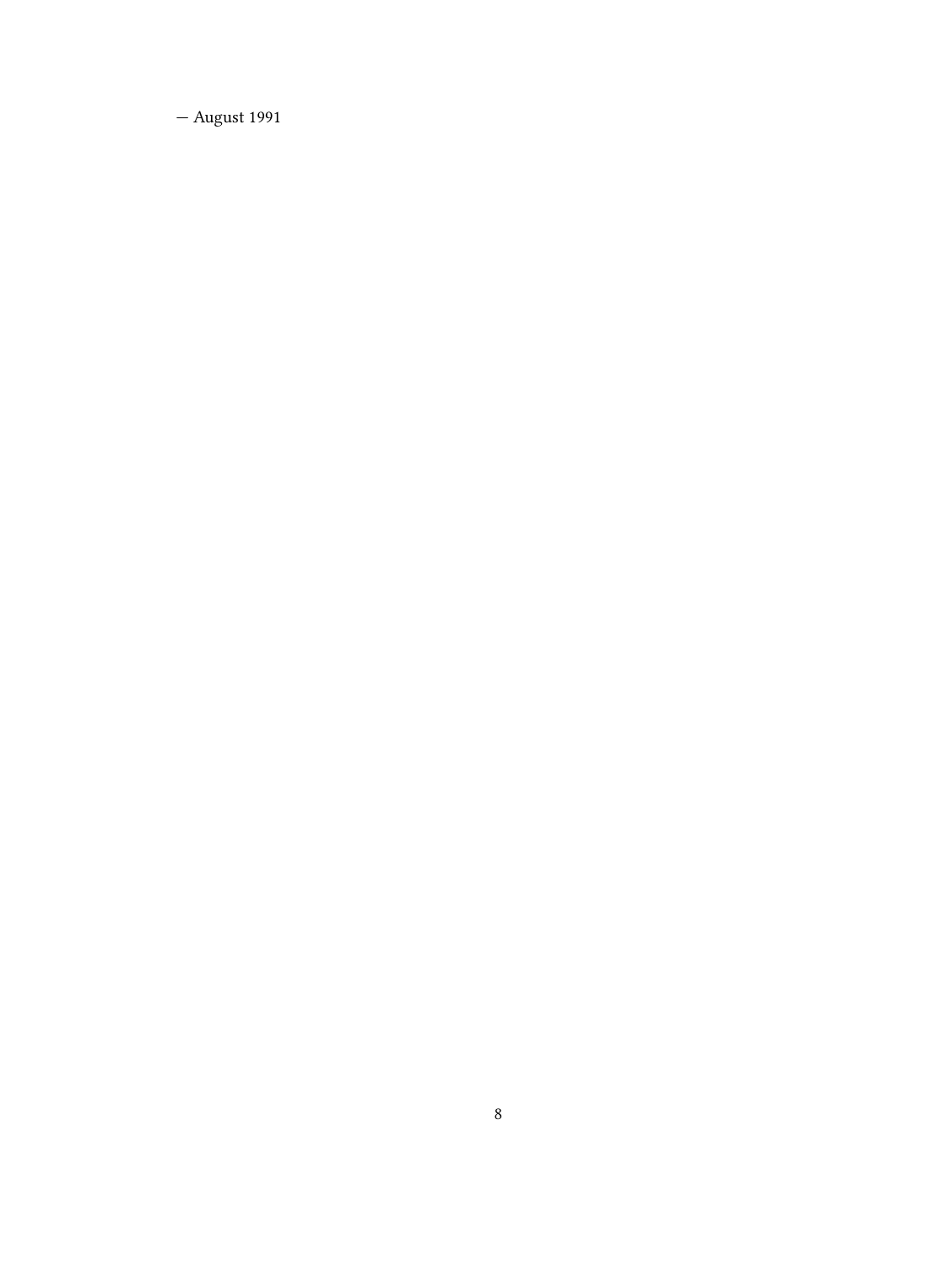# <span id="page-8-0"></span>**The Advantages of Formal Consensus**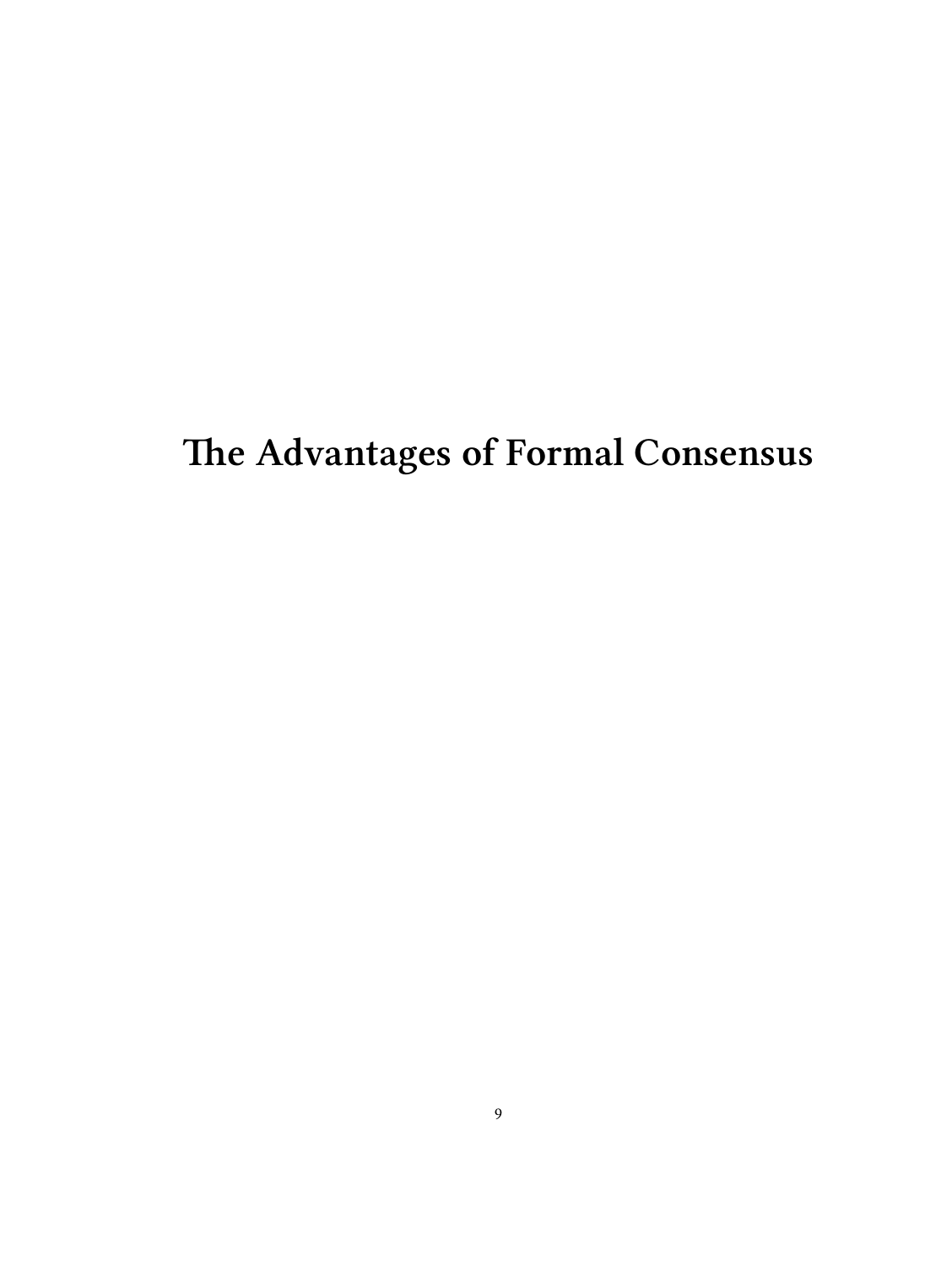There are many ways to make decisions. Sometimes, the most efficient way to make decisions would be to just let the manager (or CEO, or dictator) make them. However, efficiency is not the only criteria. When choosing a decisionmaking method, one needs to ask two questions. Is it a fair process? Does it produce good solutions?

To judge the process, consider the following: Does the meeting flow smoothly? Is the discussion kept to the point? Does it take too long to make each decision? Does the leadership determine the outcome of the discussion? Are some people overlooked?

To judge the quality of the end result, the *decision,* consider: Are the people making the decision, and all those affected, satisfied with the result? To what degree is the intent of the original *proposal* accomplished? Are the underlying issues addressed? Is there an appropriate use of resources? Would the group make the same decision again?

Autocracy can work, but the idea of a benevolent dictator is just a dream. We believe that it is inherently better to involve every person who is affected by the decision in the decisionmaking process. This is true for several reasons. The decision would reflect the will of the entire group, not just the leadership. The people who carry out the plans will be more satisfied with their work. And, as the old adage goes, two heads are better than one.

This book presents a particular model for decisionmaking we call Formal Consensus. Formal Consensus has a clearly defined structure. It requires a commitment to active cooperation, disciplined speaking and listening, and respect for the contributions of every member. Likewise, every person has the responsibility to actively participate as a creative individual within the structure.

Avoidance, denial, and repression of conflict is common during meetings. Therefore, using Formal Consensus might not be easy at first. Unresolved conflict from previous experiences could come rushing forth and make the process difficult, if not impossible. Practice and discipline, however, will smooth the process. The benefit of everyone's participation and cooperation is worth the struggle it may initially take to ensure that all voices are heard.

It is often said that consensus is time-consuming and difficult. Making complex, difficult decisions is time-consuming, no matter what the process. Many different methods can be efficient, if every participant shares a common understanding of the rules of the game. Like any process, Formal Consensus can be inefficient if a group does not first assent to follow a particular structure.

This book codifies a formal structure for decisionmaking. It is hoped that the relationship between this book and Formal Consensus would be similar to the relationship between Robert's Rules of Order and Parliamentary Procedure.

Methods of decisionmaking can be seen on a continuum with one person having total authority on one end to everyone sharing power and responsibility on the other.

The level of participation increases along this decisionmaking continuum. Oligarchies and autocracies offer no participation to many of those who are directly affected. Representative, majority rule, and consensus democracies involve everybody, to different degrees.

#### <span id="page-9-0"></span>**Group Dynamics**

A group, by definition, is a number of individuals having some unifying relationship. The group dynamic created by consensus process is completely different from that of Parliamentary Procedure, from start to finish. It is based on different values and uses a different language, a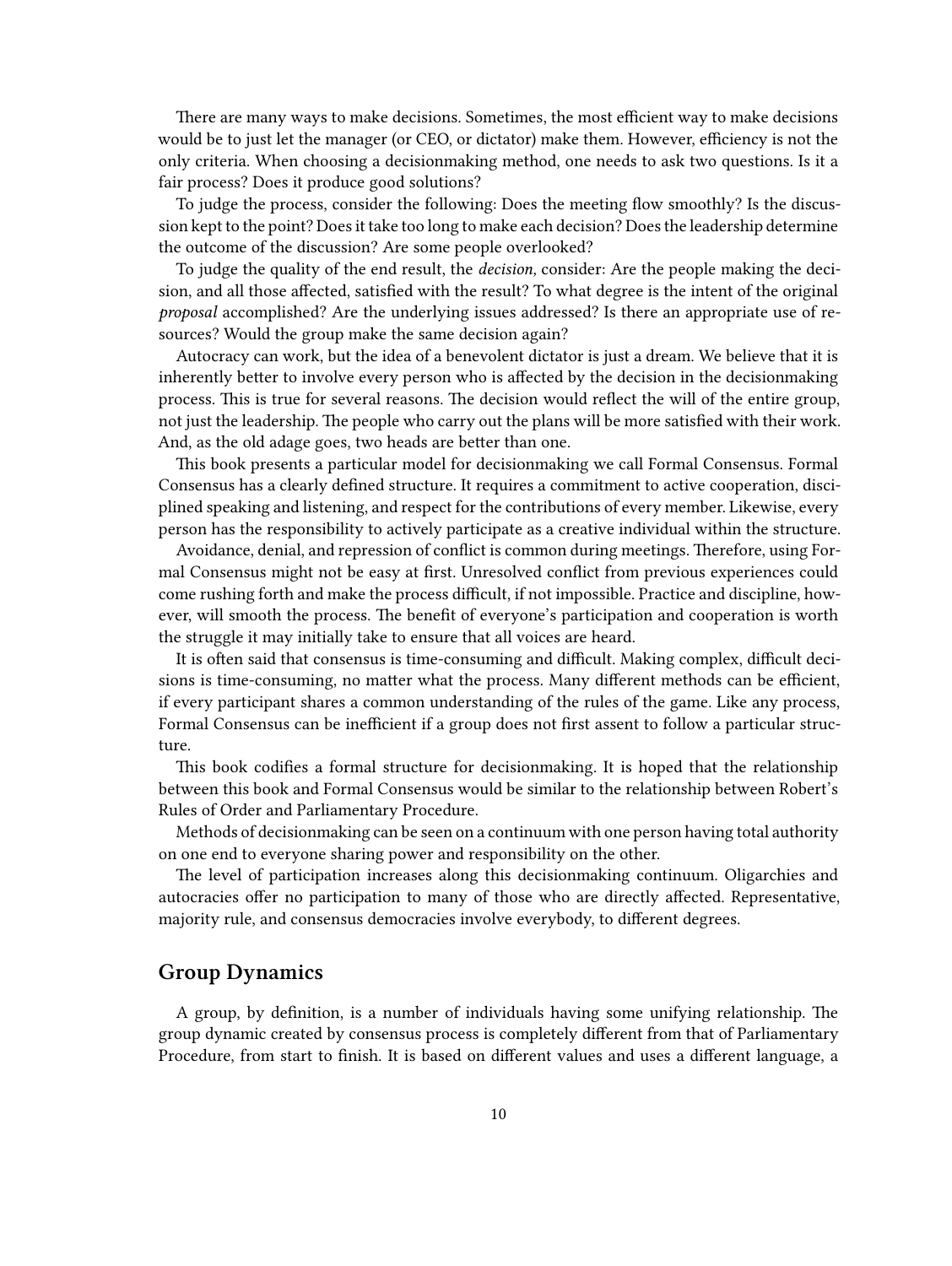different structure, and many different techniques, although some techniques are similar. It might be helpful to explain some broad concepts about group dynamics and consensus.

# <span id="page-10-0"></span>**Conflict**

While decisionmaking is as much about conflict as it is about agreement, Formal Consensus works best in an atmosphere in which conflict is encouraged, supported, and resolved cooperatively with respect, nonviolence, and creativity. Conflict is desirable. It is not something to be avoided, dismissed, diminished, or denied.

#### <span id="page-10-1"></span>**Majority Rule and Competition**

Generally speaking, when a group votes using majority rule or Parliamentary Procedure, a competitive dynamic is created within the group because it is being asked to choose between two (or more) possibilities. It is just as acceptable to attack and diminish another's point of view as it is to promote and endorse your own ideas. Often, voting occurs before one side reveals anything about itself, but spends time solely attacking the opponent! In this adversarial environment, one's ideas are owned and often defended in the face of improvements.

#### <span id="page-10-2"></span>**Consensus and Cooperation**

Consensus process, on the other hand, creates a cooperative dynamic. Only one proposal is considered at a time. Everyone works together to make it the best possible decision for the group. Any concerns are raised and resolved, sometimes one by one, until all voices are heard. Since proposals are no longer the property of the presenter, a solution can be created more cooperatively.

#### <span id="page-10-3"></span>**Proposals**

In the consensus process, only proposals which intend to accomplish the common purpose are considered. During discussion of a proposal, everyone works to improve the proposal to make it the best decision for the group. All proposals are adopted unless the group decides it is contrary to the best interests of the group.

## <span id="page-10-4"></span>**Characteristics of Formal Consensus**

Before a group decides to use Formal Consensus, it must honestly assess its ability to honor the principles described in Chapter Three. If the principles described in this book are not already present or if the group is not willing to work to create them, then Formal Consensus will not be possible. Any group which wants to adopt Formal Consensus needs to give considerable attention to the underlying principles which support consensus and help the process operate smoothly. This is not to say each and every one of the principles described herein must be adopted by every group, or that each group cannot add its own principles specific to its goals, but rather, each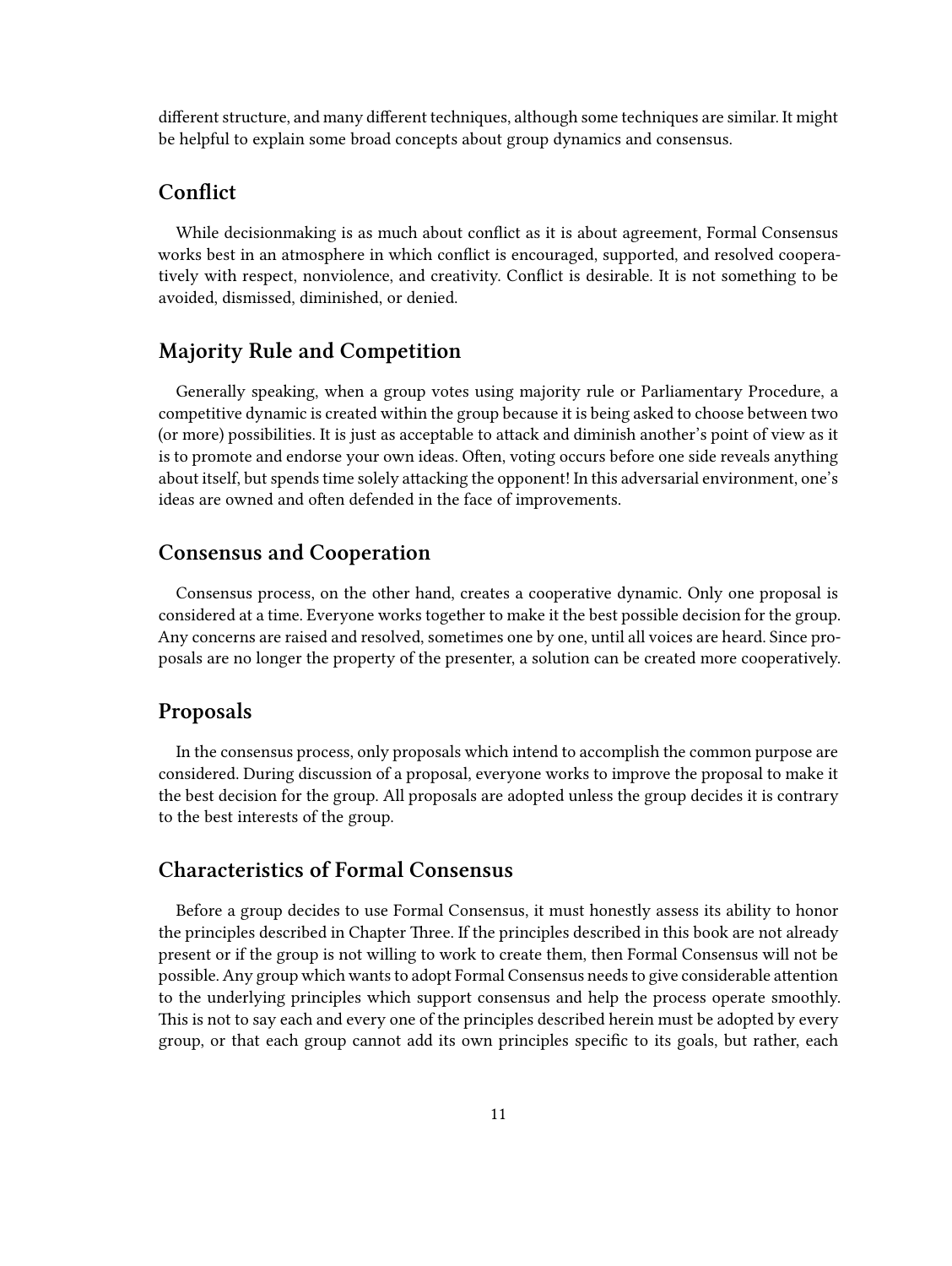group must be very clear about the foundation of principles or common purposes they choose before they attempt the Formal Consensus decisionmaking process.

#### <span id="page-11-0"></span>**Formal Consensus is the least violent decisionmaking process.**

Traditional nonviolence theory holds that the use of power to dominate is violent and undesirable. Nonviolence expects people to use their power to persuade without deception, coercion, or malice, using truth, creativity, logic, respect, and love. Majority rule voting process and Parliamentary Procedure both accept, and even encourage, the use of power to dominate others. The goal is the winning of the vote, often regardless of another choice which might be in the best interest of the whole group. The will of the majority supersedes the concerns and desires of the minority. This is inherently violent. Consensus strives to take into account everyone's concerns and resolve them before any decision is made. Most importantly, this process encourages an environment in which everyone is respected and all contributions are valued.

#### <span id="page-11-1"></span>**Formal Consensus is the most democratic decisionmaking process.**

Groups which desire to involve as many people as possible need to use an inclusive process. To attract and involve large numbers, it is important that the process encourages participation, allows equal access to power, develops cooperation, promotes empowerment, and creates a sense of individual responsibility for the group's actions. All of these are cornerstones of Formal Consensus. The goal of consensus is not the selection of several options, but the development of one decision which is the best for the whole group. It is synthesis and evolution, not competition and attrition.

### <span id="page-11-2"></span>**Formal Consensus is based on the principles of the group.**

Although every individual must consent to a decision before it is adopted, if there are any objections, it is not the choice of the individual alone to determine if an objection prevents the proposal from being adopted. Every objection or concern must first be presented before the group and either resolved or validated. A valid objection is one in keeping with all previous decisions of the group and based upon the commonly-held principles or foundation adopted by the group. The objection must not only address the concerns of the individual, but it must also be in the best interest of the group as a whole. If the objection is not based upon the foundation, or is in contradiction with a prior decision, it is not valid for the group, and therefore, out of order.

#### <span id="page-11-3"></span>**Formal Consensus is desirable in larger groups.**

If the structure is vague, decisions can be difficult to achieve. They will become increasingly more difficult in larger groups. Formal Consensus is designed for large groups. It is a highly structured model. It has guidelines and formats for managing meetings, facilitating discussions, resolving conflict, and reaching decisions. Smaller groups may need less structure, so they may choose from the many techniques and roles suggested in this book.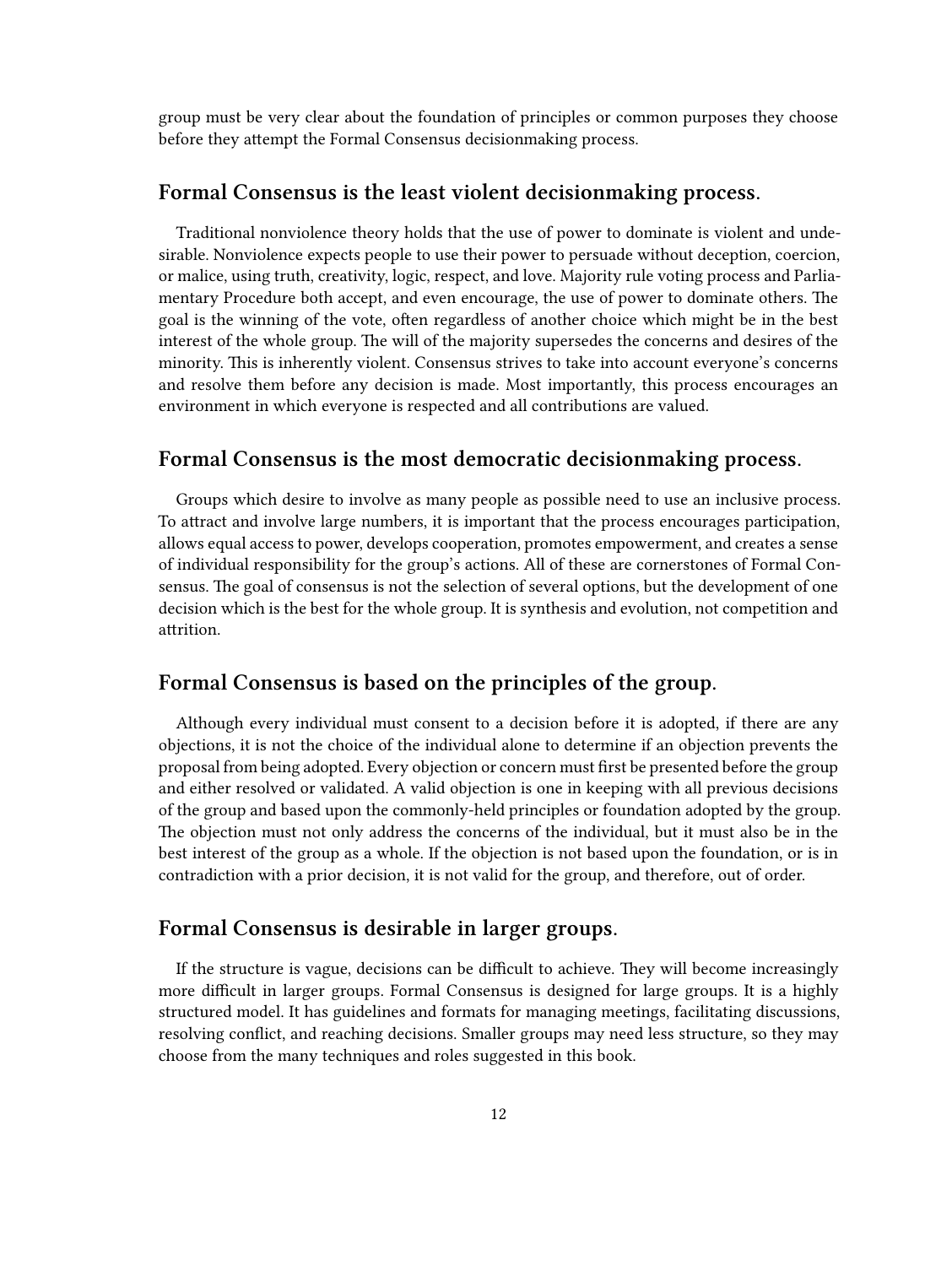# <span id="page-12-0"></span>**Formal Consensus works better when more people participate.**

Consensus is more than the sum total of ideas of the individuals in the group. During discussion, ideas build one upon the next, generating new ideas, until the best decision emerges. This dynamic is called the creative interplay of ideas. Creativity plays a major part as everyone strives to discover what is best for the group. The more people involved in this cooperative process, the more ideas and possibilities are generated. Consensus works best with everyone participating. (This assumes, of course, that everyone in the group is trained in Formal Consensus and is actively using it.)

#### <span id="page-12-1"></span>**Formal Consensus is not inherently time-consuming.**

Decisions are not an end in themselves. Decisionmaking is a process which starts with an idea and ends with the actual implementation of the decision. While it may be true in an autocratic process that decisions can be made quickly, the actual implementation will take time. When one person or a small group of people makes a decision for a larger group, the decision not only has to be communicated to the others, but it also has to be acceptable to them or its implementation will need to be forced upon them. This will certainly take time, perhaps a considerable amount of time. On the other hand, if everyone participates in the decisionmaking, the decision does not need to be communicated and its implementation does not need to be forced upon the participants. The decision may take longer to make, but once it is made, implementation can happen in a timely manner. The amount of time a decision takes to make from start to finish is not a factor of the process used; rather, it is a factor of the complexity of the proposal itself. An easy decision takes less time than a difficult, complex decision, regardless of the process used or the number of people involved. Of course, Formal Consensus works better if one practices patience, but any process is improved with a generous amount of patience.

#### <span id="page-12-2"></span>**Formal Consensus cannot be secretly disrupted.**

This may not be an issue for some groups, but many people know that the state actively surveilles, infiltrates, and disrupts nonviolent domestic political and religious groups. To counteract anti-democratic tactics by the state, a group would need to develop and encourage a decisionmaking process which could not be covertly controlled or manipulated. Formal Consensus, if practiced as described in this book, is just such a process. Since the assumption is one of cooperation and good will, it is always appropriate to ask for an explanation of how and why someone's actions are in the best interest of the group. Disruptive behavior must not be tolerated. While it is true this process cannot prevent openly disruptive behavior, the point is to prevent covert disruption, hidden agenda, and malicious manipulation of the process. Any group for which infiltration is a threat ought to consider the process outlined in this book if it wishes to remain open, democratic, and productive.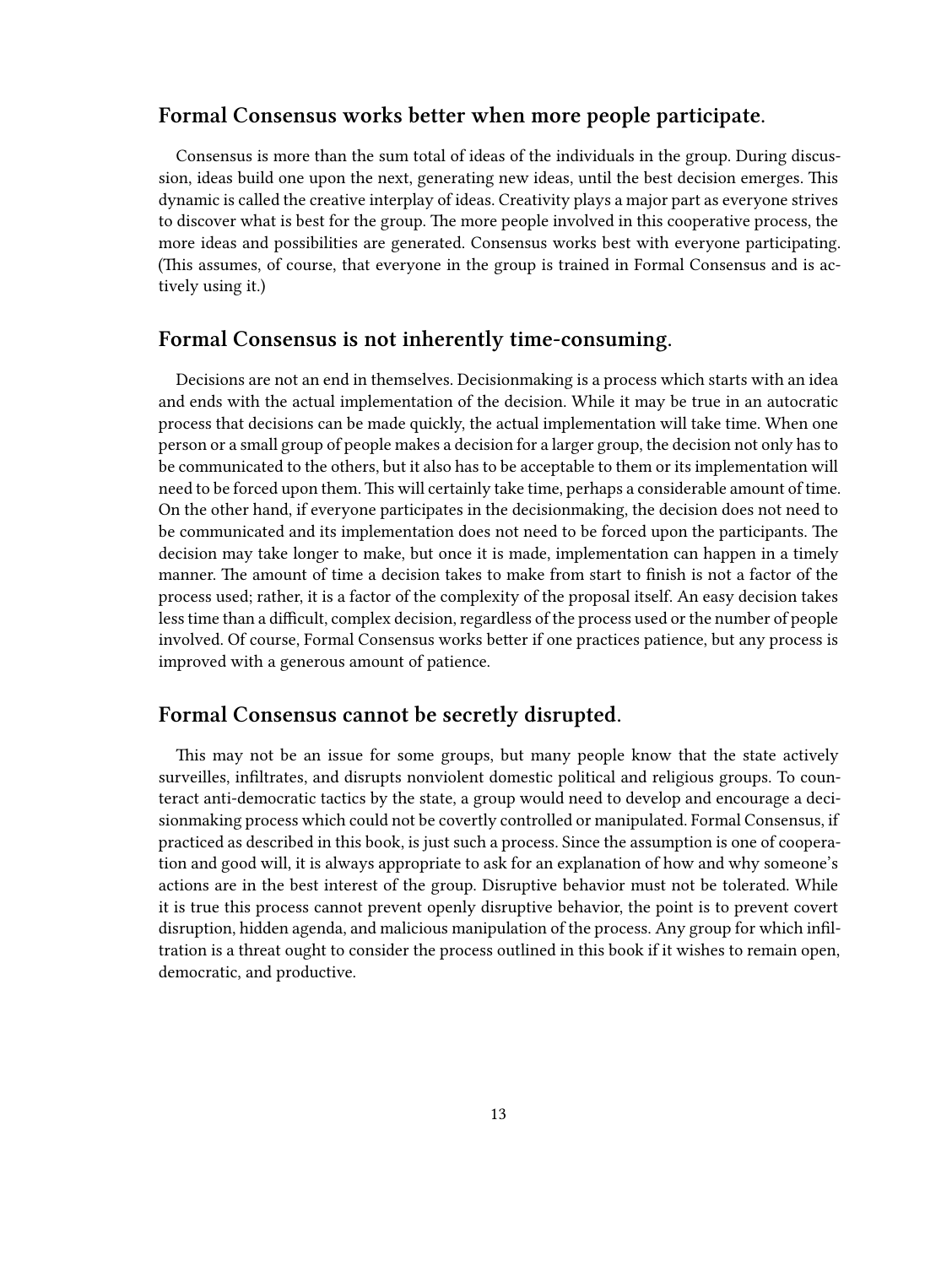<span id="page-13-0"></span>**On Decisionmaking**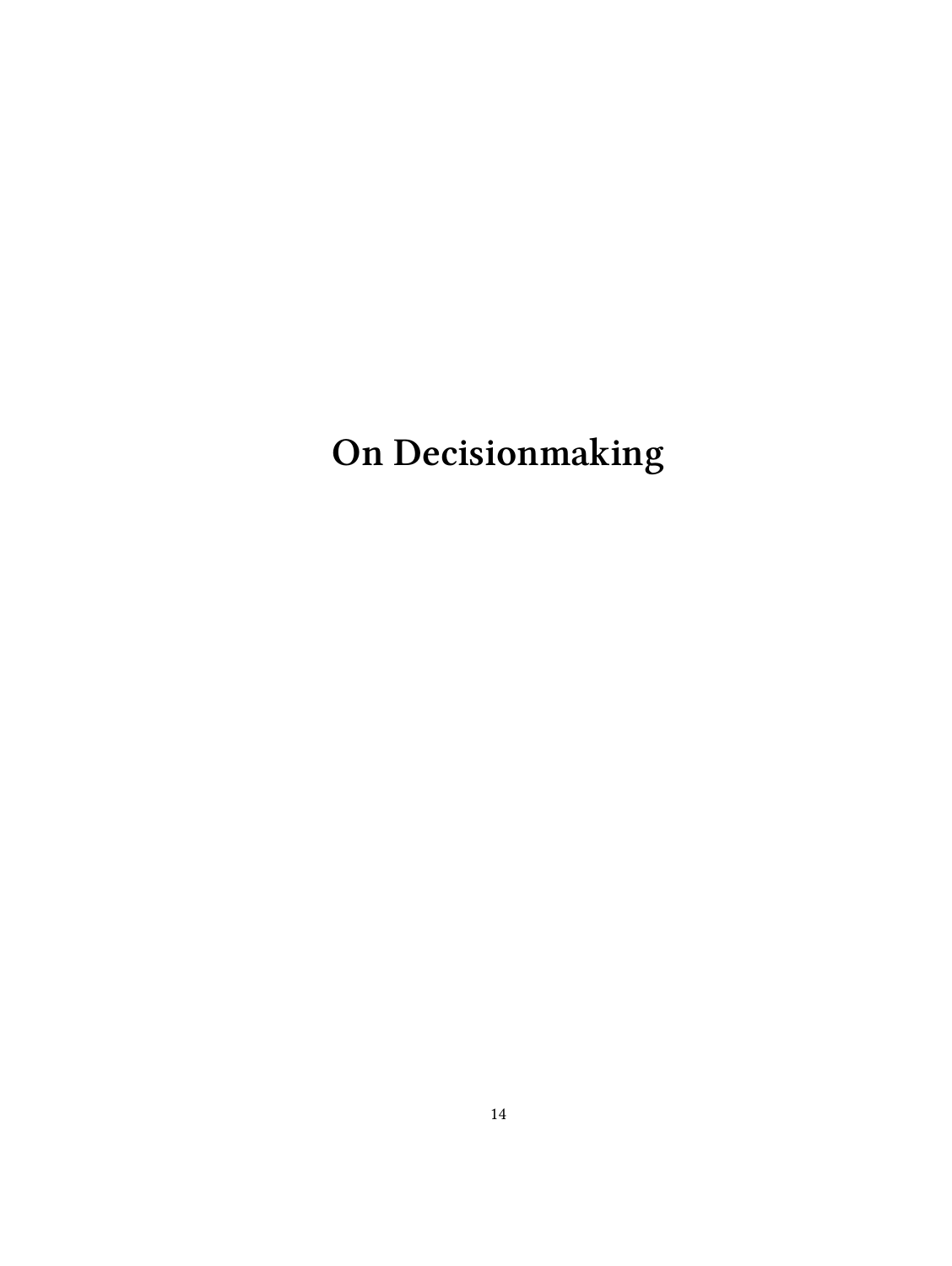Decisions are adopted when all participants consent to the result of discussion about the original proposal. People who do not agree with a proposal are responsible for expressing their concerns. No decision is adopted until there is resolution of every concern. When concerns remain after discussion, individuals can agree to disagree by acknowledging that they have unresolved concerns, but consent to the proposal anyway and allow it to be adopted. Therefore, reaching consensus does not assume that everyone must be in complete agreement, a highly unlikely situation in a group of intelligent, creative individuals.

Consensus is becoming popular as a democratic form of decisionmaking. It is a process which requires an environment in which all contributions are valued and participation is encouraged. There are, however, few organizations which use a model of consensus which is specific, consistent, and efficient. Often, the consensus process is informal, vague, and very inconsistent. This happens when the consensus process is not based upon a solid foundation and the structure is unknown or nonexistent. To develop a more formal type of consensus process, any organization must define the commonly held principles which form the foundation of the group's work and intentionally choose the type of structure within which the process is built.

This book contains the building materials for just such a process. Included is a description of the principles from which a foundation is created, the flowchart and levels of structure which are the frame for the process, and the other materials needed for designing a variety of processes which can be customized to fit the needs of the organization.

#### <span id="page-14-0"></span>**The Structure of Formal Consensus**

Many groups regularly use diverse discussion techniques learned from practitioners in the field of conflict resolution. Although this book does include several techniques, the book is about a *structure* called Formal Consensus. This structure creates a separation between the *identification* and the *resolution* of concerns. Perhaps, if everybody in the group has no trouble saying what they think, they won't need this structure. This predictable structure provides opportunities to those who don't feel empowered to participate.

Formal Consensus is presented in levels or cycles. In the first level, the idea is to allow everyone to express their perspective, including concerns, but group time is not spent on resolving problems. In the second level the group focuses its attention on identifying concerns, still not resolving them. This requires discipline. Reactive comments, even funny ones, and resolutions, even good ones, can suppress the creative ideas of others. Not until the third level does the structure allow for exploring resolutions.

Each level has a different scope and focus. At the first level, the scope is broad, allowing the discussion to consider the philosophical and political implications as well as the general merits and drawbacks and other relevant information. The only focus is on the proposal as a whole. Some decisions can be reached after discussion at the first level. At the second level, the scope of the discussion is limited to the concerns. They are identified and publicly listed, which enables everyone to get an overall picture of the concerns. The focus of attention is on identifying the body of concerns and grouping similar ones. At the third level, the scope is very narrow. The focus of discussion is limited to a single unresolved concern until it is resolved.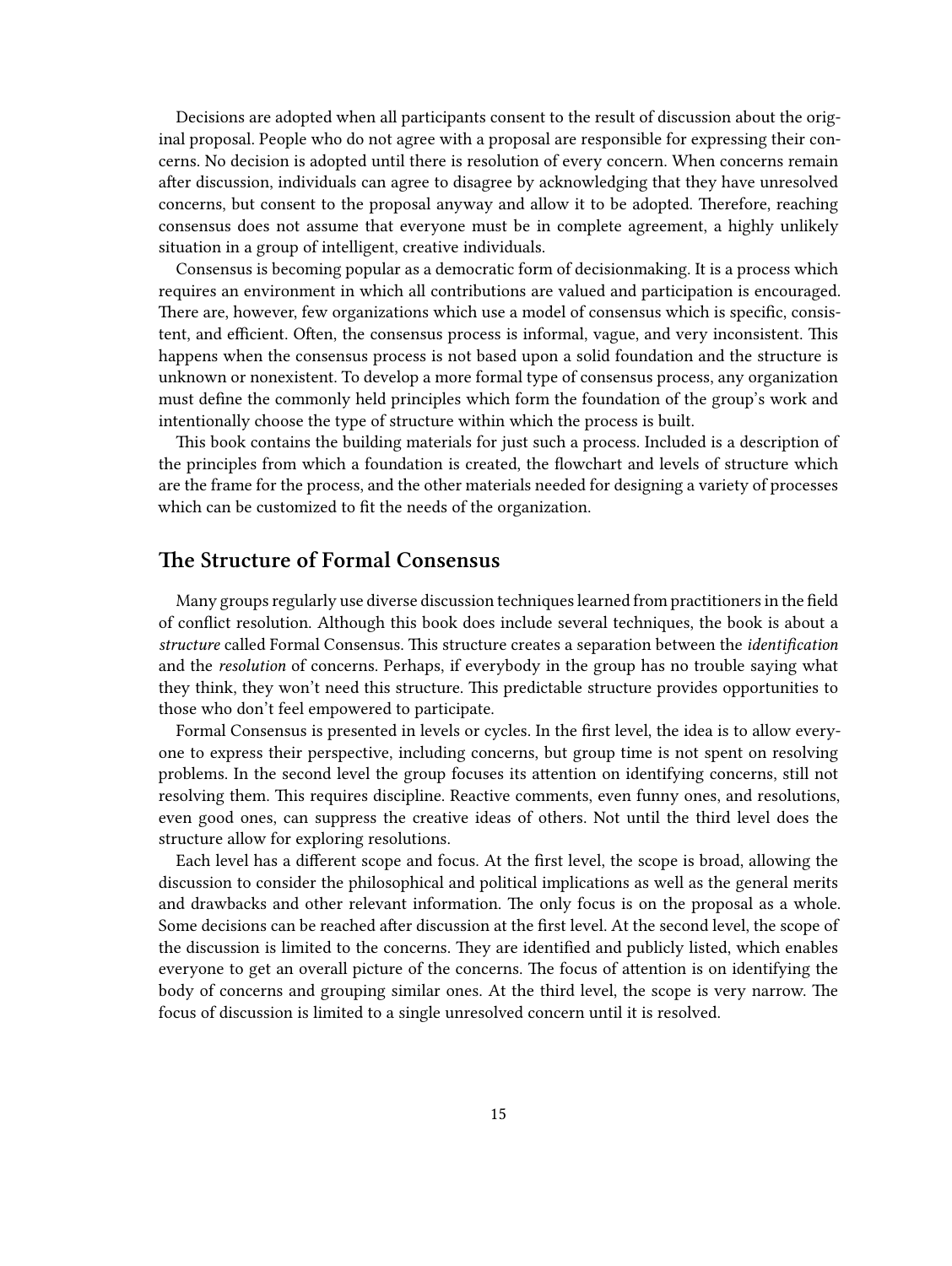#### <span id="page-15-0"></span>**The Flow of the Formal Consensus Process**

In an ideal situation, every proposal would be submitted in writing and briefly introduced the first time it appears on the agenda. At the next meeting, after everyone has had enough time to read it and carefully consider any concerns, the discussion would begin in earnest. Often, it would not be until the third meeting that a decision is made. Of course, this depends upon how many proposals are on the table and the urgency of the decision.

### <span id="page-15-1"></span>**Clarify the Process**

The facilitator introduces the person presenting the proposal and gives a short update on any previous action on it. It is very important for the facilitator to explain the process which brought this proposal to the meeting, and to describe the process that will be followed to move the group through the proposal to consensus. It is the facilitator's job to make sure that every participant clearly understands the structure and the discussion techniques being employed while the meeting is in progress.

# <span id="page-15-2"></span>**Present Proposal or Issue**

When possible and appropriate, proposals ought to be prepared in writing and distributed well in advance of the meeting in which a decision is required. This encourages prior discussion and consideration, helps the presenter anticipate concerns, minimizes surprises, and involves everyone in creating the proposal. (If the necessary groundwork has not been done, the wisest choice might be to send the proposal to committee. Proposal writing is difficult to accomplish in a large group. The committee would develop the proposal for consideration at a later time.) The presenter reads the written proposal aloud, provides background information, and states clearly its benefits and reasons for adoption, including addressing any existing concerns.

#### <span id="page-15-3"></span>**Questions Which Clarify the Presentation**

Questions are strictly limited by the facilitator to those which seek greater comprehension of the proposal as presented. Everyone deserves the opportunity to fully understand what is being asked of the group before discussion begins. This is not a time for comments or concerns. If there are only a few questions, they can be answered one at a time by the person presenting the proposal. If there are many, a useful technique is hearing all the questions first, then answering them together. After answering all clarifying questions, the group begins discussion.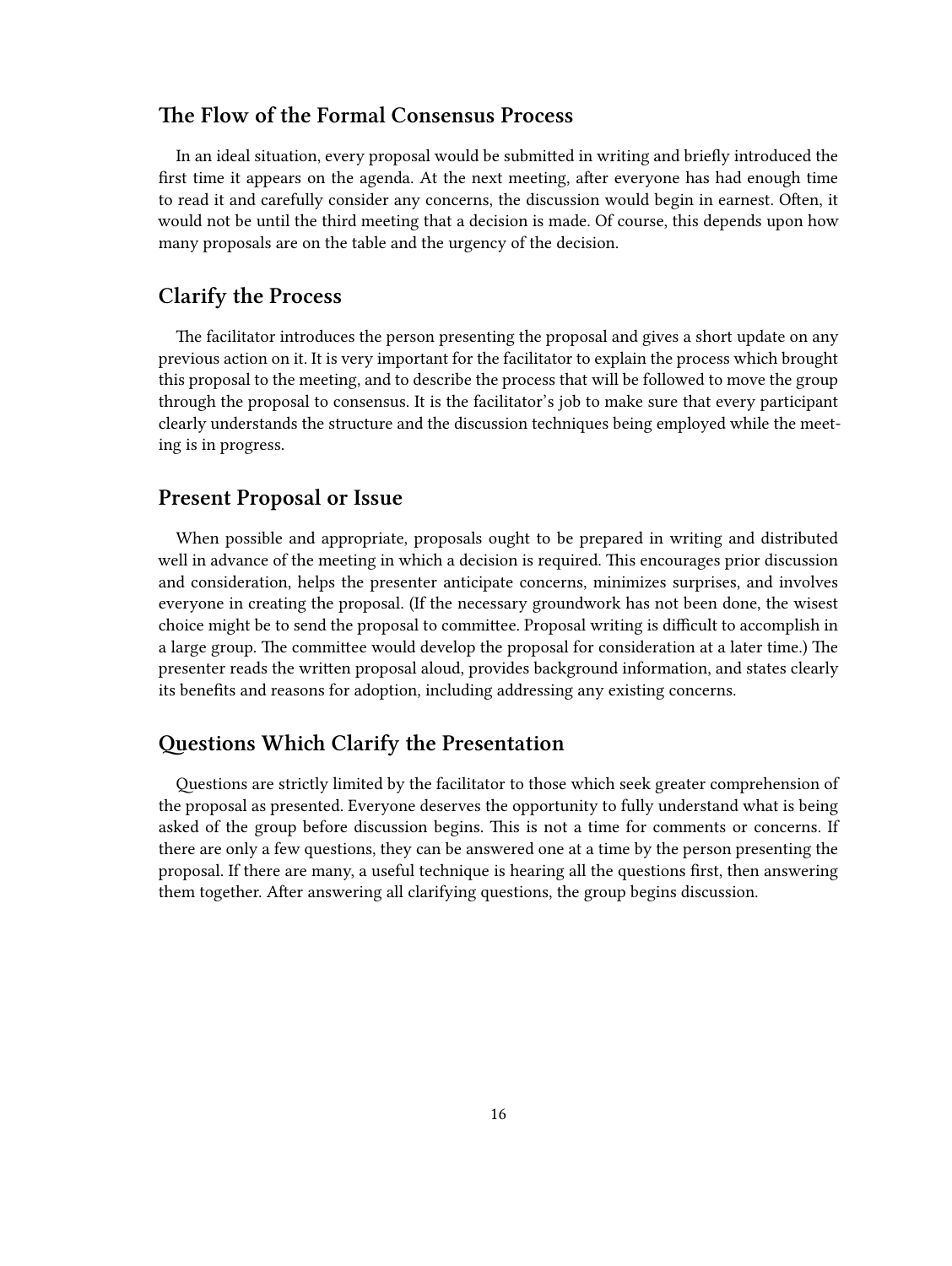# <span id="page-16-0"></span>**Level One: Broad Open Discussion**

### <span id="page-16-1"></span>**General Discussion**

Discussion at this level ought to be the broadest in scope. Try to encourage comments which take the whole proposal into account; i.e., why it is a good idea, or general problems which need to be addressed. Discussion at this level often has a philosophical or principled tone, purposely addressing how this proposal might affect the group in the long run or what kind of precedent it might create, etc. It helps every proposal to be discussed in this way, before the group engages in resolving particular concerns. Do not allow one concern to become the focus of the discussion. When particular concerns are raised, make note of them but encourage the discussion to move back to the proposal as a whole. Encourage the creative interplay of comments and ideas. Allow for the addition of any relevant factual information. For those who might at first feel opposed to the proposal, this discussion is consideration of why it might be good for the group in the broadest sense. Their initial concerns might, in fact, be of general concern to the whole group. And, for those who initially support the proposal, this is a time to think about the proposal broadly and some of the general problems. If there seems to be general approval of the proposal, the facilitator, or someone recognized to speak, can request a call for consensus.

#### <span id="page-16-2"></span>**Call for Consensus**

The facilitator asks, "Are there any unresolved concerns?" or "Are there any concerns remaining?" After a period of silence, if no additional concerns are raised, the facilitator declares that consensus is reached and the proposal is read for the record. The length of silence ought to be directly related to the degree of difficulty in reaching consensus; an easy decision requires a short silence, a difficult decision requires a longer silence. This encourages everyone to be at peace in accepting the consensus before moving on to other business. At this point, the facilitator assigns task responsibilities or sends the decision to a committee for implementation. It is important to note that the question is not "Is there consensus?" or "Does everyone agree?". These questions do not encourage an environment in which all concerns can be expressed. If some people have a concern, but are shy or intimidated by a strong showing of support for a proposal, the question "Are there any unresolved concerns?" speaks directly to them and provides an opportunity for them to speak. Any concerns for which someone stands aside are listed with the proposal and become a part of it.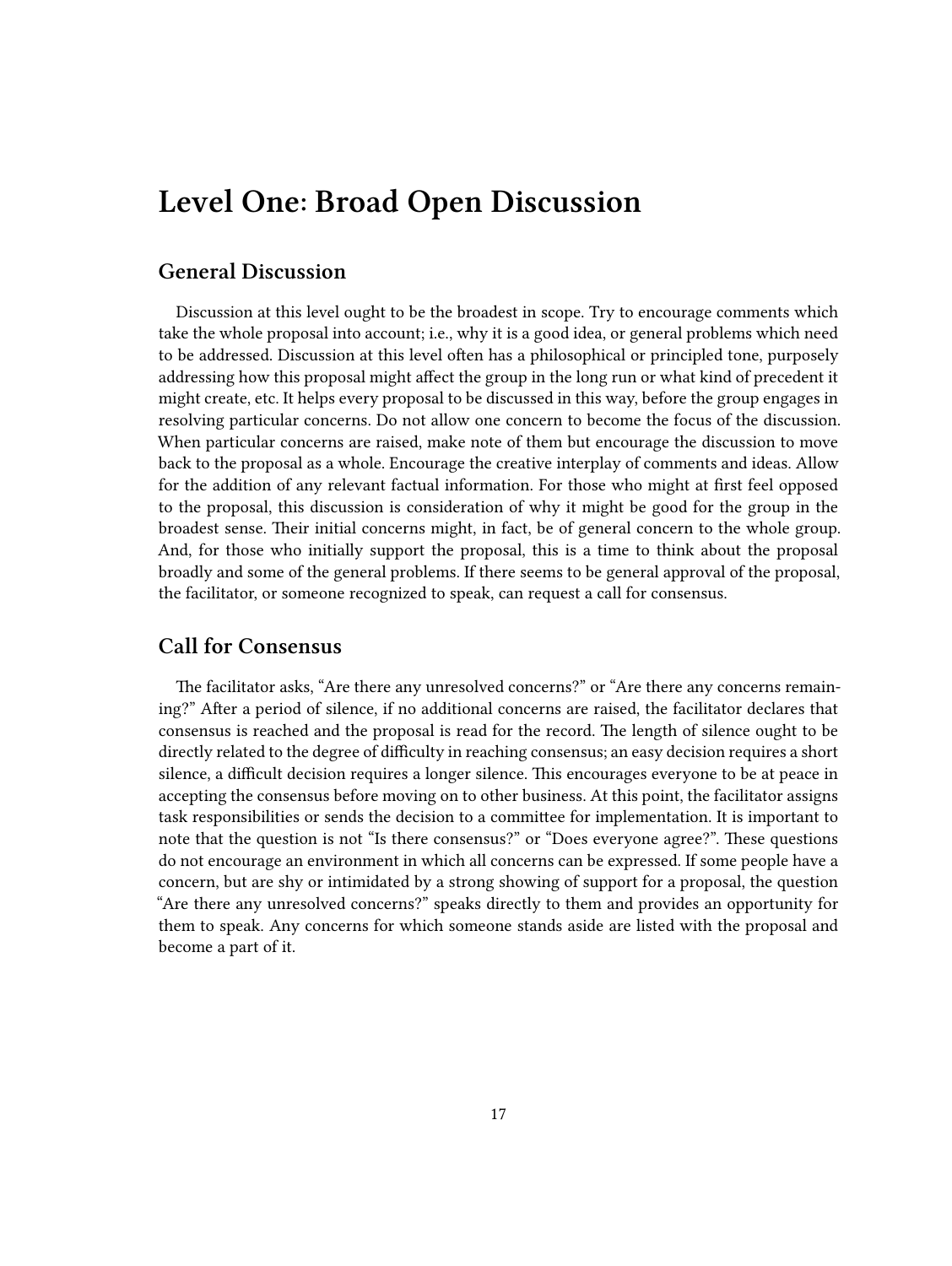# <span id="page-17-0"></span>**Level Two: Identify Concerns**

#### <span id="page-17-1"></span>**List All Concerns**

At the beginning of the next level, a discussion technique called brainstorming (see page 55) is used so that concerns can be identified and written down publicly by the scribe and for the record by the notetaker. Be sure the scribe is as accurate as possible by checking with the person who voiced the concern before moving on. This is not a time to attempt to resolve concerns or determine their validity. That would stifle free expression of concerns. At this point, only concerns are to be expressed, reasonable or unreasonable, well thought out or vague feelings. The facilitator wants to interrupt any comments which attempt to defend the proposal, resolve the concerns, judge the value of the concerns, or in any way deny or dismiss another's feelings of doubt or concern. Sometimes simply allowing a concern to be expressed and written down helps resolve it. After all concerns have been listed, allow the group a moment to reflect on them as a whole.

## <span id="page-17-2"></span>**Group Related Concerns**

At this point, the focus is on identifying patterns and relationships between concerns. This short exercise must not be allowed to focus upon or resolve any particular concern.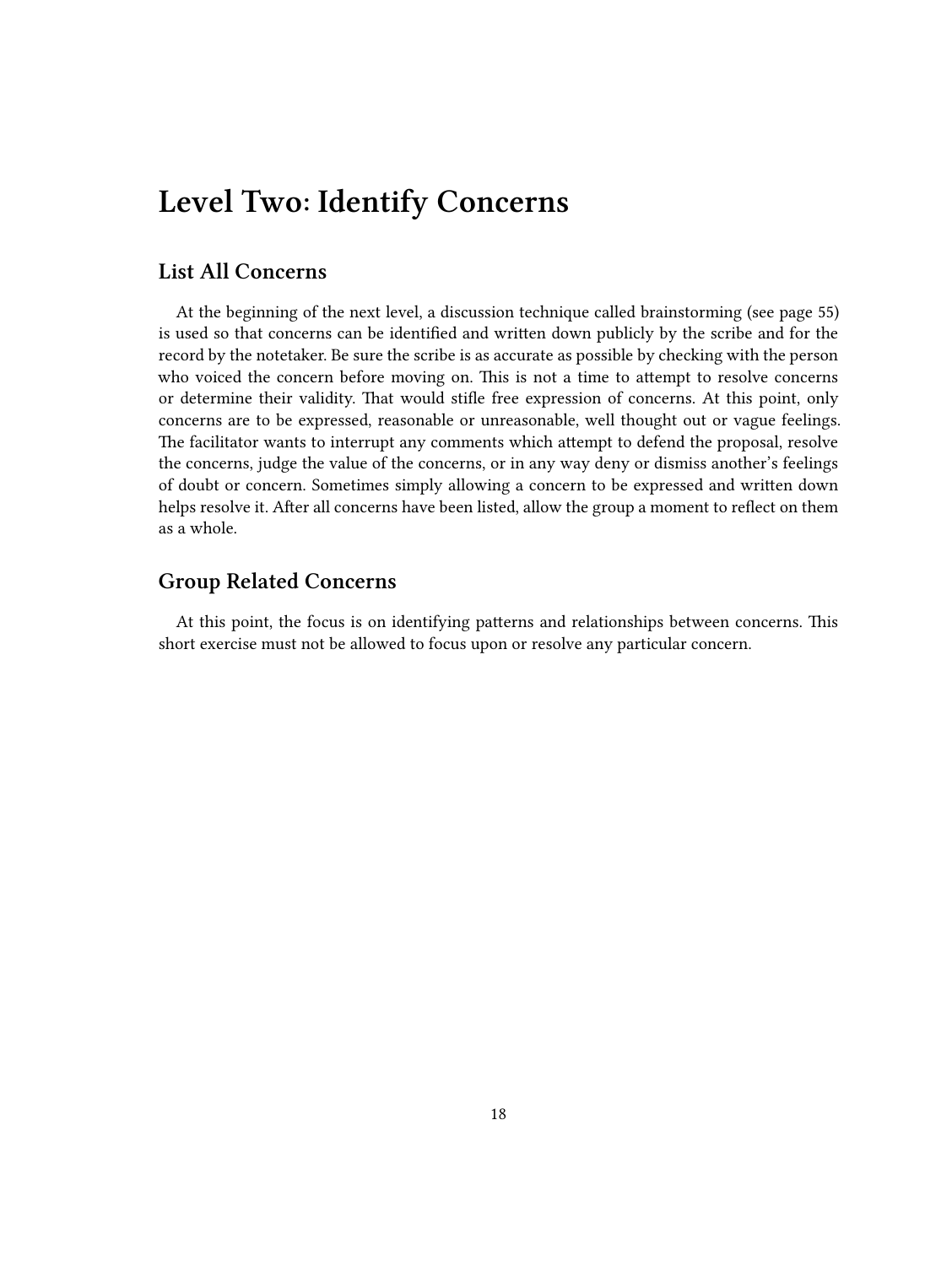# <span id="page-18-0"></span>**Level Three: Resolve Concerns**

## <span id="page-18-1"></span>**Resolve Groups of Related Concerns**

Often, related concerns can be resolved as a group.

## <span id="page-18-2"></span>**Call for Consensus**

If most of the concerns seem to have been resolved, call for consensus in the manner described earlier. If some concerns have not been resolved at this time, then a more focused discussion is needed.

#### <span id="page-18-3"></span>**Restate Remaining Concerns (One at a Time)**

Return to the list. The facilitator checks each one with the group and removes ones which have been resolved or are, for any reason, no longer of concern. Each remaining concern is restated clearly and concisely and addressed one at a time. Sometimes new concerns are raised which need to be added to the list. However, every individual is responsible for honestly expressing concerns as they think of them. It is not appropriate to hold back a concern and spring it upon the group late in the process. This undermines trust and limits the group's ability to adequately discuss the concern in its relation to other concerns.

#### <span id="page-18-4"></span>**Questions Which Clarify the Concern**

The facilitator asks for any questions or comments which would further clarify the concern so everyone clearly understands it *before* discussion starts.

#### <span id="page-18-5"></span>**Discussion Limited to Resolving One Concern**

Use as many creative group discussion techniques as needed to facilitate a resolution for each concern. Keep the discussion focused upon the particular concern until every suggestion has been offered. If no new ideas are coming forward and the concern cannot be resolved, or if the time allotted for this item has been entirely used, move to one of the closing options described below.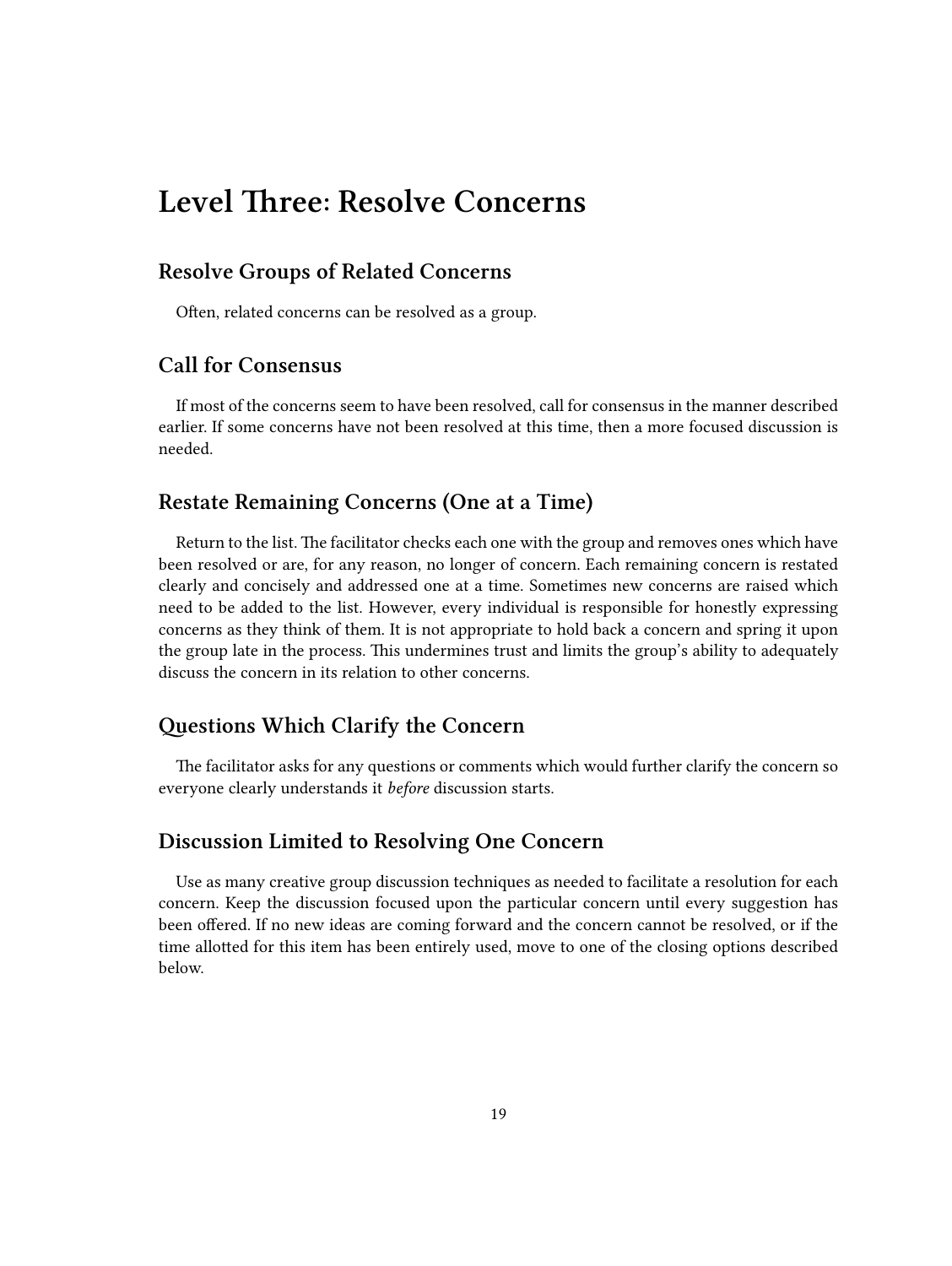# <span id="page-19-0"></span>**Call for Consensus**

Repeat this process until all concerns have been resolved. At this point, the group should be at consensus, but it would be appropriate to call for consensus anyway just to be sure no concern has been overlooked.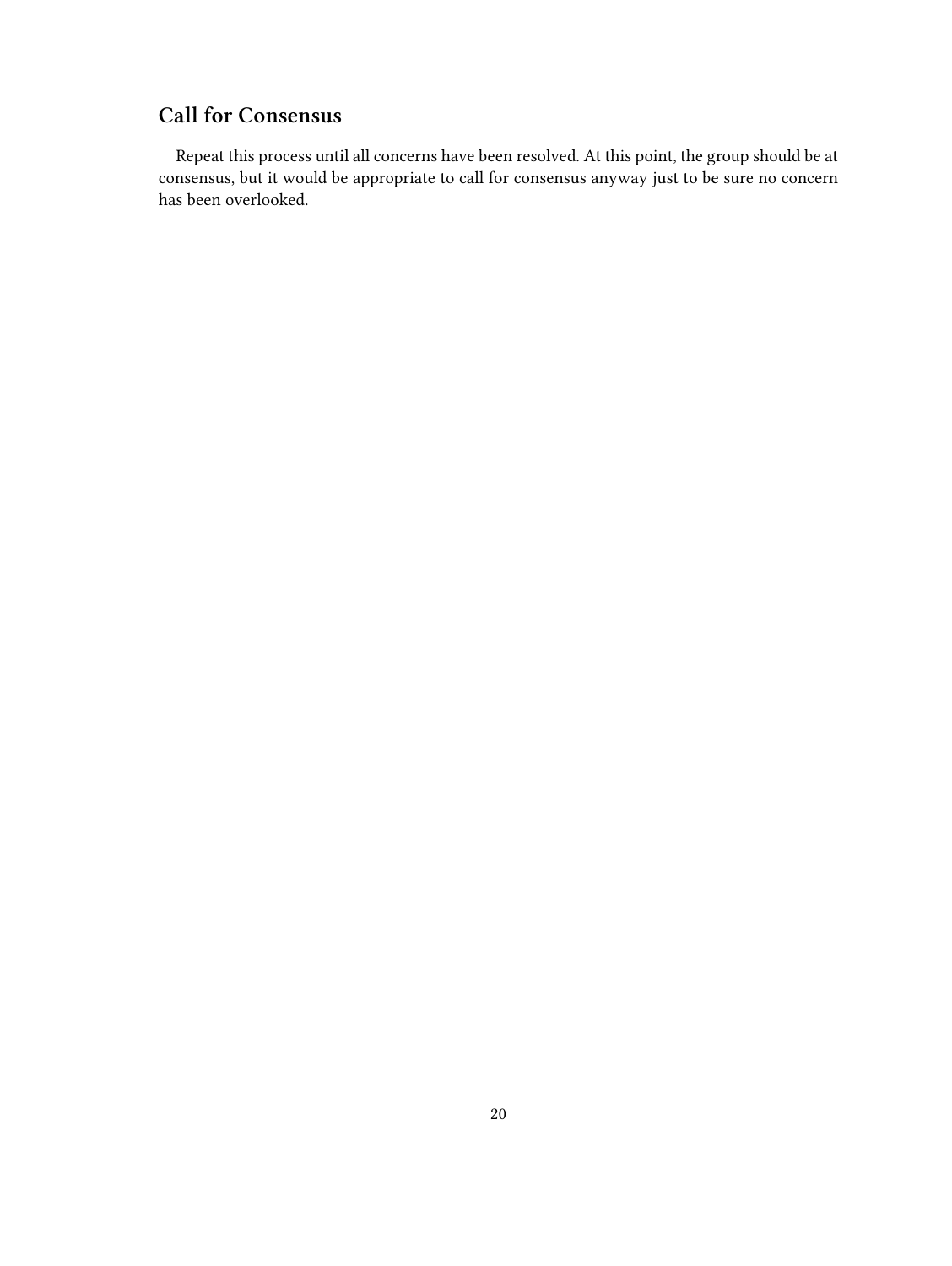# <span id="page-20-0"></span>**Closing Options**

## <span id="page-20-1"></span>**Send to Committee**

If a decision on the proposal can wait until the whole group meets again, then send the proposal to a committee which can clarify the concerns and bring new, creative resolutions for consideration by the group. It is a good idea to include on the committee representatives of all the major concerns, as well as those most supportive of the proposal so they can work out solutions in a less formal setting. Sometimes, if the decision is needed before the next meeting, a smaller group can be empowered to make the decision for the larger group, but again, this committee should include all points of view. Choose this option only if it is absolutely necessary and the whole group consents.

#### <span id="page-20-2"></span>**Stand Aside (Decision Adopted with Unresolved Concerns Listed)**

When a concern has been fully discussed and cannot be resolved, it is appropriate for the facilitator to ask those persons with this concern if they are willing to stand aside; that is, acknowledge that the concern still exists, but allow the proposal to be adopted. It is very important for the whole group to understand that this unresolved concern is then written down with the proposal in the record and, in essence, becomes a part of the decision. This concern can be raised again and deserves more discussion time as it has not yet been resolved. In contrast, a concern which has been resolved in past discussion does not deserve additional discussion, unless something new has developed. Filibustering is not appropriate in Formal Consensus.

#### <span id="page-20-3"></span>**Declare Block**

After having spent the allotted agenda time moving through the three levels of discussion trying to achieve consensus and concerns remain which are unresolved, the facilitator is obligated to declare that consensus cannot be reached at this meeting, that the proposal is blocked, and move on to the next agenda item. The Rules of Formal Consensus The guidelines and techniques in this book are flexible and meant to be modified. Some of the guidelines, however, seem almost always to be true. These are the Rules of Formal Consensus: 1. Once a decision has been adopted by consensus, it cannot be changed without reaching a new consensus. If a new consensus cannot be reached, the old decision stands. 2. In general, only one person has permission to speak at any moment. The person with permission to speak is determined by the group discussion technique in use and/or the facilitator. (The role of Peacekeeper is exempt from this rule.) 3. All structural decisions (i.e., which roles to use, who fills each role, and which facilitation technique and/or group discussion technique to use) are adopted by consensus without debate. Any objection automatically causes a new selection to be made. If a role cannot be filled without objection,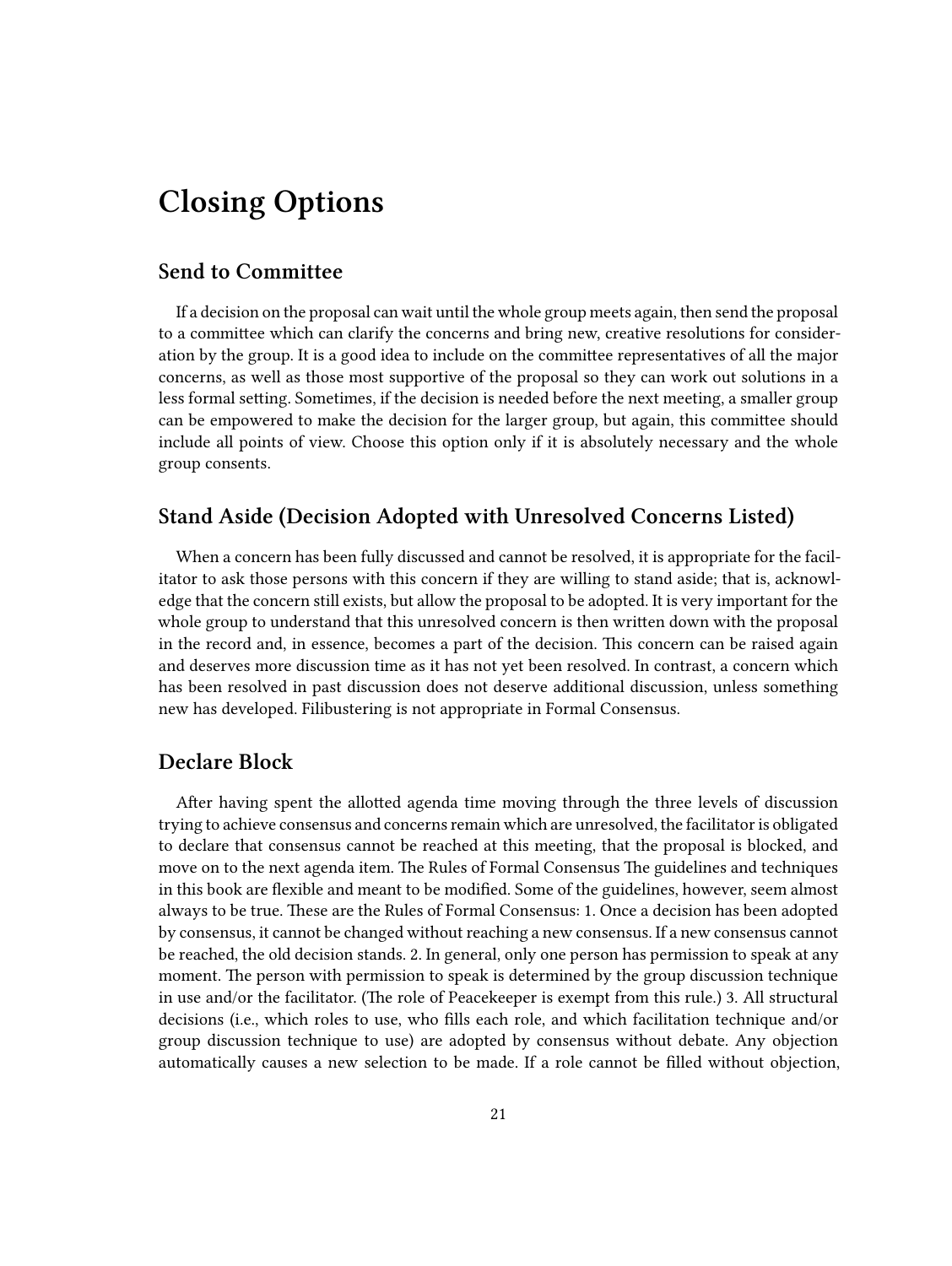the group proceeds without that role being filled. If much time is spent trying to fill roles or find acceptable techniques, then the group needs a discussion about the unity of purpose of this group and why it is having this problem, a discussion which must be put on the agenda for the next meeting, if not held immediately.4. All content decisions (i.e., the agenda contract, committee reports, proposals, etc.) are adopted by consensus after discussion. Every content decision must be openly discussed before it can be tested for consensus. 5. A concern must be based upon the principles of the group to justify a block to consensus. 6. Every meeting which uses Formal Consensus must have an evaluation.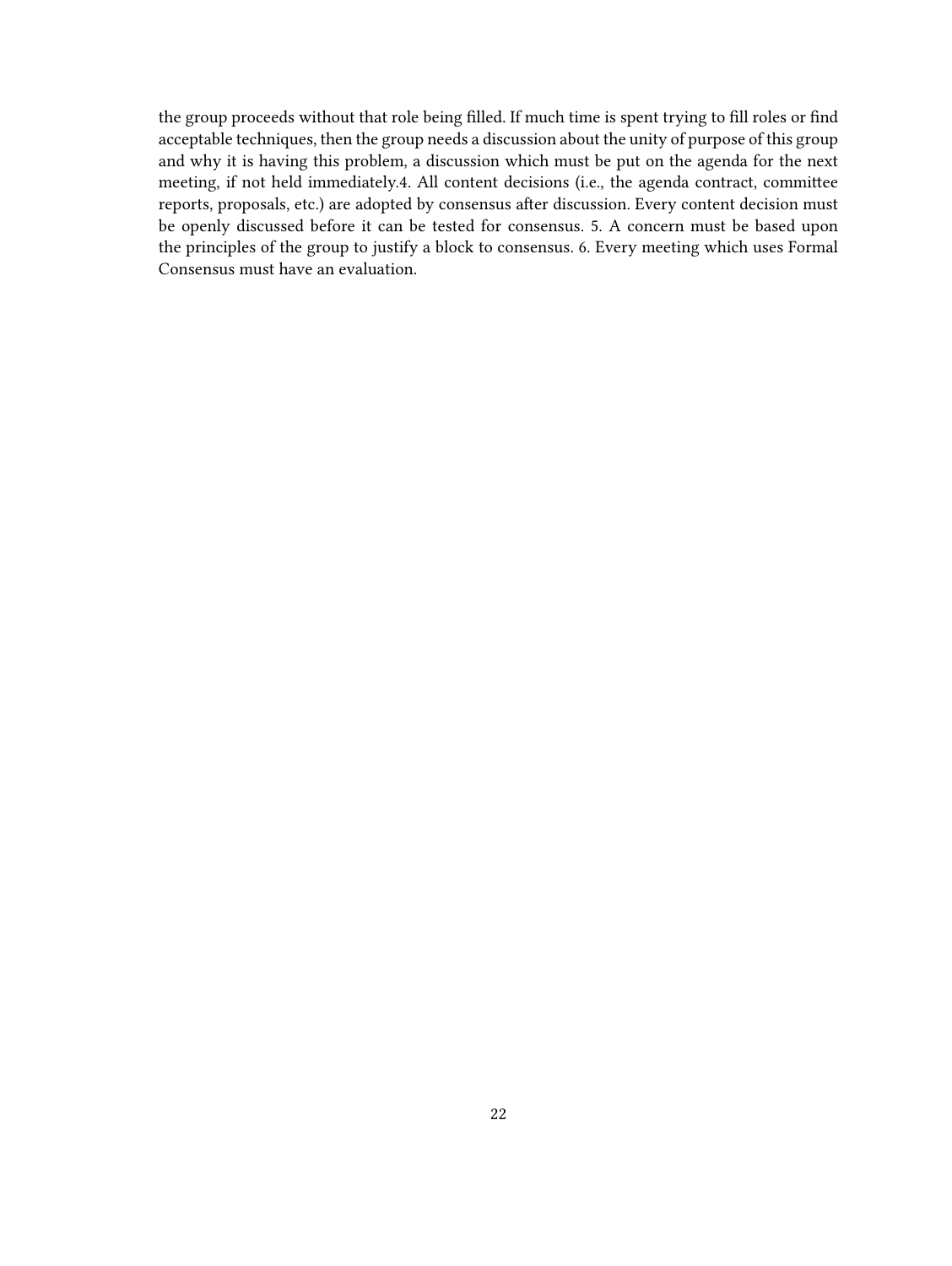# <span id="page-22-0"></span>**On Conflict and Consensus**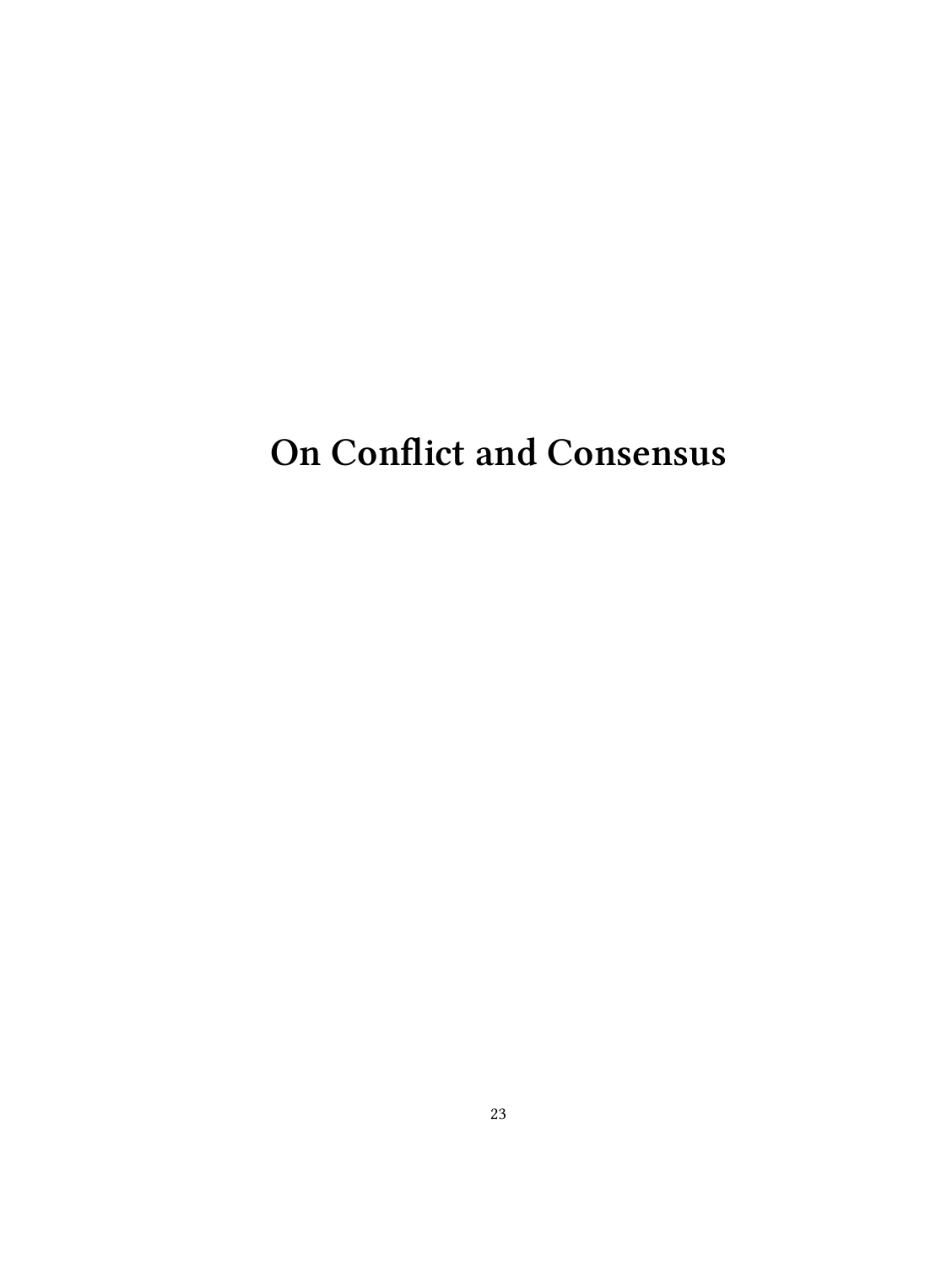Conflict is usually viewed as an impediment to reaching agreements and disruptive to peaceful relationships. However, it is the underlying thesis of Formal Consensus that nonviolent conflict is necessary and desirable. It provides the *motivations* for improvement. The challenge is the creation of an understanding in all who participate that conflict, or differing opinions about proposals, is to be expected and acceptable. Do not avoid or repress conflict. Create an environment in which disagreement can be expressed without fear. Objections and criticisms can be heard not as attacks, not as attempts to defeat a proposal, but as a concern which, when resolved, will make the proposal stronger.

This understanding of conflict may not be easily accepted by the members of a group. Our training by society undermines this concept. Therefore, it will not be easy to create the kind of environment where differences can be expressed without fear or resentment. But it can be done. It will require tolerance and a willingness to experiment. Additionally, the values and principles which form the basis of commitment to work together to resolve conflict need to be clearly defined, and accepted by all involved.

If a group desires to adopt Formal Consensus as its decisionmaking process, the first step is the creation of a *Statement of Purpose* or *Constitution*. This document would describe not only the common purpose, but would also include the definition of the group's principles and values. If the group discusses and writes down its foundation of principles at the start, it is much easier to determine group versus individual concerns later on.

The following are principles which form the foundation of Formal Consensus. A commitment to these principles and/or a willingness to develop them is necessary. In addition to the ones listed herein, the group might add principles and values which are specific to its purpose.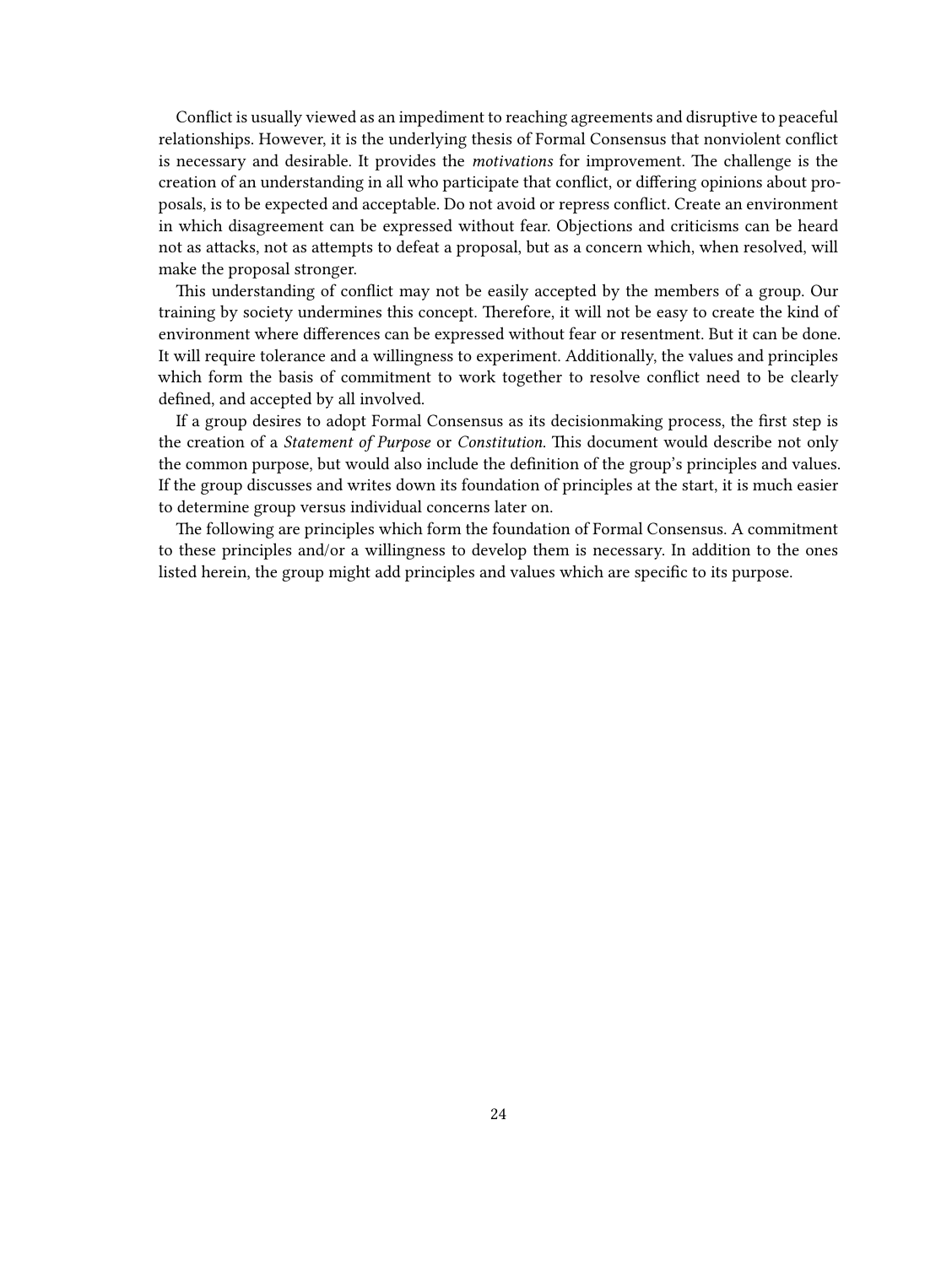# <span id="page-24-0"></span>**Foundation Upon Which Consensus Is Built**

For consensus to work well, the process must be conducted in an environment which promotes trust, respect, and skill sharing. The following are principles which, when valued and respected, encourage and build consensus.

#### <span id="page-24-1"></span>**Trust**

Foremost is the need for trust. Without some amount of trust, there will be no cooperation or nonviolent resolution to conflict. For trust to flourish, it is desirable for individuals to be willing to examine their attitudes and be open to new ideas. Acknowledgement and appreciation of personal and cultural differences promote trust. Neither approval nor friendship are necessary for a good working relationship. By developing trust, the process of consensus encourages the intellectual and emotional development of the individuals within a group.

#### <span id="page-24-2"></span>**Respect**

It is everyone's responsibility to show respect to one another. People feel respected when everyone listens, when they are not interrupted, when their ideas are taken seriously. Respect for emotional as well as logical concerns promotes the kind of environment necessary for developing consensus. To promote respect, it is important to distinguish between an action which causes a problem and the person who did the action, between the deed and the doer. We must criticize the act, not the person. Even if you think the person *is* the problem, responding that way never resolves anything. (See pages 7- 8.)

#### <span id="page-24-3"></span>**Unity of Purpose**

Unity of purpose is a basic understanding about the goals and purpose of the group. Of course, there will be varying opinions on the best way to accomplish these goals. However, there must be a unifying base, a common starting point, which is recognized and accepted by all.

## <span id="page-24-4"></span>**Nonviolence**

Nonviolent decisionmakers use their power to achieve goals while respecting differences and cooperating with others. In this environment, it is considered violent to use power to dominate or control the group process. It is understood that the power of revealing your truth is the maximum force allowed to persuade others to your point of view.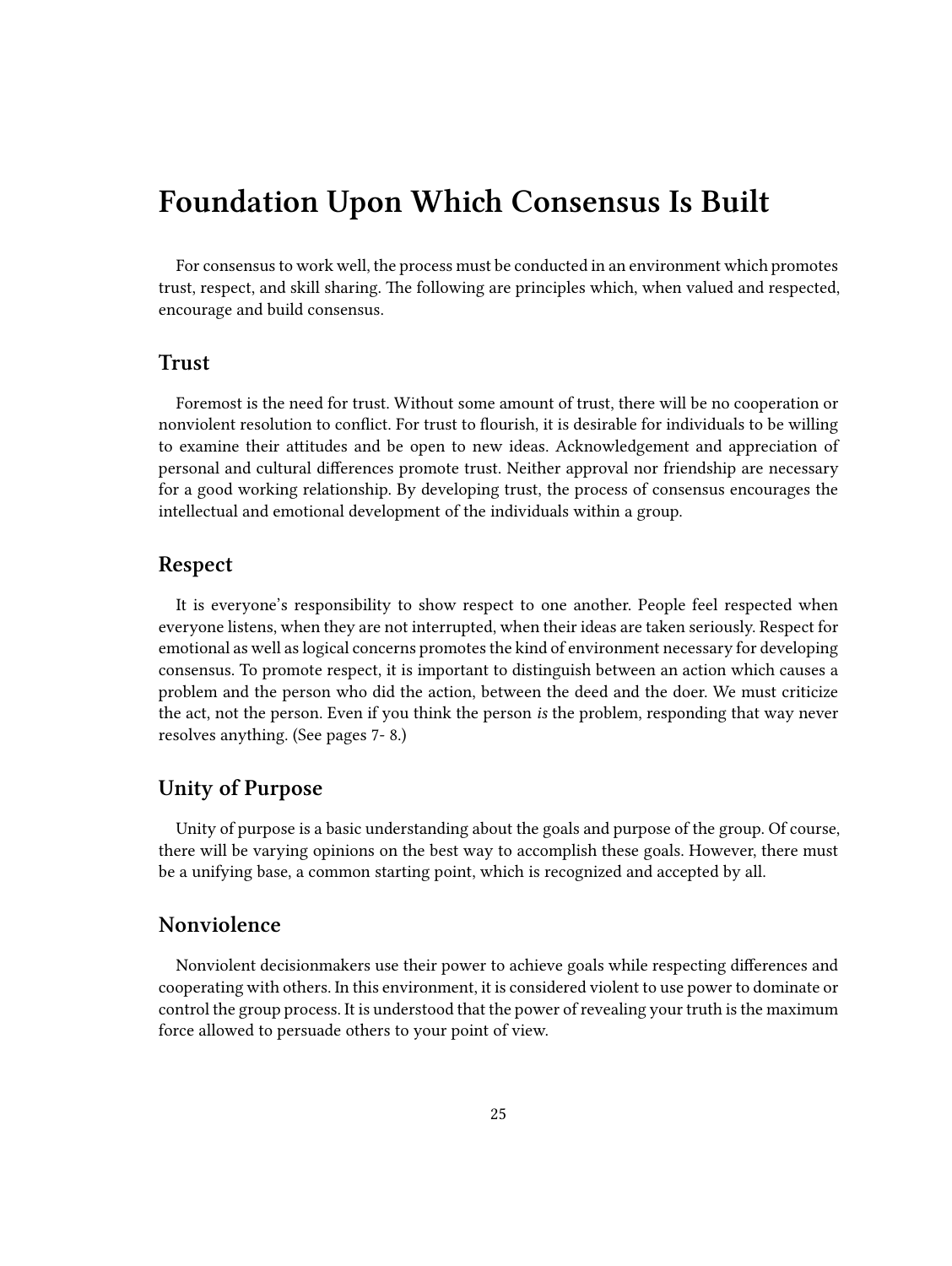#### <span id="page-25-0"></span>**Self Empowerment**

It is easy for people to unquestioningly rely on authorities and experts to do their thinking and decisionmaking for them. If members of a group delegate their authority, intentionally or not, they fail to accept responsibility for the group's decisions. Consensus promotes and depends upon self empowerment. Anyone can express concerns. Everyone seeks creative solutions and is responsible for every decision. When all are encouraged to participate, the democratic nature of the process increases.

#### <span id="page-25-1"></span>**Cooperation**

Unfortunately, Western society is saturated in competition. When winning arguments becomes more important than achieving the group's goals, cooperation is difficult, if not impossible. Adversarial attitudes toward proposals or people focus attention on weakness rather than strength. An attitude of helpfulness and support builds cooperation. Cooperation is a shared responsibility in finding solutions to all concerns. Ideas offered in the spirit of cooperation help resolve conflict. The best decisions arise through an open and creative interplay of ideas.

#### <span id="page-25-2"></span>**Conflict Resolution**

The free flow of ideas, even among friends, inevitably leads to conflict. In this context, conflict is simply the expression of disagreement. Disagreement itself is neither good nor bad. Diverse viewpoints bring into focus and explore the strengths and weaknesses of attitudes, assumptions, and plans. Without conflict, one is less likely to think about and evaluate one's views and prejudices. There is no *right* decision, only the best one for the whole group. The task is to work together to discover which choice is most acceptable to all members.

Avoid blaming anyone for conflict. Blame is inherently violent. It attacks dignity and empowerment. It encourages people to feel guilty, defensive, and alienated. The group will lose its ability to resolve conflict. People will hide their true feelings to avoid being blamed for the conflict.

Avoidance of conflicting ideas impedes resolution for failure to explore and develop the feelings that gave rise to the conflict. The presence of conflict can create an occasion for growth. Learn to use it as a catalyst for discovering creative resolutions and for developing a better understanding of each other. With patience, anyone can learn to resolve conflict creatively, without defensiveness or guilt. Groups can learn to nurture and support their members in this effort by allowing creativity and experimentation. This process necessitates that the group continually evaluate and improve these skills.

#### <span id="page-25-3"></span>**Commitment to the Group**

In joining a group, one accepts a personal responsibility to behave with respect, good will, and honesty. Each one is expected to recognize that the group's needs have a certain priority over the desires of the individual. Many people participate in group work in a very egocentric way. It is important to accept the shared responsibility for helping to find solutions to other's concerns.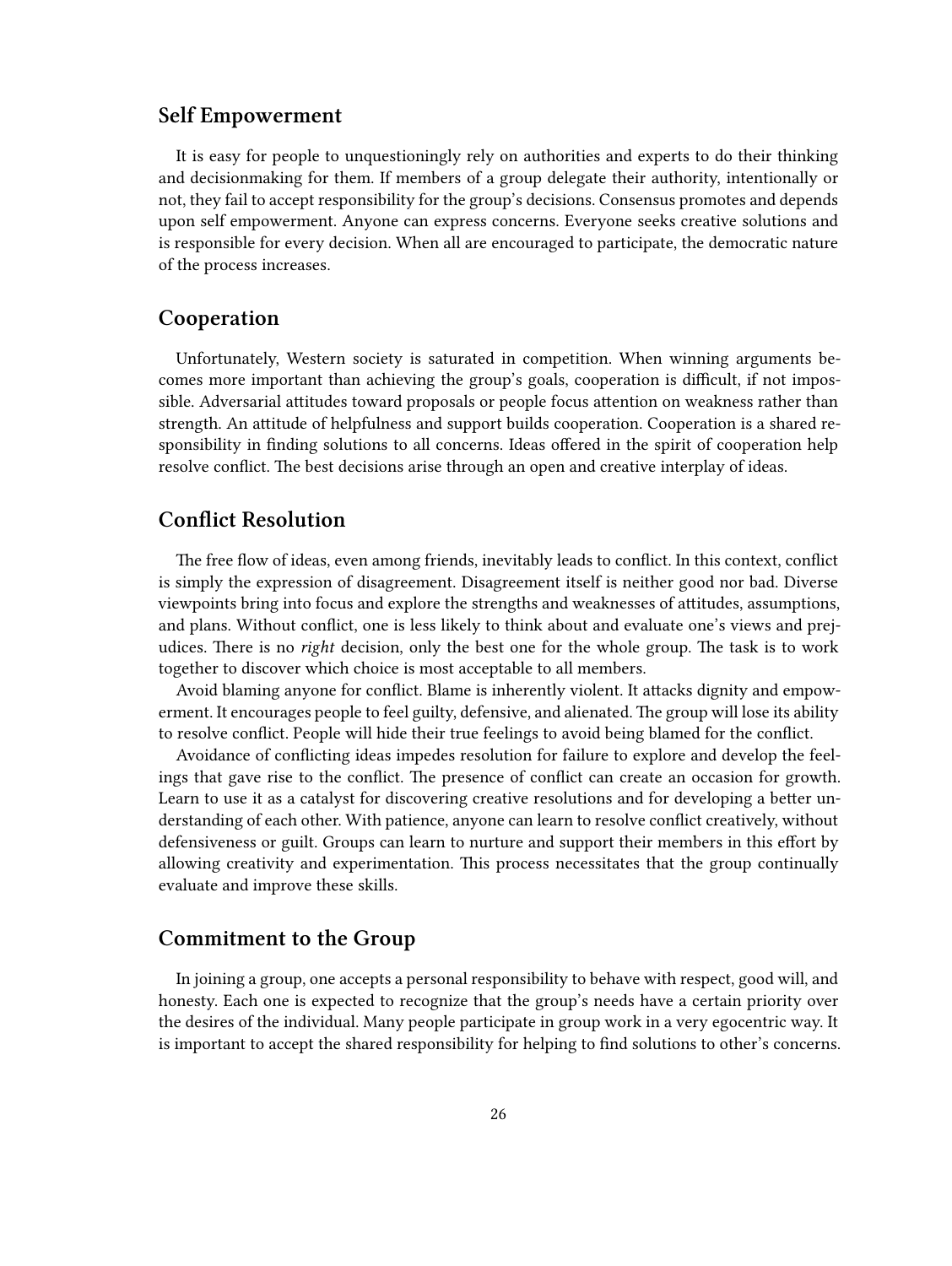#### <span id="page-26-0"></span>**Active Participation**

We all have an inalienable right to express our own best thoughts. We decide for ourselves what is right and wrong. Since consensus is a process of synthesis, not competition, all sincere comments are important and valuable. If ideas are put forth as the speaker's property and individuals are strongly attached to their opinions, consensus will be extremely difficult. Stubbornness, closedmindedness, and possessiveness lead to defensive and argumentative behavior that disrupts the process. For active participation to occur, it is necessary to promote trust by creating an atmosphere in which every contribution is considered valuable. With encouragement, each person can develop knowledge and experience, a sense of responsibility and competency, and the ability to participate.

#### <span id="page-26-1"></span>**Equal Access to Power**

Because of personal differences (experience, assertiveness, social conditioning, access to information, etc.) and political disparities, some people inevitably have more effective power than others. To balance this inequity, everyone needs to consciously attempt to creatively share power, skills, and information. Avoid hierarchical structures that allow some individuals to assume undemocratic power over others. Egalitarian and accountable structures promote universal access to power.

#### <span id="page-26-2"></span>**Patience**

Consensus cannot be rushed. Often, it functions smoothly, producing effective, stable results. Sometimes, when difficult situations arise, consensus requires more time to allow for the creative interplay of ideas. During these times, patience is more advantageous than tense, urgent, or aggressive behavior. Consensus is possible as long as each individual acts patiently and respectfully.

#### <span id="page-26-3"></span>**Impediments To Consensus Lack of Training**

It is necessary to train people in the theory and practice of consensus. Until consensus is a common form of decisionmaking in our society, new members will need some way of learning about the process. It is important to offer regular opportunities for training. If learning about Formal Consensus is not made easily accessible, it will limit full participation and create inequities which undermine this process. Also, training provides opportunities for people to improve their skills, particularly facilitation skills, in a setting where experimentation and role-plays can occur.

#### <span id="page-26-4"></span>**External Hierarchical Structures**

It can be difficult for a group to reach consensus internally when it is part of a larger group which does not recognize or participate in the consensus process. It can be extremely frustrating if those external to the group can disrupt the decisionmaking by interfering with the process by pulling rank. Therefore, it is desirable for individuals and groups to recognize that they can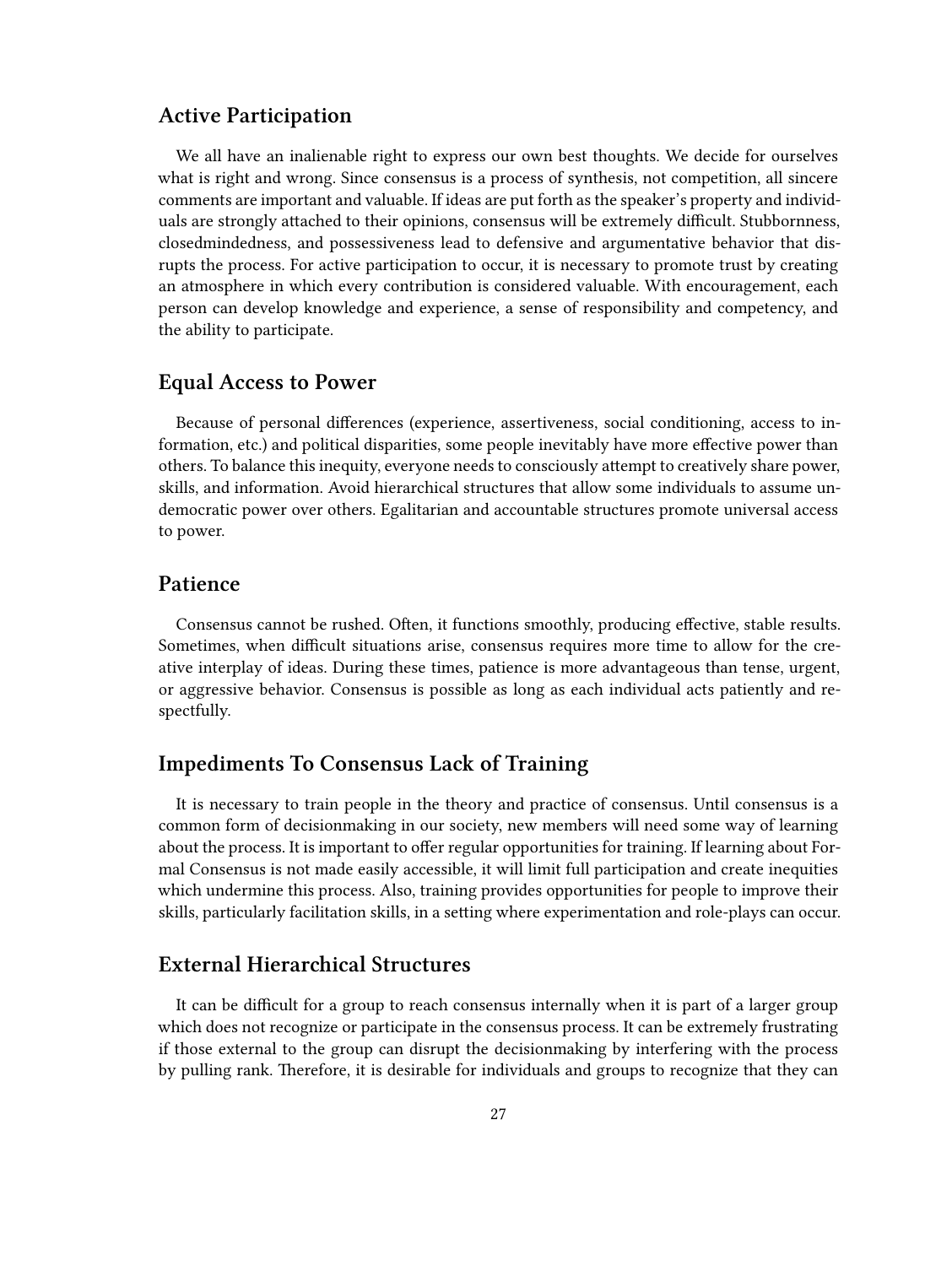be autonomous in relation to external power if they are willing to take responsibility for their actions.

#### <span id="page-27-0"></span>**Social Prejudice**

Everyone has been exposed to biases, assumptions, and prejudices which interfere with the spirit of cooperation and equal participation. All people are influenced by these attitudes, even though they may deplore them. People are not generally encouraged to confront these prejudices in themselves or others. Members of a group often reflect social biases without realizing or attempting to confront and change them. If the group views a prejudicial attitude as just one individual's problem, then the group will not address the underlying social attitudes which create such problems. It is appropriate to expose, confront, acknowledge, and attempt to resolve socially prejudicial attitudes, but only in the spirit of mutual respect and trust. Members are responsible for acknowledging when their attitudes are influenced by disruptive social training and for changing them. When a supportive atmosphere for recognizing and changing undesirable attitudes exists, the group as a whole benefits.

#### <span id="page-27-1"></span>**On Degrees of Conflict**

Consensus is a process of nonviolent confict resolution. The expression of concerns and conficting ideas is considered desirable and important. When a group creates an atmosphere which nurtures and supports disagreement without hostility and fear, it builds a foundation for stronger, more creative decisions.

Each individual is responsible for expressing one's own concerns. It is best if each concern is expressed as if it will be resolved. The group then responds by trying to resolve the concern through group discussion. If the concern remains unresolved after a full and open discussion, then the facilitator asks how the concern is based upon the foundation of the group. If it is, then the group accepts that the proposal is blocked.

From this perspective, it is not decided by the individual alone if a particular concern is blocking consensus; it is determined in cooperation with the whole group. The group determines a concern's legitimacy. A concern is legitimate if it is based upon the principles of the group and therefore relevant to the group as a whole. If the concern is determined to be unprincipled or not of consequence, the group can decide the concern is inappropriate and drop it from discussion. If a reasonable solution offered is not accepted by the individual, the group may decide the concern has been resolved and the individual is out of order for failure to recognize it.

Herein lies a subtle pitfall. For consensus to work well, it is helpful for individuals to recognize the group's involvement in determining which concerns are able to be resolved, which need more attention, and, ultimately, which are blocking consensus. The pitfall is failure to accept the limit on an individual's power to determine which concerns are principled or based upon the foundation of the group and which ones are resolved. After discussion, if the concern is valid and unresolved, it again falls upon the individual to choose whether to stand aside or block consensus.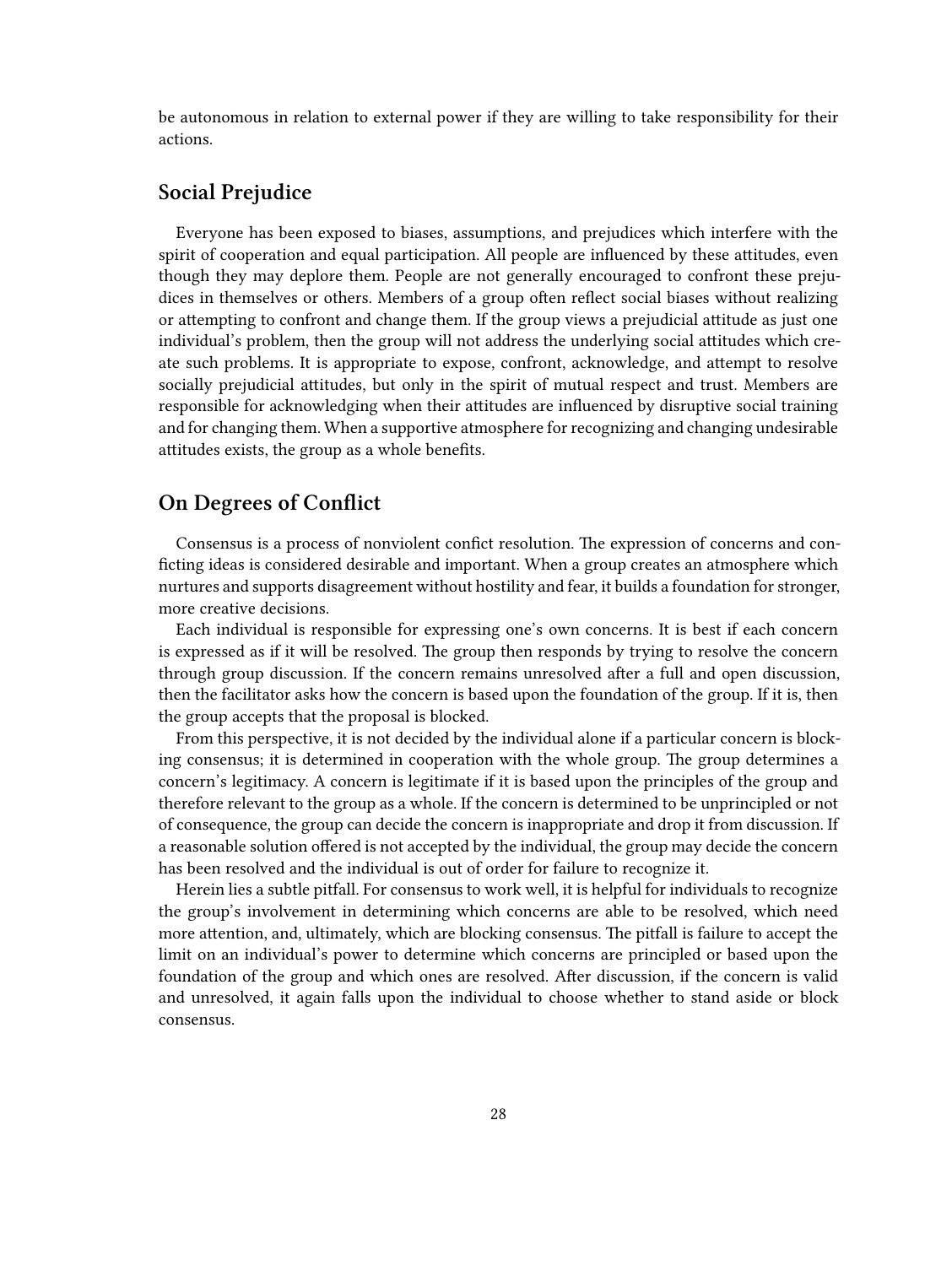The individual is responsible for expressing concerns; the group is responsible for resolving them. The group decides whether a concern is legitimate; the individual decides whether to block or stand aside.

All concerns are important and need to be resolved. It is not appropriate for a person to come to a meeting planning to block a proposal or, during discussion, to express their concerns as major objections or blocking concerns. Often, during discussion, the person learns additional information which resolves the concern. Sometimes, after expressing the concern, someone is able to creatively resolve it by thinking of something new. It often happens that a concern which seems to be extremely problematic when it is frst mentioned turns out to be easily resolved. Sometimes the reverse happens and a seemingly minor concern brings forth much larger concerns.

The following is a description of different types of concerns and how they affect individuals and the group.

Concerns which can be addressed and resolved by making small changes in the proposal can be called minor concerns. The person supports the proposal, but has an idea for improvement.

When a person disagrees with the proposal in part, but consents to the overall idea, the person has a reservation. The person is not completely satisfed with the proposal, but is generally supportive. This kind of concern can usually be resolved through discussion. Sometimes, it is enough for the person to express the concern and feel that it was heard, without any actual resolution.

When a person does not agree with the proposal, the group allows that person to try and persuade it to see the wisdom of the disagreement. If the group is not persuaded or the disagreement cannot be resolved, the person might choose to stand aside and allow the group to go forward. The person and the group are agreeing to disagree, regarding each point of view with mutual respect. Occasionally, it is a concern which has no resolution; the person does not feel the need to block the decision, but wants to express the concern and lack of support for the proposal.

A blocking concern must be based on a generally recognized principle, not personal preference, or it must be essential to the entire group's well-being. Before a concern is considered to be blocking, the group must have already accepted the validity of the concern and a reasonable attempt must have been made to resolve it. If legitimate concerns remain unresolved and the person has not agreed to stand aside, consensus is blocked.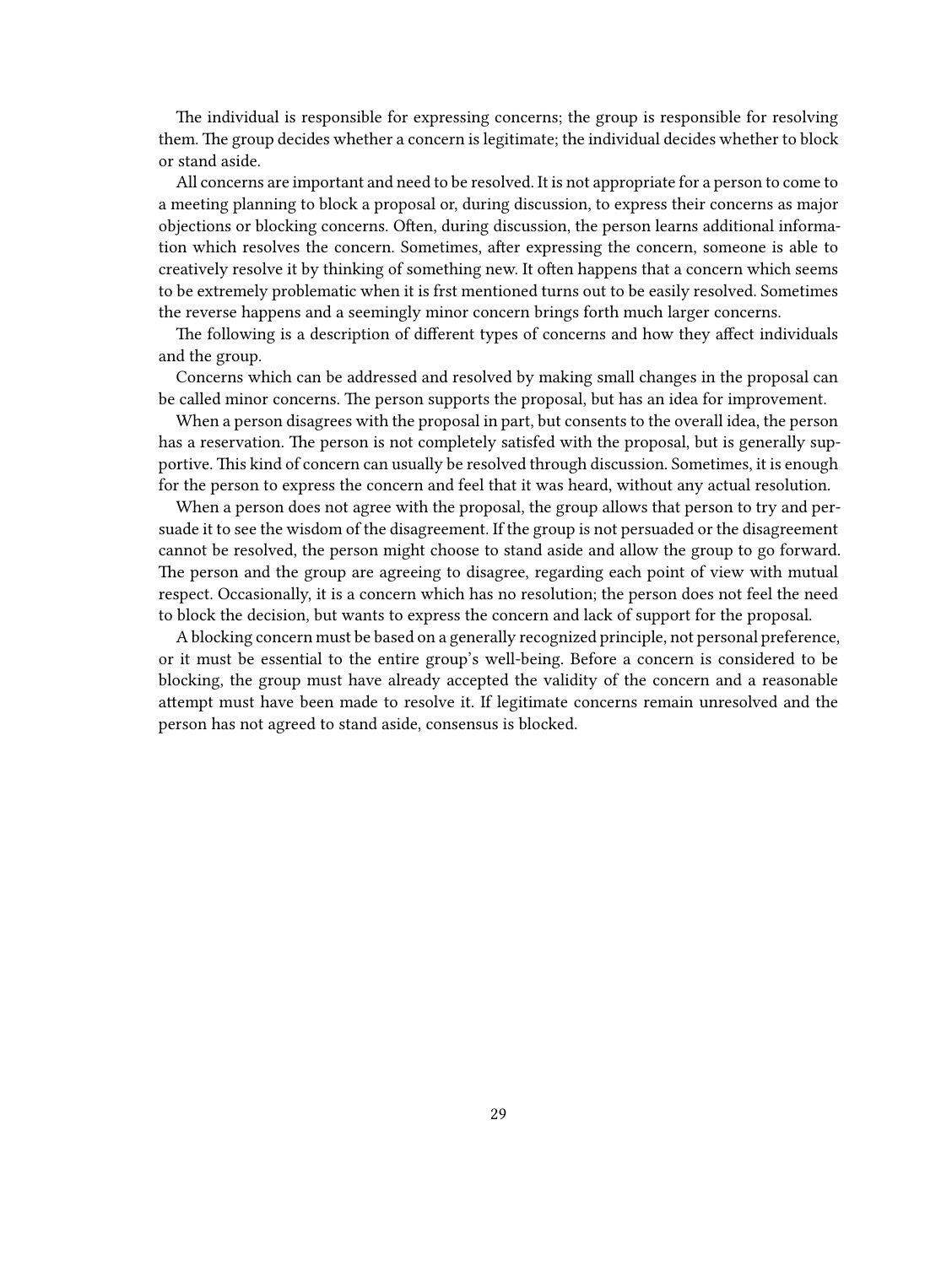<span id="page-29-0"></span>**The Art of Evaluation**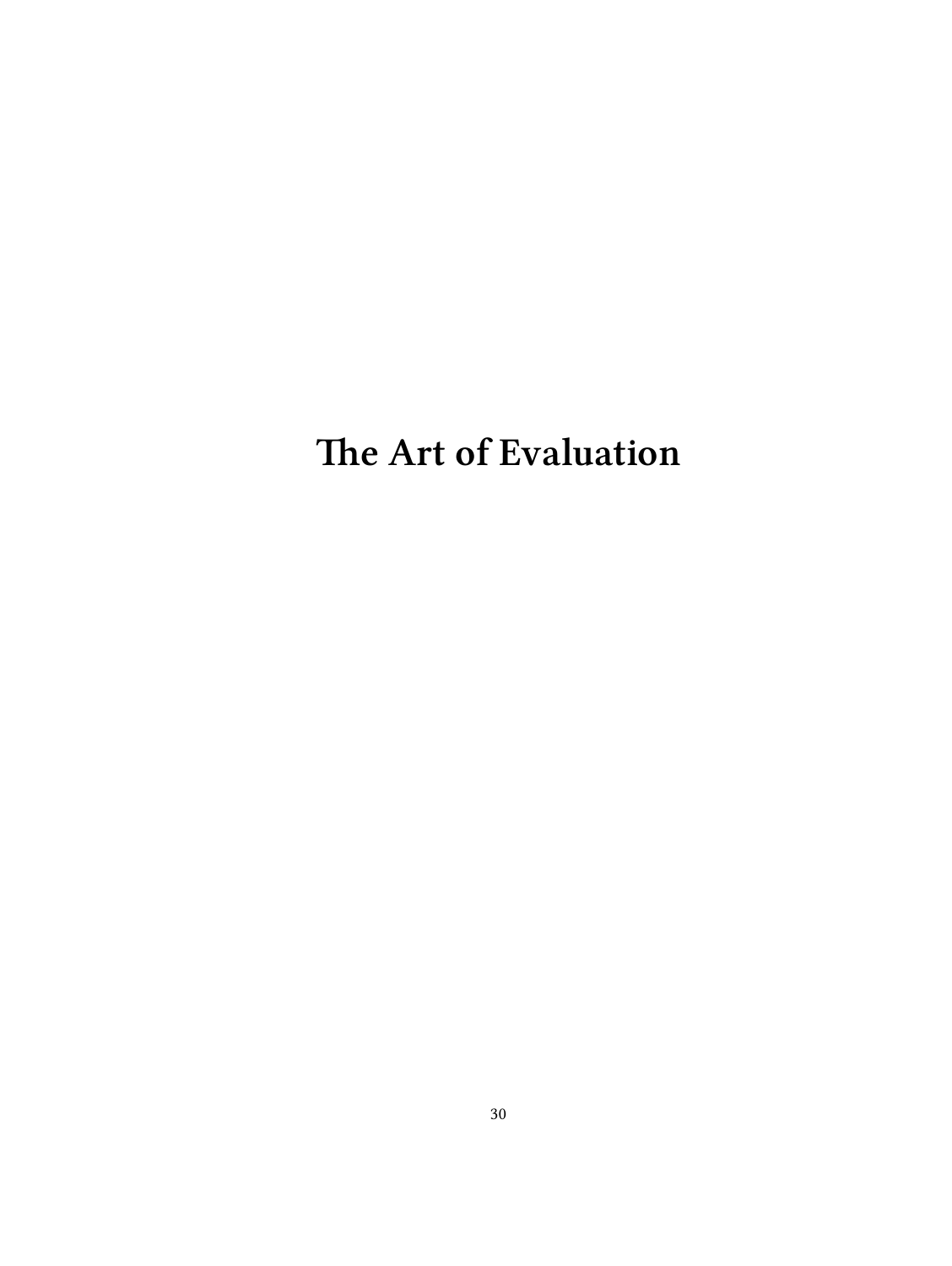Meetings can often be a time when some people experience feelings of frustration or confusion. There is always room for improvement in the structure of the process and/or in the dynamics of the group. Often, there is no time to talk directly about group interaction during the meeting. Reserve time at the end of the meeting to allow some of these issues and feelings to be expressed.

Evaluation is very useful when using consensus. It is worth the time. Evaluations need not take long, five to ten minutes is often enough. It is not a discussion, nor is it an opportunity to comment on each other's statements. Do not reopen discussion on an agenda item. Evaluation is a special time to listen to each other and learn about each other. Think about how the group interacts and how to improve the process.

Be sure to include the evaluation comments in the notes of the meeting. This is important for two reasons. Over time, if the same evaluation comments are made again and again, this is an indication that the issue behind the comments needs to be addressed. This can be accomplished by placing this issue on the agenda for the next meeting. Also, when looking back at notes from meetings long ago, evaluation comments can often reveal a great deal about what actually happened, beyond what decisions were made and reports given. They give a glimpse into complex interpersonal dynamics.

#### <span id="page-30-0"></span>**Purpose of Evaluation**

Evaluation provides a forum to address procedural flaws, inappropriate behavior, facilitation problems, logistical difficulties, overall tone, etc. Evaluation is not a time to reopen discussion, make decisions or attempt to resolve problems, but rather, to make statements, express feelings, highlight problems, and suggest solutions in a spirit of cooperation and trust. To help foster communication, it is better if each criticism is coupled with a specific suggestion for improvement. Also, always speak for oneself. Do not attempt to represent anyone else.

Encourage everyone who participated in the meeting to take part in the evaluation. Make comments on what worked and what did not. Expect differing opinions. It is generally not useful to repeat other's comments. Evaluations prepare the group for better future meetings. When the process works well, the group responds supportively in a difficult situation, or the facilitator does an especially good job, note it, and appreciate work well done.

Do not attempt to force evaluation. This will cause superficial or irrelevant comments. On the other hand, do not allow evaluations to run on. Be sure to take each comment seriously and make an attempt, at a later time, to resolve or implement them. Individuals who feel their suggestions are ignored or disrespected will lose trust and interest in the group.

For gatherings, conferences, conventions or large meetings, the group might consider having short evaluations after each section, in addition to the one at the end of the event. Distinct aspects on which the group might focus include: the process itself, a specific role, a particular technique, fears and feelings, group dynamics, etc.

At large meetings, written evaluations provide a means for everyone to respond and record comments and suggestions which might otherwise be lost. Some people feel more comfortable writing their evaluations rather than saying them. Plan the questions well, stressing what was learned, what was valuable, and what could have been better and how. An evaluation committee allows an opportunity for the presenters, facilitators, and/or coordinators to get together after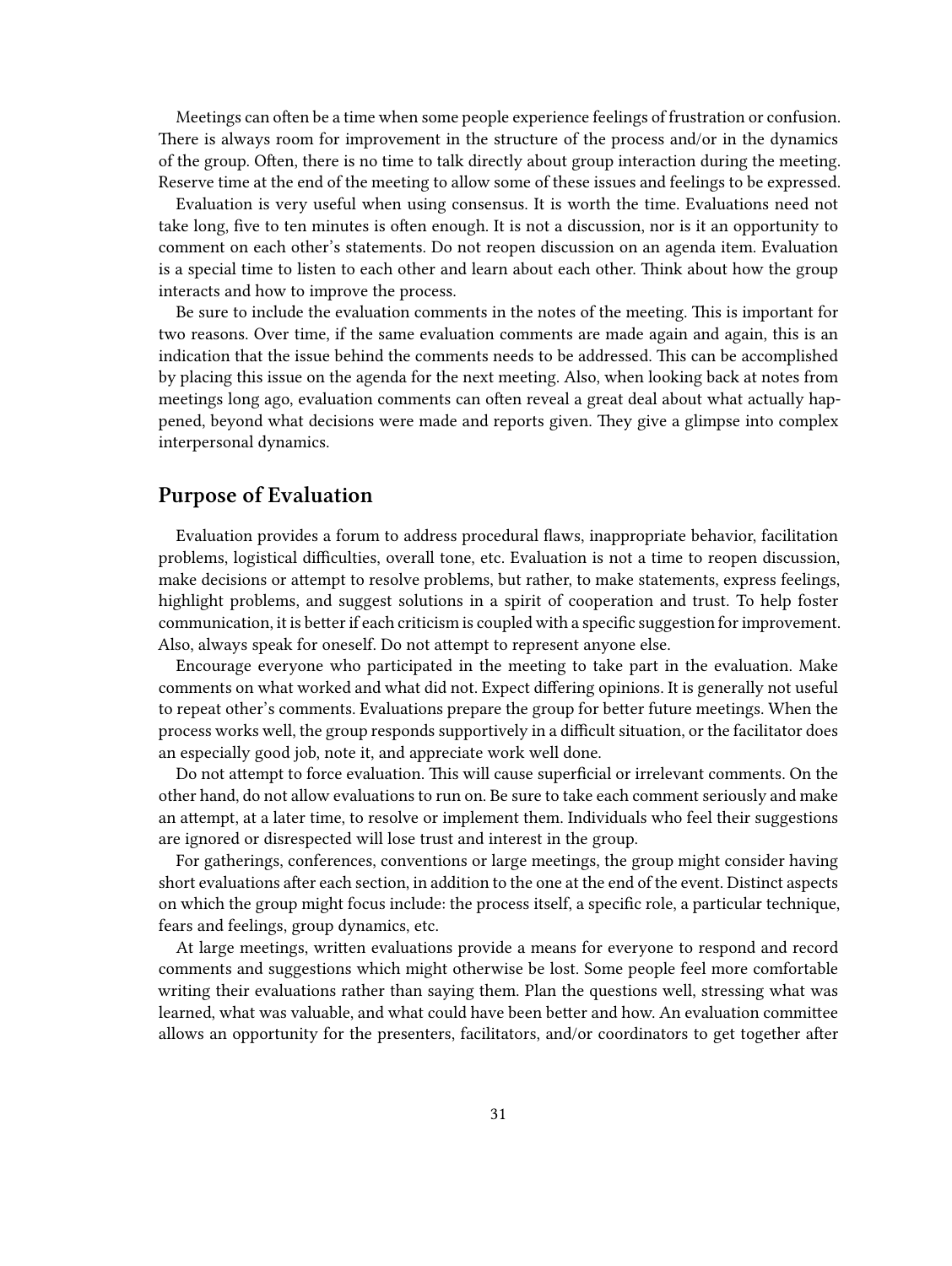the meeting to review evaluation comments, consider suggestions for improvement, and possibly prepare an evaluation report.

Review and evaluation bring a sense of completion to the meeting. A good evaluation will pull the experience together, remind everyone of the group's unity of purpose, and provide an opportunity for closing comments.

## <span id="page-31-0"></span>**Uses of Evaluation**

There are at least ten ways in which evaluation helps improve meetings. Evaluations:

- Improve the process by analysis of what happened, why it happened, and how it might be improved
- Examine how certain attitudes and statements might have caused various problems and encourage special care to prevent them from recurring
- Foster a greater understanding of group dynamics and encourage a method of group learning or learning from each other
- Allow the free expression of feelings
- Expose unconscious behavior or attitudes which interfere with the process
- Encourage the sharing of observations and acknowledge associations with society
- Check the usefulness and effectiveness of techniques and procedures
- Acknowledge good work and give appreciation to each other
- Reflect on the goals set for the meeting and whether they were attained
- Examine various roles, suggest ways to improve them, and create new ones as needed
- Provide an overall sense of completion and closure to the meeting

### <span id="page-31-1"></span>**Types of Evaluation Questions**

It is necessary to be aware of the *way* in which questions are asked during evaluation. The specific wording can control the scope and focus of consideration and affect the level of participation. It can cause responses which focus on what was good and bad, or right and wrong, rather than on what worked and what needed improvement. Focus on learning and growing. Avoid blaming. Encourage diverse opinions.

#### <span id="page-31-2"></span>**Some sample questions for an evaluation:**

• Were members uninterested or bored with the agenda, reports, or discussion?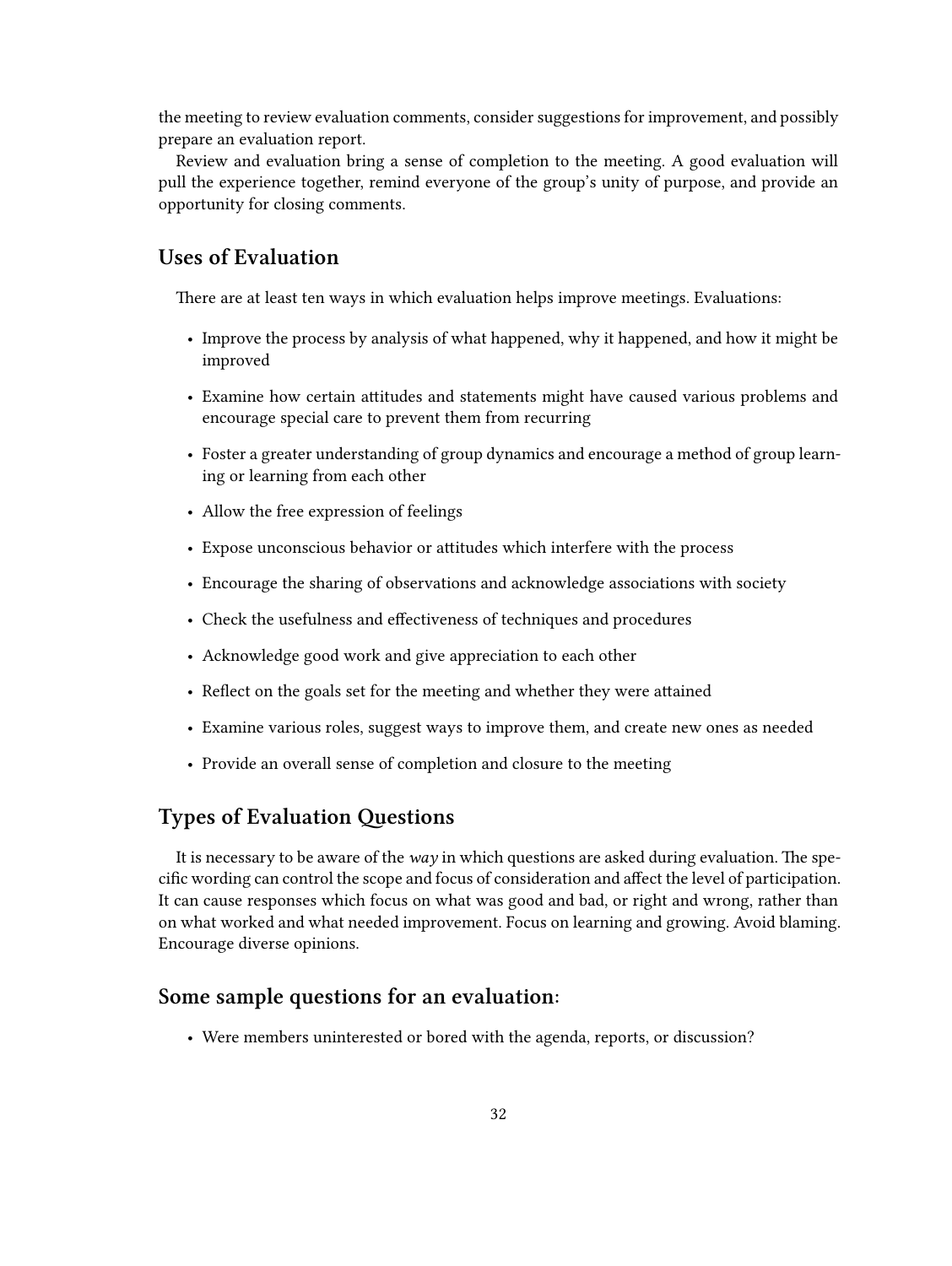- Did members withdraw or feel isolated?
- Is attendance low? If so, why?
- Are people arriving late or leaving early? If so, why?
- How was the overall tone or atmosphere?
- Was there an appropriate use of resources?
- Were the logistics (such as date, time, or location) acceptable?
- What was the most important experience of the event?
- What was the least important experience of the event?
- What was the high point? What was the low point?
- What did you learn?
- What expectations did you have at the beginning and to what degree were they met? How did they change?
- What goals did you have and to what degree were they accomplished?
- What worked well? Why?
- What did not work so well? How could it have been improved?
- What else would you suggest be changed or improved, and how?
- What was overlooked or left out?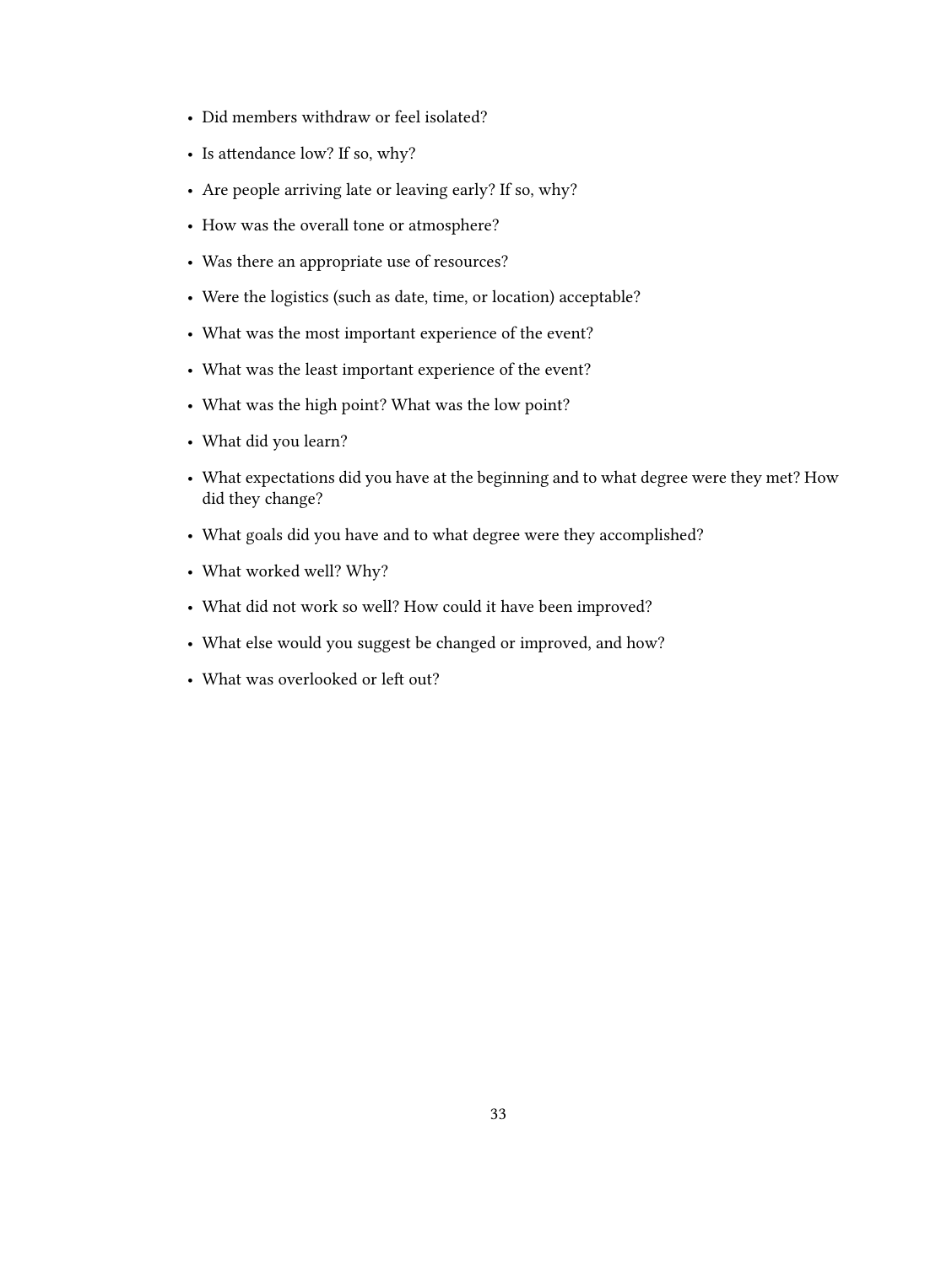# <span id="page-33-0"></span>**Roles**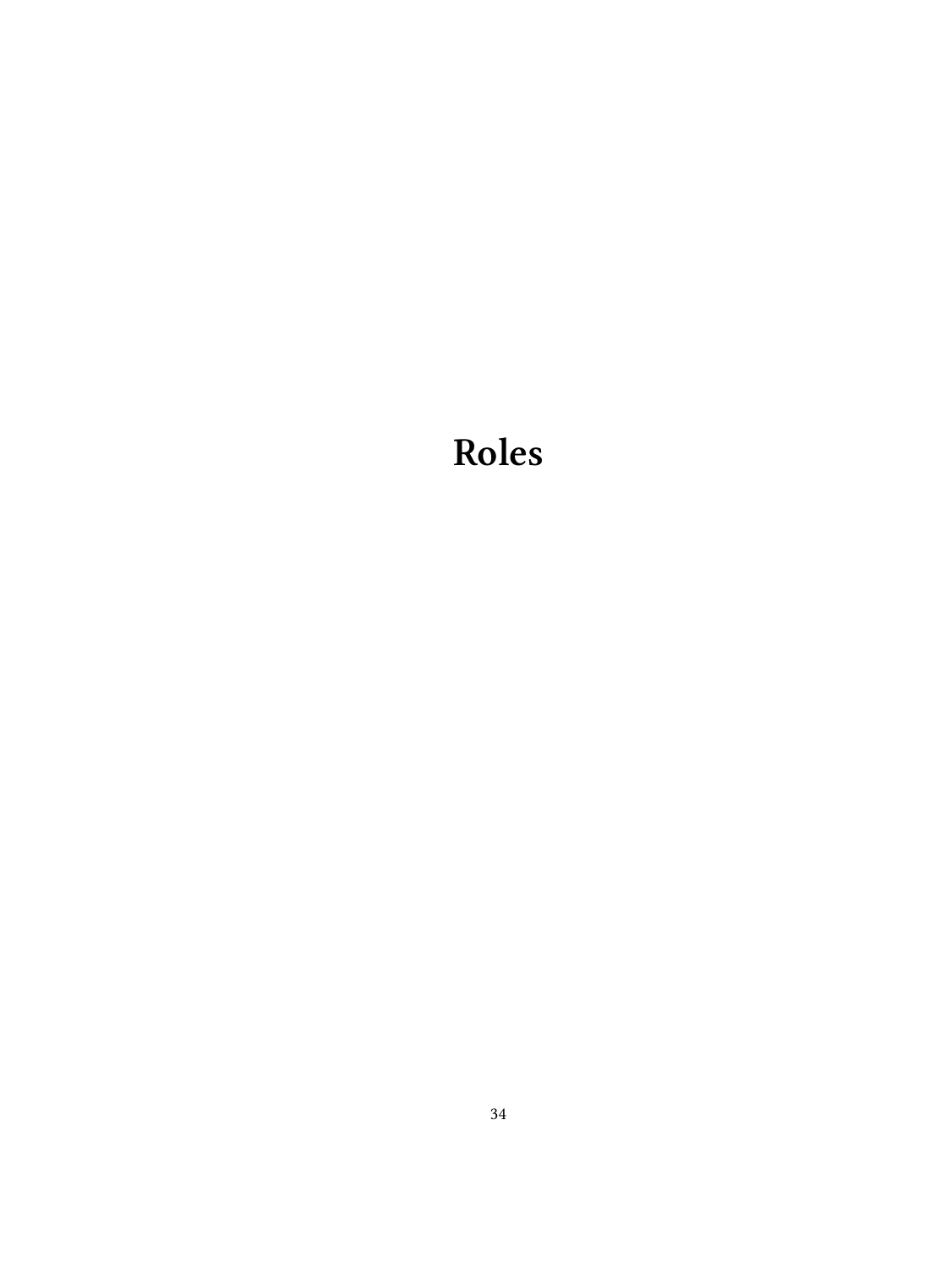A role is a function of process, not content. Roles are used during a meeting according to the needs of the situation. Not all roles are useful at every meeting, nor does each role have to be filled by a separate person. Formal Consensus functions more smoothly if the person filling a role has some experience, therefore is desirable to rotate roles. Furthermore, one who has experienced a role is more likely to be supportive of whomever currently has that role. Experience in each role also encourages confidence and participation. It is best, therefore, for the group to encourage everyone to experience each role.

#### <span id="page-34-0"></span>**Agenda Planners**

A well planned agenda is an important tool for a smooth meeting, although it does not guarantee it. Experience has shown that there is a definite improvement in the flow and pace of a meeting if several people get together prior to the start of the meeting and propose an agenda. In smaller groups, the facilitator often proposes an agenda. The agenda planning committee has six tasks:

- collect agenda items
- arrange them
- assign presenters
- brainstorm discussion techniques
- assign time limits
- write up the proposed agenda

There are at least four sources of agenda items:

- suggestions from members
- reports or proposals from committees
- business from the last meeting
- standard agenda items, including:
	- **–** introduction
	- **–** agenda review
	- **–** review notes
	- **–** break
	- **–** announcements
	- **–** decision review
	- **–** evaluation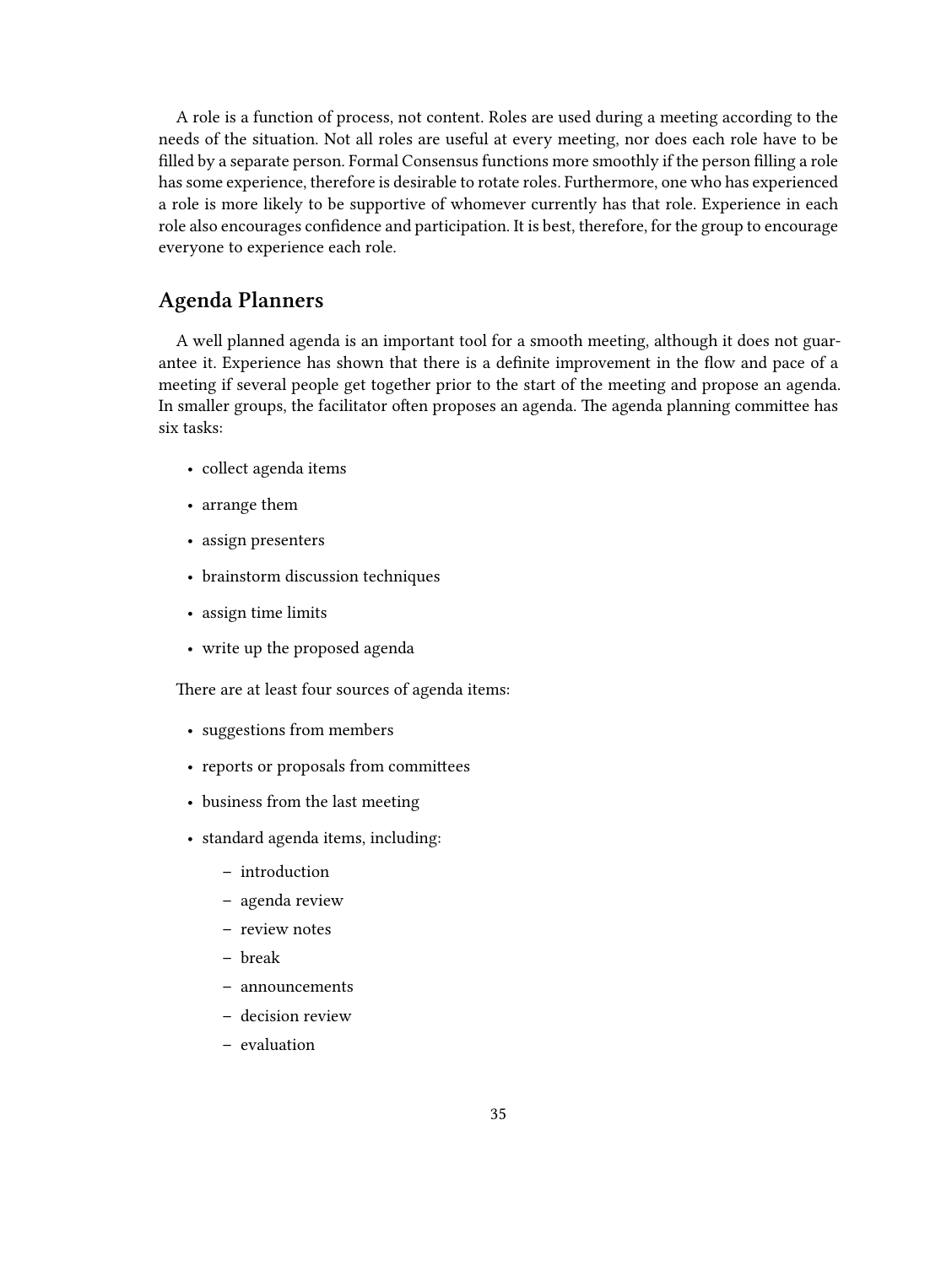Once all the agenda items have been collected, they are listed in an order which seems efficient and appropriate. Planners need to be cautious that items at the top of the agenda tend to use more than their share of time, thereby limiting the time available for the rest. Each group has different needs. Some groups work best taking care of business first, then addressing the difficult items. Other groups might find it useful to take on the most difficult work first and strictly limit the time or let it take all it needs. The following are recommendations for keeping the focus of attention on the agenda:

- alternate long and short, heavy and light items
- place reports before their related proposals
- take care of old business before addressing new items
- consider placing items which might generate a sense of accomplishment early in the meeting
- alternate presenters
- be flexible

Usually, each item already has a presenter. If not, assign one. Generally, it is not wise for facilitators to present reports or proposals. However, it is convenient for facilitators to present some of the standard agenda items.

For complex or especially controversial items, the agenda planners could suggest various options for group discussion techniques. This may be helpful to the facilitator.

Next, assign time limits for each item. It is important to be realistic, being careful to give each item enough time to be fully addressed without being unfair to other items. Generally, it is not desirable to propose an agenda which exceeds the desired overall meeting time limit.

The last task is the writing of the proposed agenda so all can see it and refer to it during the meeting. Each item is listed in order, along with its presenter and time limit.

The following agenda is an example of how an agenda is structured and what information is included in it. It shows the standard agenda items, the presenters, the time limits and the order in which they will be considered. It also shows one way in which reports and proposals can be presented, but each group can structure this part of the meeting in whatever way suits its needs. This model does not show the choices of techniques for group discussion which the agenda planners might have considered.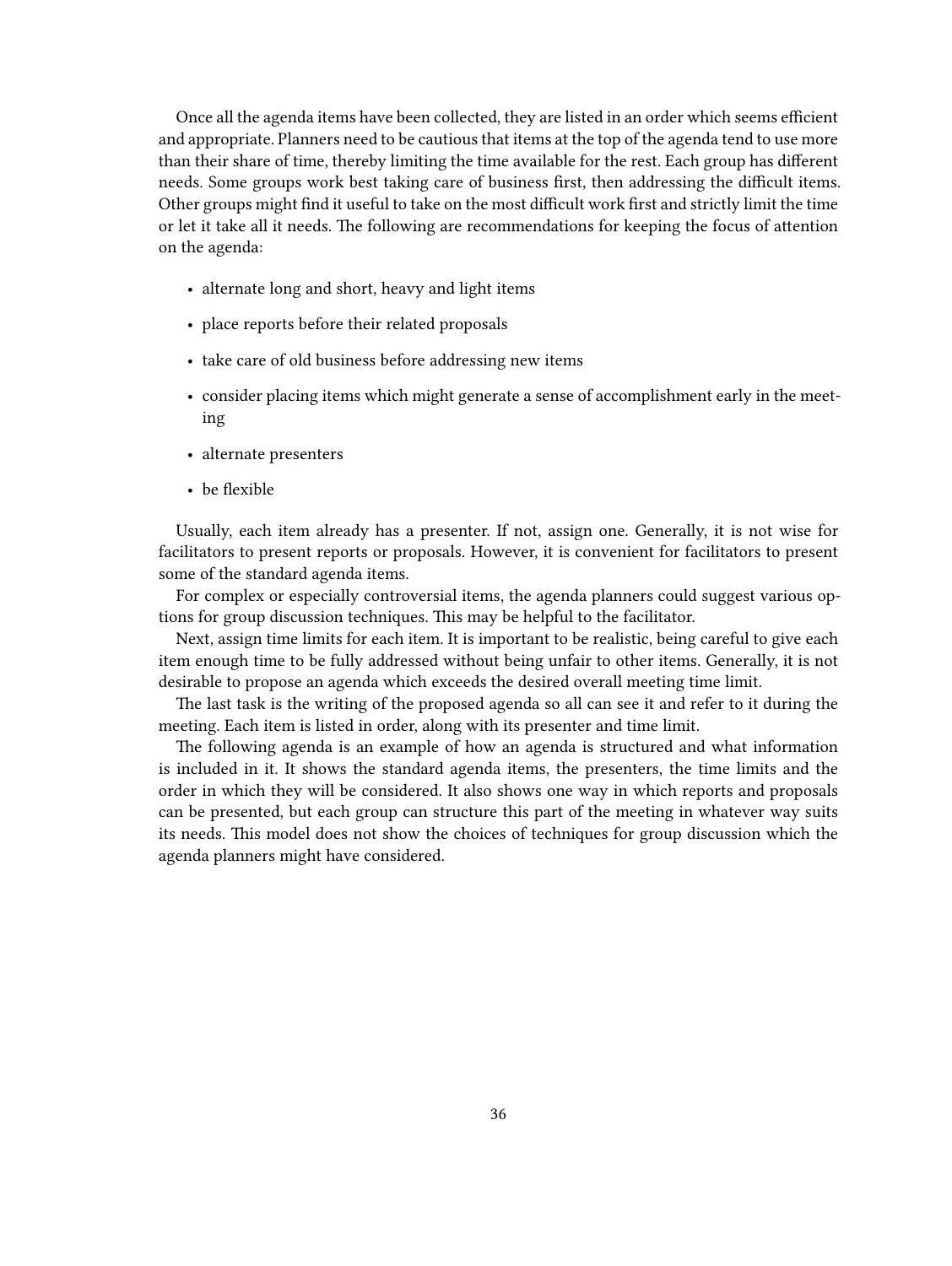# <span id="page-36-0"></span>**Standard Agenda**

| Agenda Item             | Presenter   | Time             |
|-------------------------|-------------|------------------|
| <b>INTRODUCTION</b>     | Facilitator | $5 \text{ min}$  |
| <b>AGENDA REVIEW</b>    | Facilitator | 5 min            |
| <b>REVIEW NOTES</b>     | Notetaker   | $5 \text{ min}$  |
| <b>REPORTS</b>          |             | 20 min           |
| Previous activities     |             |                  |
| Standing committees     |             |                  |
| <b>PROPOSALS</b>        |             | $15 \text{ min}$ |
| Old business            |             |                  |
| <b>Break</b>            |             | $5 \text{ min}$  |
| <b>REPORTS</b>          |             | $10 \text{ min}$ |
| Informational           |             |                  |
| Proposals               |             | 30 min           |
| New business            |             |                  |
| <b>ANNOUNCEMENTS</b>    |             | $5 \text{ min}$  |
| Pass hat                |             |                  |
| Next meeting            |             |                  |
| <b>REVIEW DECISIONS</b> | Notetaker   | $5 \text{ min}$  |
| <b>EVALUATION</b>       |             | $10 \text{ min}$ |
| <b>CLOSING</b>          | Facilitator | 5 min            |
| <b>TOTAL</b>            |             | 2 hours          |

### <span id="page-36-1"></span>**Facilitator**

The word facilitate means to make easy. A facilitator conducts group business and guides the Formal Consensus process so that it flows smoothly. Rotating facilitation from meeting to meeting shares important skills among the members. If everyone has firsthand knowledge about facilitation, it will help the flow of all meetings. Co-facilitation, or having two (or more) people facilitate a meeting, is recommended. Having a woman and a man share the responsibilities encourages a more balanced meeting. Also, an inexperienced facilitator may apprentice with a more experienced one. Try to use a variety of techniques throughout the meeting. And remember, a little bit of humor can go a long way in easing tension during a long, difficult meeting.

## <span id="page-36-2"></span>**Good facilitation is based upon the following principles:**

#### <span id="page-36-3"></span>**Non-Directive Leadership**

Facilitators accept responsibility for moving through the agenda in the allotted time, guiding the process, and suggesting alternate or additional techniques. In this sense, they do lead the group. However, they do not give their personal opinions nor do they attempt to direct the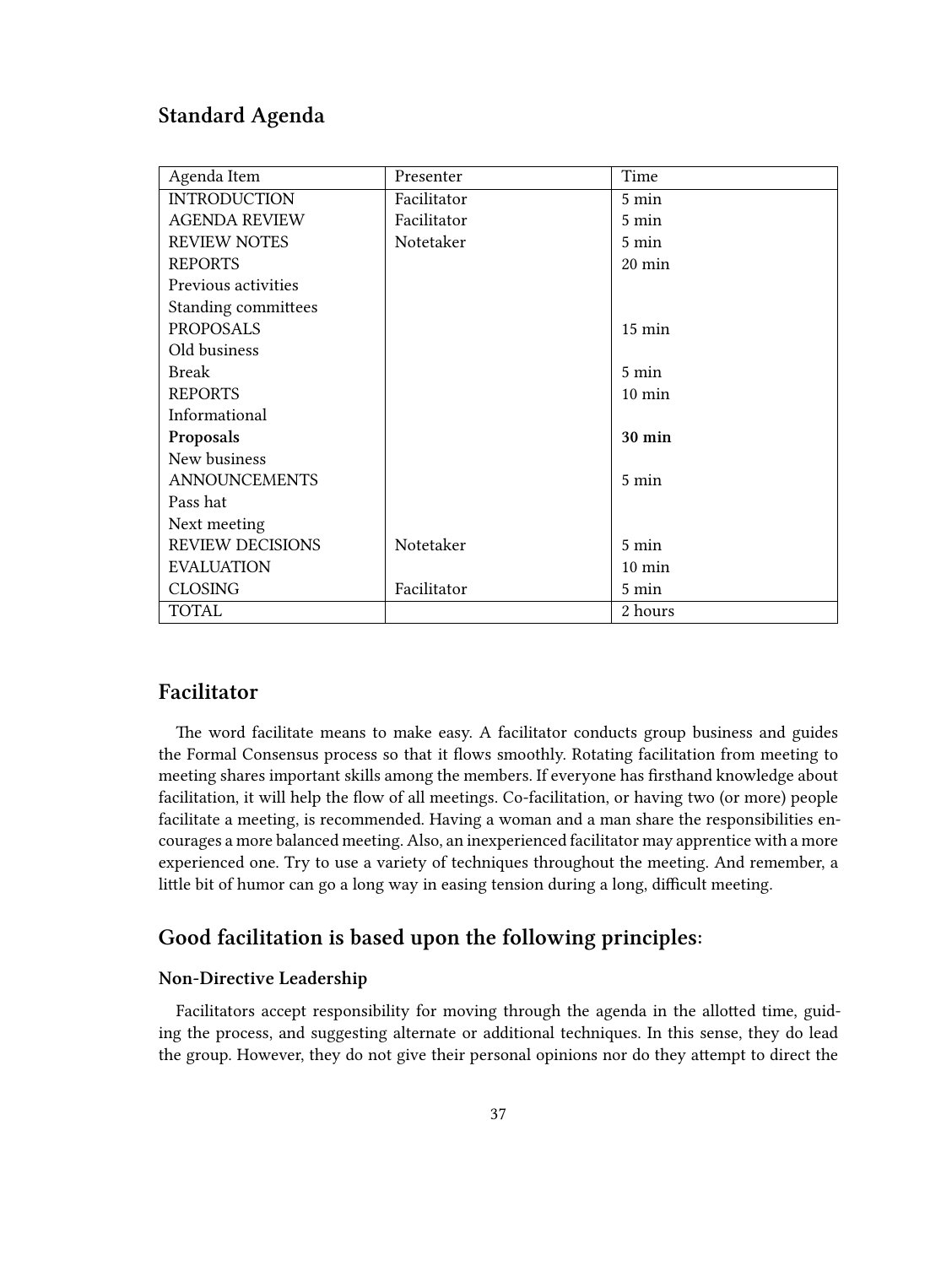content of the discussion. If they want to participate, *they must clearly relinquish the role* and speak as an individual. During a meeting, individuals are responsible for expressing their own concerns and thoughts. Facilitators, on the other hand, are responsible for addressing the needs of the group. They need to be aware of the group dynamics and constantly evaluate whether the discussion is flowing well. There may be a need for a change in the discussion technique. They need to be diligent about the fair distribution of attention, being sure to limit those who are speaking often and offering opportunities to those who are not speaking much or at all. It follows that one person cannot simultaneously give attention to the needs of the group and think about a personal response to a given situation. Also, it is not appropriate for the facilitator to give a particular point of view or dominate the discussion. This does not build trust, especially in those who do not agree with the facilitator.

#### <span id="page-37-0"></span>**Clarity of Process**

The facilitator is responsible for leading the meeting openly so that everyone present is aware of the process and how to participate. This means it is important to constantly review what just happened, what is about to happen, and how it will happen. Every time a new discussion technique is introduced, explain how it will work and what is to be accomplished. This is both educational and helps new members participate more fully.

#### <span id="page-37-1"></span>**Agenda Contract**

The facilitator is responsible for honoring the agenda contract. The facilitator keeps the questions and discussion focused on the agenda item. Be gentle, but firm, because fairness dictates that each agenda item gets only the time allotted. The agenda contract is made when the agenda is reviewed and accepted. This agreement includes the items on the agenda, the order in which they are considered, and the time allotted to each. Unless the whole group agrees to change the agenda, the facilitator is obligated to keep the contract. The decision to change the agenda must be a consensus, with little or no discussion.

At the beginning of the meeting, the agenda is presented to the whole group and reviewed, item by item. Any member can add an item if it has been omitted. While every agenda suggestion must be included in the agenda, it does not necessarily get as much time as the presenter wants. Time ought to be divided fairly, with individuals recognizing the fairness of old items generally getting more time than new items and urgent items getting more time than items which can wait until the next meeting, etc. Also, review the suggested presenters and time limits. If anything seems inappropriate or unreasonable, adjustments may be made. Once the whole agenda has been reviewed and consented to, the agenda becomes a contract. The facilitator is obligated to follow the order and time limits. This encourages members to be on time to meetings.

#### <span id="page-37-2"></span>**Good Will**

Always try to assume good will. Assume every statement and action is sincerely intended to benefit the group. Assume that each member understands the group's purpose and accepts the agenda as a contract.

Often, when we project our feelings and expectations onto others, we influence their actions. If we treat others as though they are trying to get attention, disrupt meetings, or pick fights,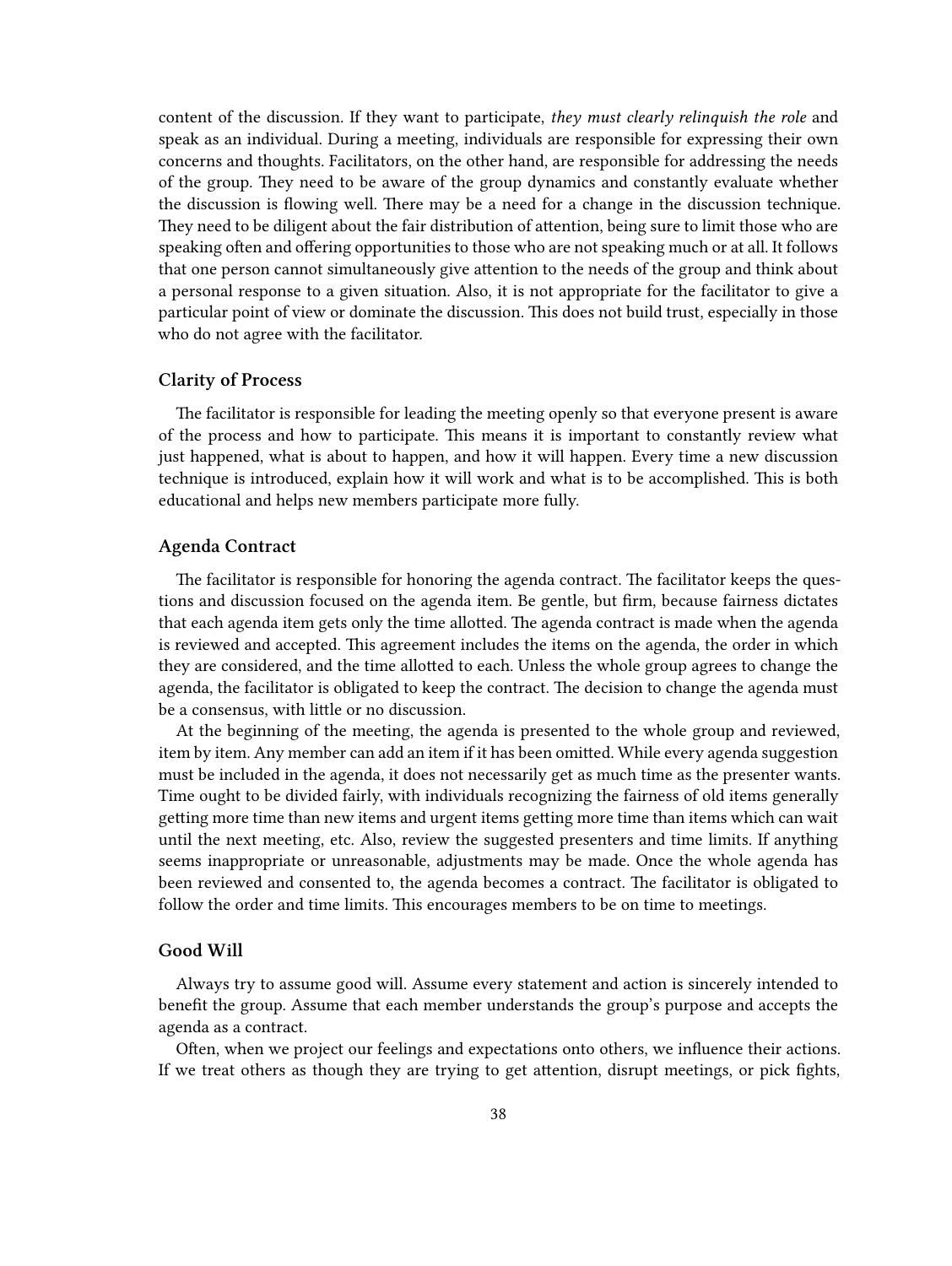they will often fulfill our expectations. A resolution to conflict is more likely to occur if we act as though there will be one. This is especially true if someone is intentionally trying to cause trouble or who is emotionally unhealthy. Do not attack the person, but rather, assume good will and ask the person to explain to the group how that person's statements or actions are in the best interest of the group. It is also helpful to remember to separate the actor from the action. While the behavior may be unacceptable, the person is not *bad*. Avoid accusing the person of *being* the way they behave. Remember, no one has *the* answer. The group's work is the search for the best and most creative process, one which fosters a mutually satisfying resolution to any concern which may arise.

#### <span id="page-38-0"></span>**Peacekeeper**

The role of peacekeeper is most useful in large groups or when very touchy, controversial topics are being discussed. A person who is willing to remain somewhat aloof and is not personally invested in the content of the discussion would be a good candidate for peacekeeper. This person is selected without discussion by all present at the beginning of the meeting. If no one wants this role, or if no one can be selected without objection, proceed without one, recognizing that the facilitator's job will most likely be more difficult.

This task entails paying attention to the overall mood or tone of the meeting. When tensions increase dramatically and angers flare out of control, the peacekeeper interrupts briefly to remind the group of its common goals and commitment to cooperation. The most common way to accomplish this is a call for a few moments of silence.

The peacekeeper is the only person with prior permission to interrupt a speaker or speak without first being recognized by the facilitator. Also, it is important to note that the peacekeeper's comments are always directed at the whole group, never at one individual or small group within the larger group. Keep comments short and to the point.

The peacekeeper may always, of course, point out when the group did something well. People always like to be acknowledged for positive behavior.

#### <span id="page-38-1"></span>**Advocate**

Like the peacekeeper, advocates are selected without discussion at the beginning of the meeting. If, because of strong emotions, someone is unable to be understood, the advocate is called upon to help. The advocate would interrupt the meeting, and invite the individual to literally step outside the meeting for some one-on-one discussion. An upset person can talk to someone with whom they feel comfortable. This often helps them make clear what the concern is and how it relates to the best interest of the group. Assume the individual is acting in good faith. Assume the concern is in the best interest of the group. While they are doing this, everyone else might take a short break, or continue with other agenda items. When they return, the meeting (after completing the current agenda item) hears from the advocate. The intent here is the presentation of the concern by the advocate rather than the upset person so the other group members might hear it without the emotional charge. This procedure is a last resort, to be used only when emotions are out of control and the person feels unable to successfully express an idea.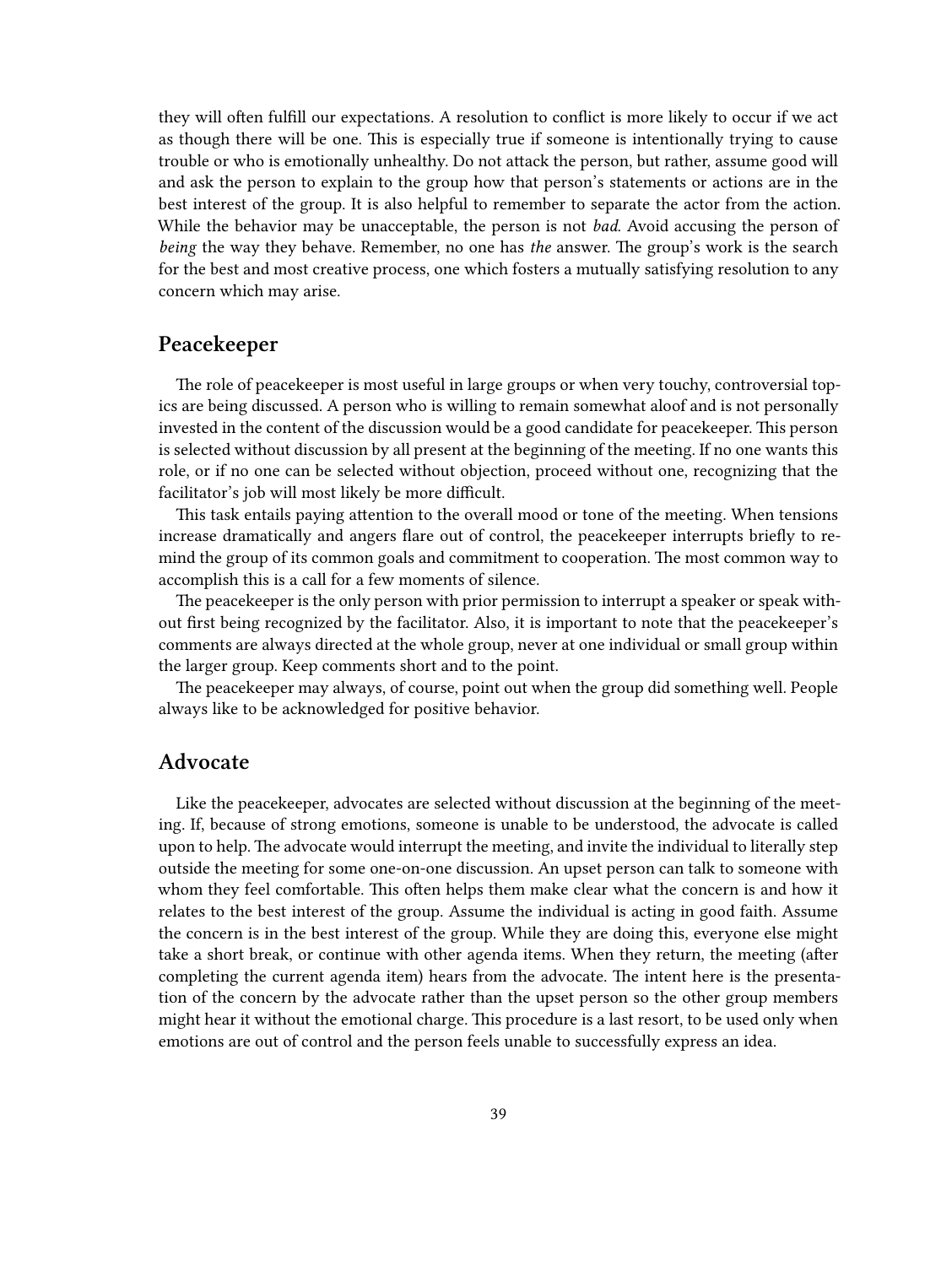#### <span id="page-39-0"></span>**Timekeeper**

The role of timekeeper is very useful in almost all meetings. One is selected at the beginning of the meeting to assist the facilitator in keeping within the time limits set in the agenda contract. The skill in keeping time is the prevention of an unnecessary time pressure which might interfere with the process. This can be accomplished by keeping everyone aware of the status of time remaining during the discussion. Be sure to give ample warning towards the end of the time limit so the group can start to bring the discussion to a close or decide to rearrange the agenda to allow more time for the current topic. There is nothing inherently wrong with going over time as long as everyone consents.

### <span id="page-39-1"></span>**Public Scribe**

The role of public scribe is simply the writing, on paper or blackboard, of information for the whole group to see. This person primarily assists the facilitator by taking a task which might otherwise distract the facilitator and interfere with the overall flow of the meeting. This role is particularly useful during brainstorms, reportbacks from small groups, or whenever it would help the group for all to see written information.

#### <span id="page-39-2"></span>**Notetaker**

The importance of a written record of the meetings cannot be overstated. The written record, sometimes called notes or minutes, can help settle disputes of memory or verify past decisions. Accessible notes allow absent members to participate in ongoing work. Useful items to include in the notes are:

- date and attendance
	- **–** agenda
	- **–** brief notes (highlights, statistics…)
	- **–** reports
	- **–** discussion
- verbatim notes
	- **–** proposals (with revisions)
	- **–** decisions (with concerns listed)
	- **–** announcements
	- **–** next meeting time and place
	- **–** evaluation comments

After each decision is made, it is useful to have the notetaker read the notes aloud to ensure accuracy. At the end of the meeting, it is also helpful to have the notetaker present to the group a review of all decisions. In larger groups, it is often useful to have two notetakers simultaneously,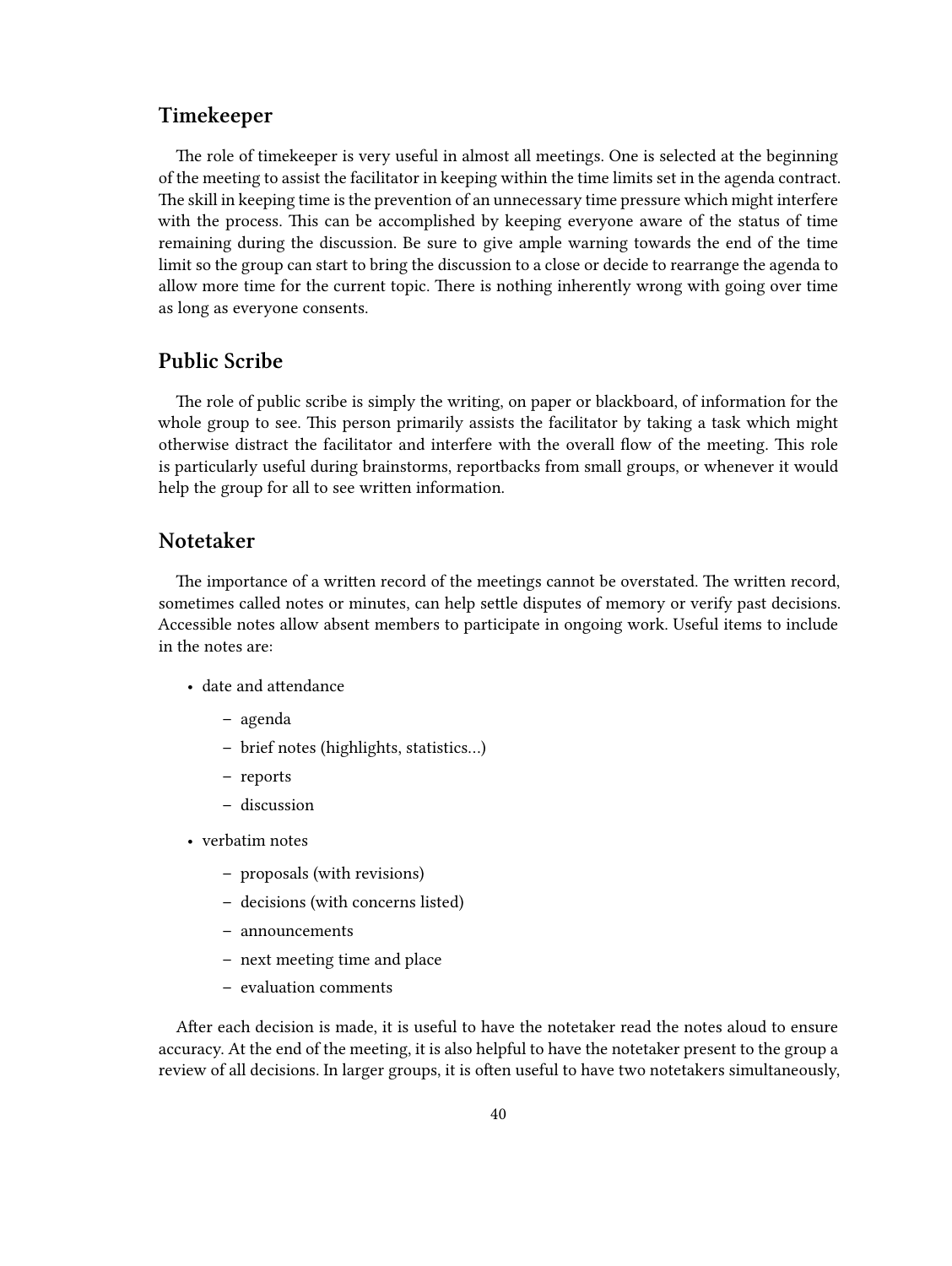because everyone, no matter how skilled, hears information and expresses it differently. Notetakers are responsible for making sure the notes are recorded accurately, and are reproduced and distributed according to the desires of the group (e.g., mailed to everyone, handed out at the next meeting, filed, etc.).

#### <span id="page-40-0"></span>**Doorkeeper**

Doorkeepers are selected in advance of the meeting and need to arrive early enough to familiarize themselves with the physical layout of the space and to receive any last minute instructions from the facilitator. They need to be prepared to miss the first half hour of the meeting. Prior to the start of the meeting, the doorkeeper welcomes people, distributes any literature connected to the business of the meeting, and informs them of any pertinent information (the meeting will start fifteen minutes late, the bathrooms are not wheelchair accessible, etc.).

A doorkeeper is useful, especially if people tend to be late. When the meeting begins, they continue to be available for latecomers. They might briefly explain what has happened so far and where the meeting is currently on the agenda. The doorkeeper might suggest to the latecomers that they refrain from participating in the current agenda item and wait until the next item before participating. This avoids wasting time, repeating discussion, or addressing already resolved concerns. Of course, this is not a rigid rule. Use discretion and be respectful of the group's time.

Experience has shown this role to be far more useful than it might at first appear, so experiment with it and discover if meetings can become more pleasant and productive because of the friendship and care which is expressed through the simple act of greeting people as they arrive at the meeting.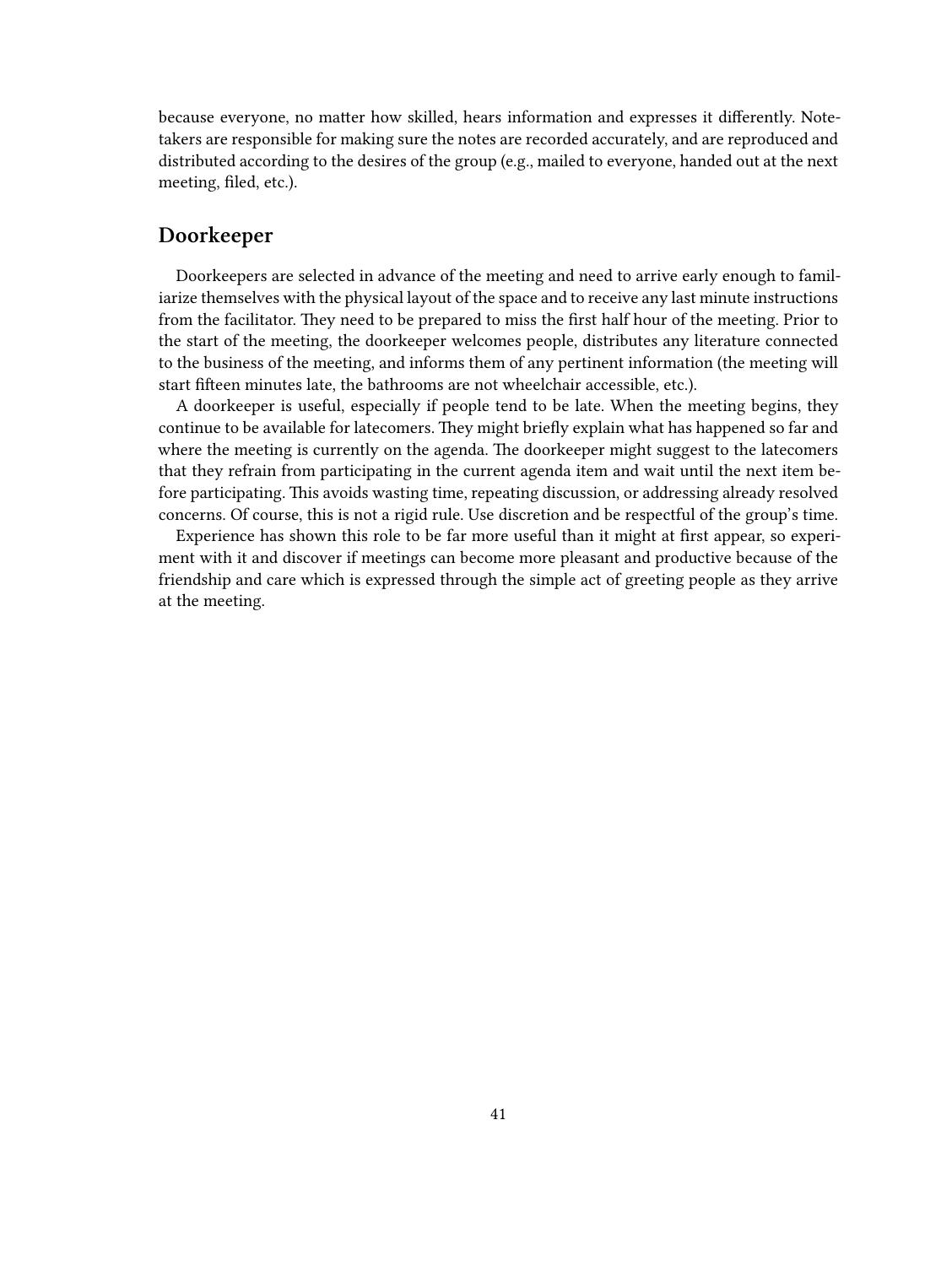# <span id="page-41-0"></span>**Techniques**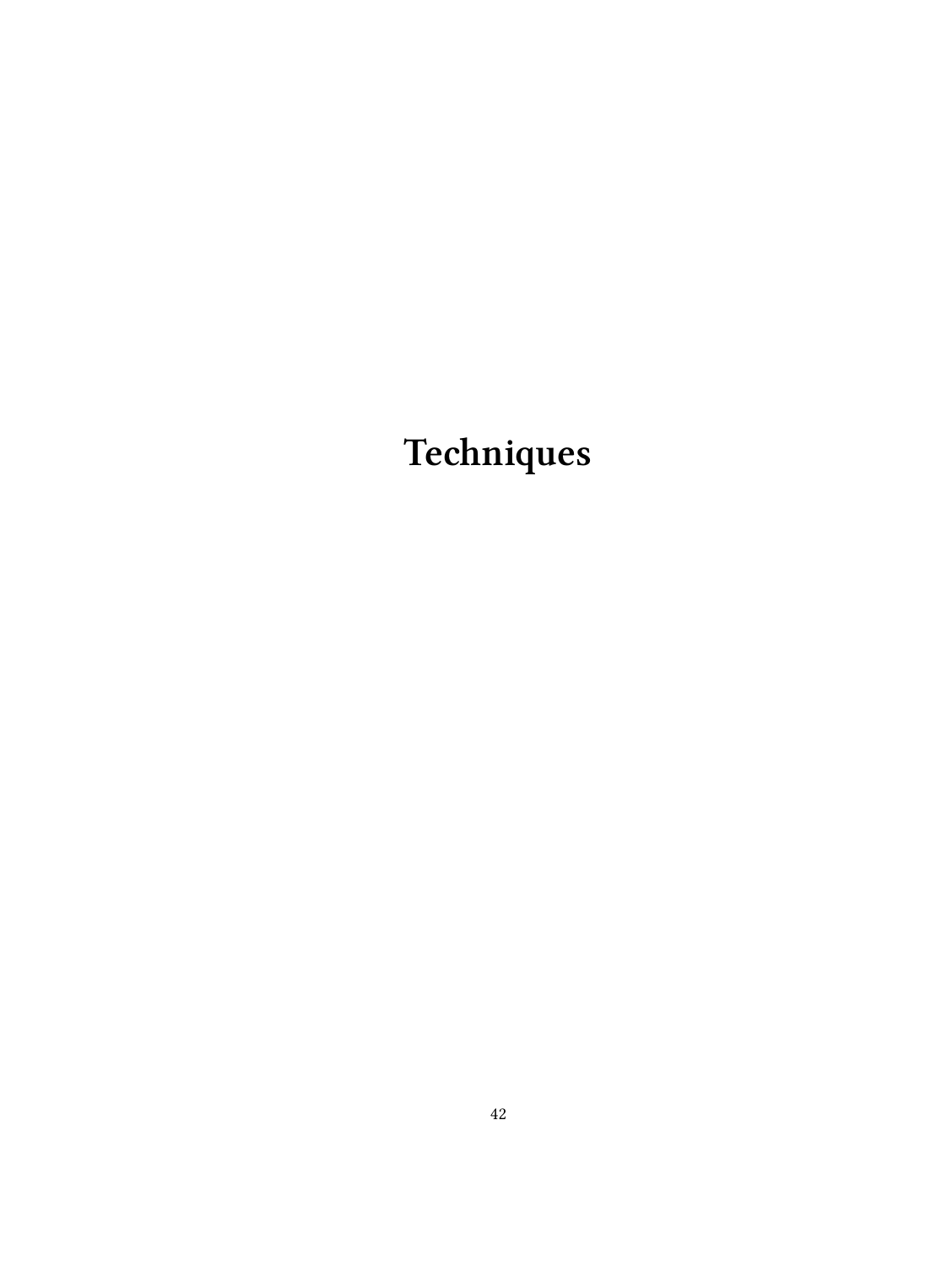#### <span id="page-42-0"></span>**Facilitation Techniques**

There are a great many techniques to assist the facilitator in managing the agenda and group dynamics. The following are just a few of the more common and frequently used techniques available to the facilitator. Be creative and adaptive. Different situations require different techniques. With experience will come an understanding of how they affect group dynamics and when is the best time to use them.

#### <span id="page-42-1"></span>**Equalizing Participation**

The facilitator is responsible for the fair distribution of attention during meetings. Facilitators call the attention of the group to one speaker at a time. The grammar school method is the most common technique for choosing the next speaker. The facilitator recognizes each person in the order in which hands are raised. Often, inequities occur because the attention is dominated by an individual or class of individuals. This can occur because of socialized behavioral problems such as racism, sexism, or the like, or internal dynamics such as experience, seniority, fear, shyness, disrespect, ignorance of the process, etc. Inequities can be corrected in many creative ways. For example, if men are speaking more often than women, the facilitator can suggest a pause after each speaker, the women counting to five before speaking, the men counting to ten. In controversial situations, the facilitator can request that three speakers speak for the proposal, and three speak against it. If the group would like to avoid having the facilitator select who speaks next, the group can self-select by asking the last speaker to pass an object, a talking stick, to the next. Even more challenging, have each speaker stand before speaking, and begin when there is only one person standing. These are only a handful of the many possible problems and solutions that exist. Be creative. Invent your own.

#### <span id="page-42-2"></span>**Listing**

To help the discussion flow more smoothly, those who want to speak can silently signal the facilitator, who would add the person's name to a list of those wishing to speak, and call on them in that order.

## <span id="page-42-3"></span>**Stacking**

If many people want to speak at the same time, it is useful to ask all those who would like to speak to raise their hands. Have them count off, and then have them speak in that order. At the end of the stack, the facilitator might call for another stack or try another technique.

#### <span id="page-42-4"></span>**Pacing**

The pace or flow of the meeting is the responsibility of the facilitator. If the atmosphere starts to become tense, choose techniques which encourage balance and cooperation. If the meeting is going slowly and people are becoming restless, suggest a stretch or rearrange the agenda.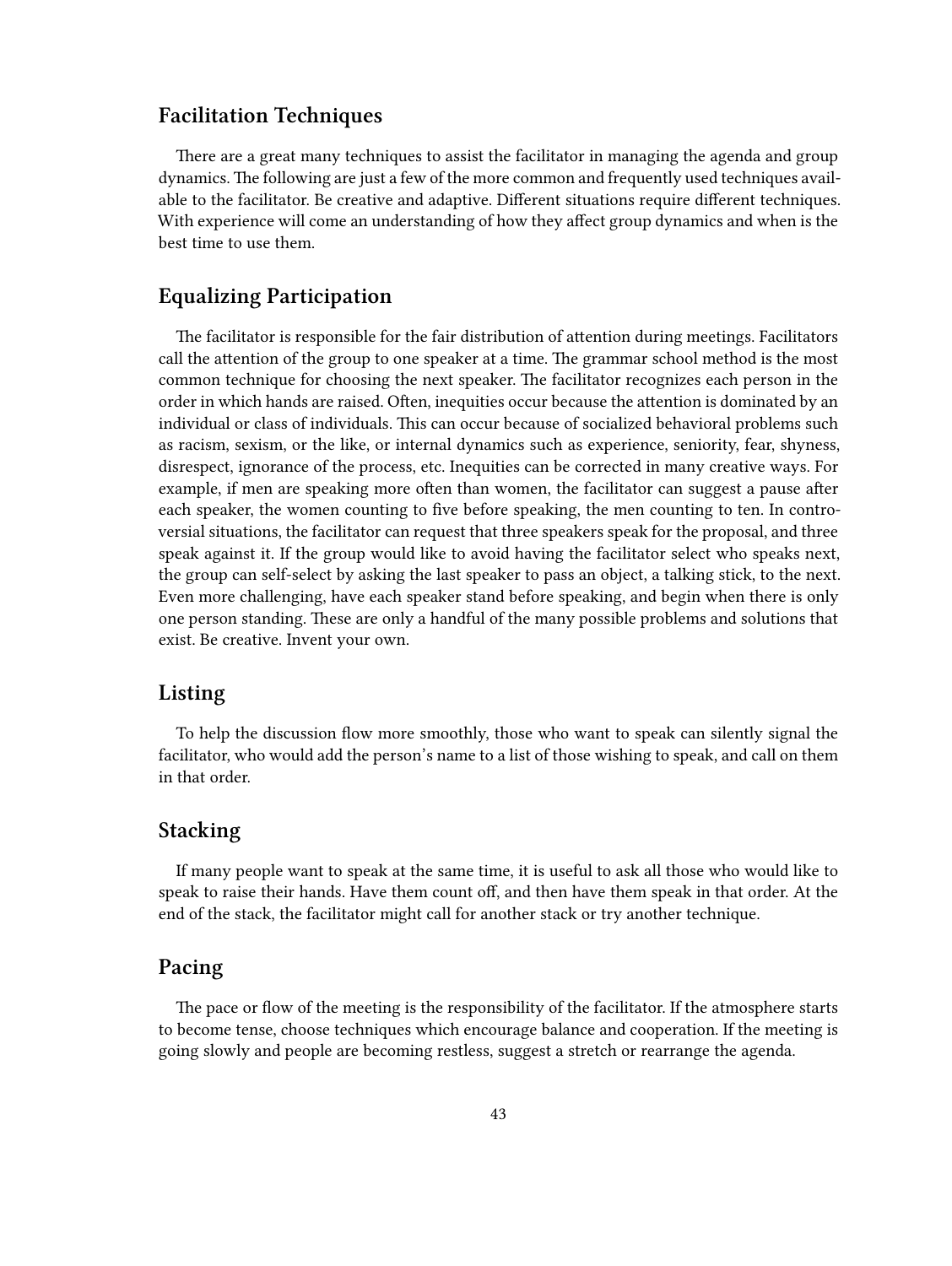#### <span id="page-43-0"></span>**Checking the Process**

If the flow of the meeting is breaking down or if one person or small group seems to be dominating, anyone can call into question the technique being used and suggest an alternative.

#### <span id="page-43-1"></span>**Silence**

If the pace is too fast, if energies and tensions are high, if people are speaking out of turn or interrupting one another, it is appropriate for anyone to suggest a moment of silence to calm and refocus energy.

#### <span id="page-43-2"></span>**Taking a Break**

In the heat of discussion, people are usually resistant to interrupting the flow to take a break, but a wise facilitator knows, more often than not, that a five minute break will save a frustrating half hour or more of circular discussion and fruitless debate.

#### <span id="page-43-3"></span>**Call For Consensus**

The facilitator, or any member recognized to speak by the facilitator, can call for a test for consensus. To do this, the facilitator asks if there are any unresolved concerns which remain unaddressed. (See page 13.)

#### <span id="page-43-4"></span>**Summarizing**

The facilitator might choose to focus what has been said by summarizing. The summary might be made by the facilitator, the notetaker, or anyone else appropriate. This preempts a common problem, in which the discussion becomes circular, and one after another, speakers repeat each other.

#### <span id="page-43-5"></span>**Reformulating the Proposal**

After a long discussion, it sometimes happens that the proposal becomes modified without any formal decision. The facilitator needs to recognize this and take time to reformulate the proposal with the new information, modifications, or deletions. Then the proposal is presented to the group so that everyone can be clear about what is being considered. Again, this might be done by the facilitator, the notetaker, or anyone else.

#### <span id="page-43-6"></span>**Stepping out of Role**

If the facilitator wants to become involved in the discussion or has strong feelings about a particular agenda item, the facilitator can step out of the role and participate in the discussion, allowing another member to facilitate during that time.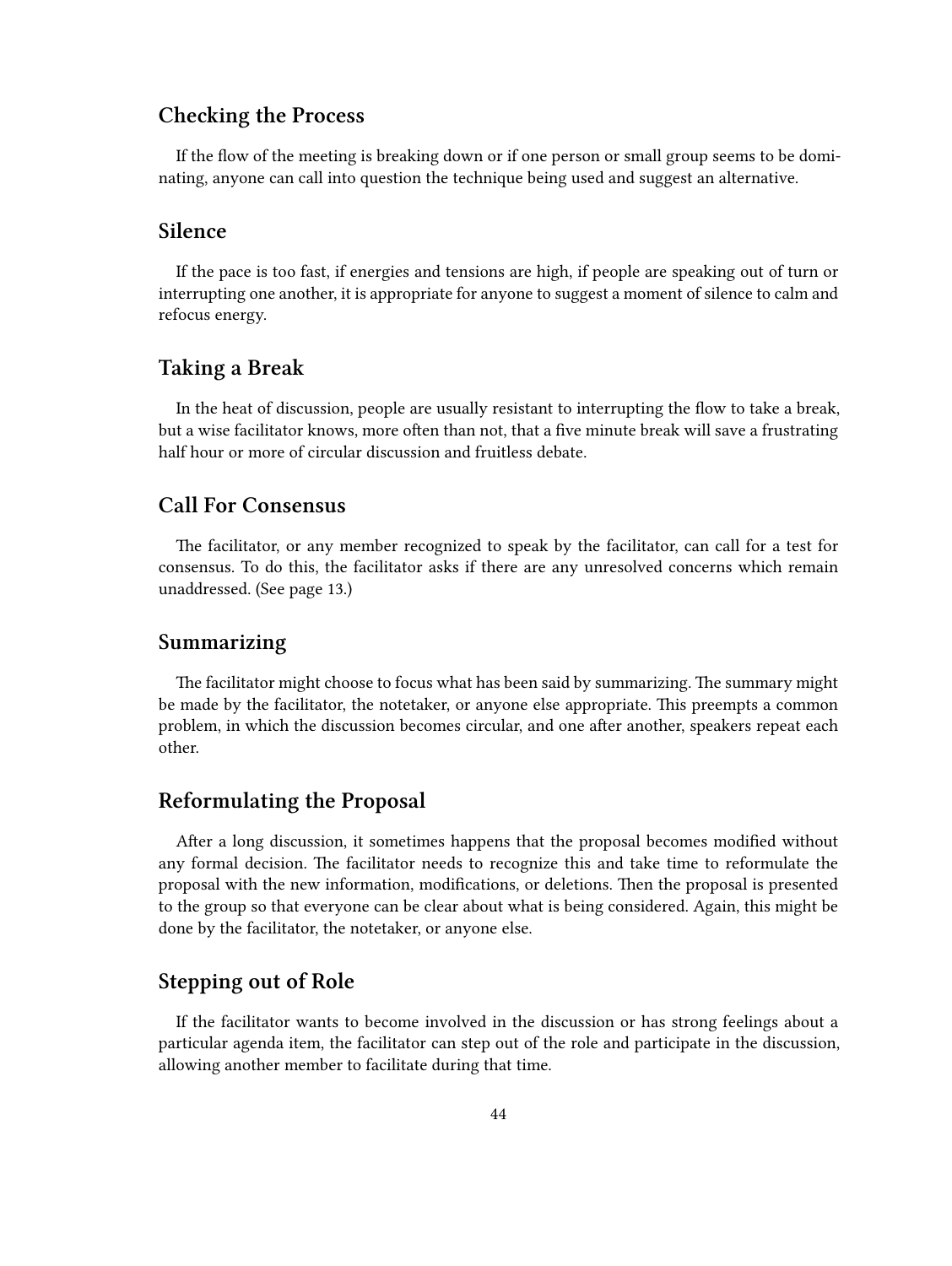#### <span id="page-44-0"></span>**Passing the Clipboard**

Sometimes information needs to be collected during the meeting. To save time, circulate a clipboard to collect this information. Once collected, it can be entered into the written record and/or presented to the group by the facilitator.

#### <span id="page-44-1"></span>**Polling (Straw Polls)**

The usefulness of polling within consensus is primarily clarification of the relative importance of several issues. It is an especially useful technique when the facilitator is confused or uncertain about the status of a proposal and wants some clarity to be able to suggest what might be the next process technique. Polls are not decisions, they are non-binding referenda. All too often, straw polls are used when the issues are completely clear and the majority wants to intimidate the minority into submission by showing overwhelming support rather than to discuss the issues and resolve the concerns. Clear and simple questions are best. Polls that involve three or more choices can be especially manipulative. Use with discretion.

#### <span id="page-44-2"></span>**Censoring**

(This technique and the next are somewhat different from the others. They may not be appropriate for some groups.) If someone speaks out of turn consistently, the facilitator warns the individual at least twice that if the interruptions do not stop, the facilitator will declare that person censored. This means the person will not be permitted to speak for the rest of this agenda item. If the interrupting behavior has been exhibited over several agenda items, then the censoring could be for a longer period of time. This technique is meant to be used at the discretion of the facilitator. If the facilitator censors someone and others in the meeting voice disapproval, it is better for the facilitator to step down from the role and let someone else facilitate, rather than get into a discussion about the ability and judgement of the facilitator. The rationale is the disruptive behavior makes facilitation very difficult, is disrespectful and, since it is assumed that everyone observed the behavior, the voicing of disapproval about a censoring indicates lack of confidence in the facilitation rather than support for the disruptive behavior.

#### <span id="page-44-3"></span>**Expulsion**

If an individual still acts very disruptively, the facilitator may confront the behavior. Ask the person to explain the reasons for this behavior, how it is in the best interest of the group, how it relates to the group's purpose, and how it is in keeping with the goals and principles. If the person is unable to answer these questions or if the answers indicate disagreement with the common purpose, then the facilitator can ask the individual to withdraw from the meeting.

#### <span id="page-44-4"></span>**Group Discussion Techniques**

It is often assumed that the best form of group discussion is that which has one person at a time speak to the whole group. This is true for some discussions. But, sometimes, other techniques of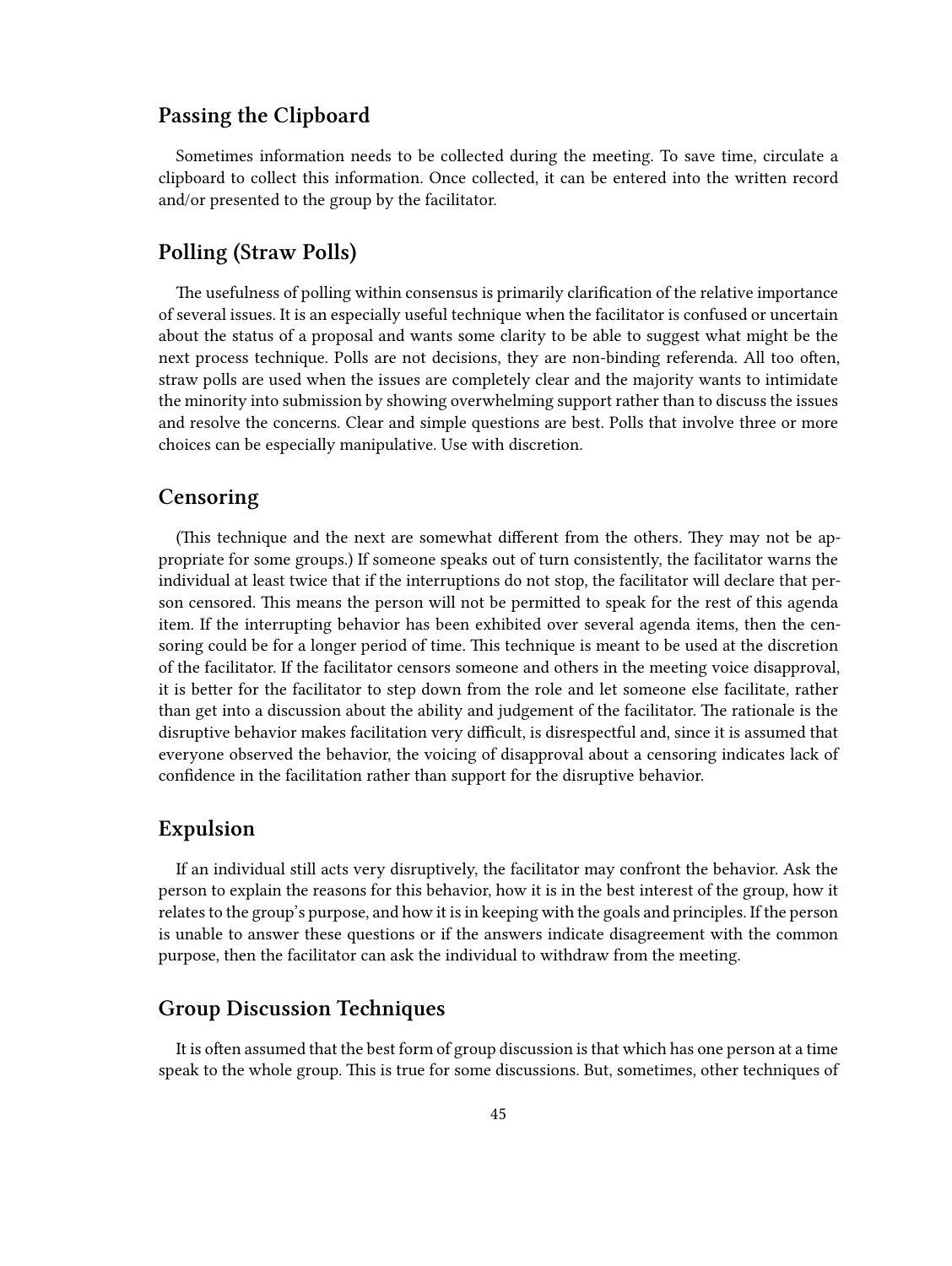group discussion can be more productive and efficient than whole group discussion. The following are some of the more common and frequently used techniques. These could be suggested by anyone at the meeting. Therefore, it is a good idea if everyone is familiar with these techniques. Again, be creative and adaptive. Different situations require different techniques. Only experience reveals how each one affects group dynamics or the best time to use it.

# <span id="page-45-0"></span>**Identification**

It is good to address each other by name. One way to learn names is to draw a seating plan, and as people go around and introduce themselves, write their names on it. Later, refer to the plan and address people by their names. In large groups, name tags can be helpful. Also, when people speak, it is useful for them to identify themselves so all can gradually learn each others' names.

#### <span id="page-45-1"></span>**Whole Group**

The value of whole group discussion is the evolution of a group idea. A group idea is not simply the sum of individual ideas, but the result of the interaction of ideas during discussion. Whole group discussion can be unstructured and productive. It can also be very structured, using various facilitation techniques to focus it. Often, whole group discussion does not produce maximum participation or a diversity of ideas. During whole group discussion, fewer people get to speak, and, at times, the attitude of the group can be dominated by an idea, a mood, or a handful of people.

#### <span id="page-45-2"></span>**Small Group**

Breaking into smaller groups can be very useful. These small groups can be diads or triads or even larger. They can be selected randomly or self-selected. If used well, in a relatively short amount of time all participants have the opportunity to share their own point of view. Be sure to set clear time limits and select a notetaker for each group. When the larger group reconvenes, the notetakers relate the major points and concerns of their group. Sometimes, notetakers can be requested to add only new ideas or concerns and not repeat something already covered in another report. It is also helpful for the scribe to write these reports so all can see the cumulative result and be sure every idea and concern gets on the list.

#### <span id="page-45-3"></span>**Brainstorming**

This is a very useful technique when ideas need to be solicited from the whole group. The normal rule of waiting to speak until the facilitator recognizes you is suspended and everyone is encouraged to call out ideas to be written by the scribe for all to see. It is helpful if the atmosphere created is one in which all ideas, no matter how unusual or incomplete, are appropriate and welcomed. This is a situation in which suggestions can be used as catalysts, with ideas building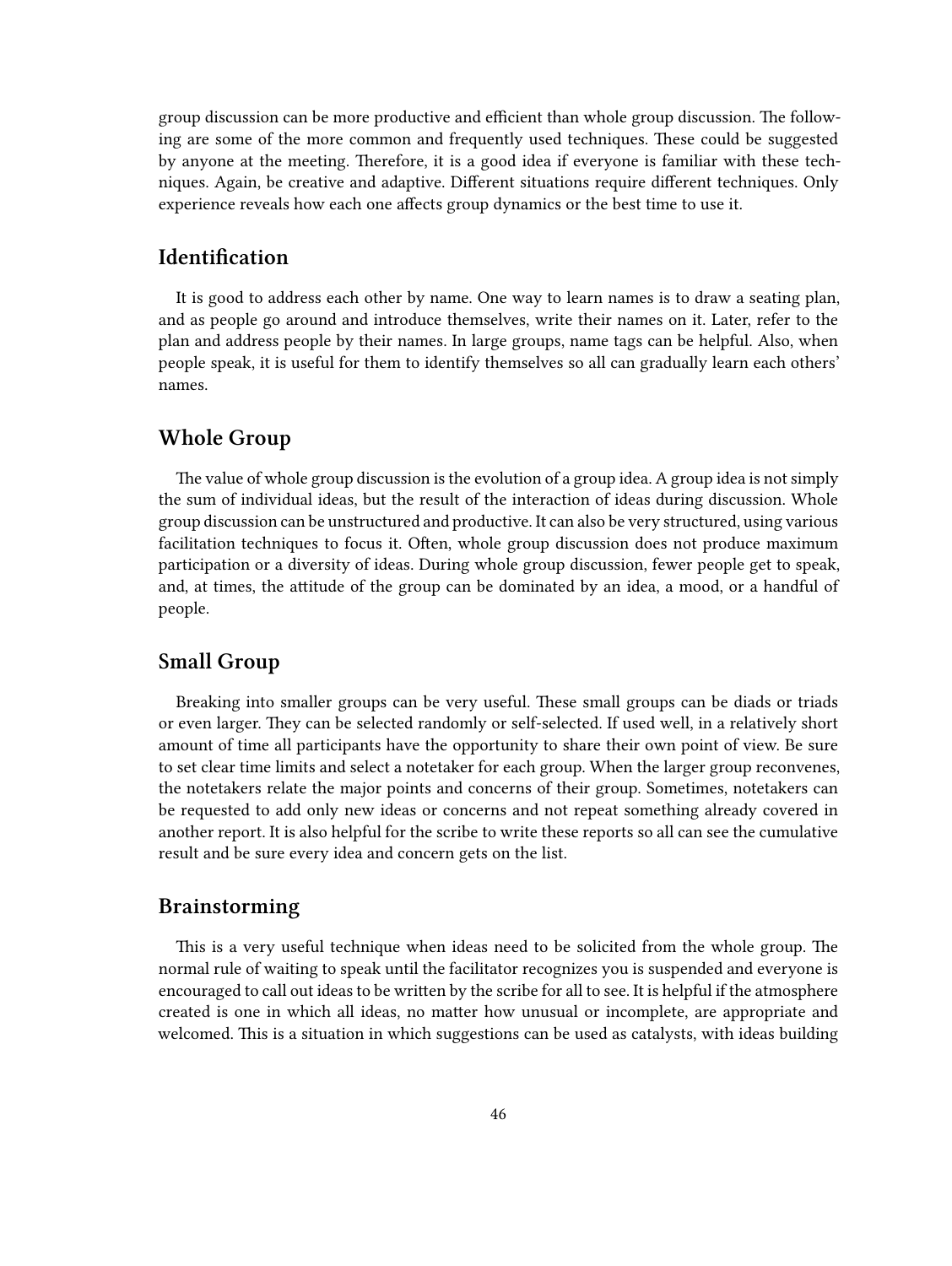one upon the next, generating very creative possibilities. Avoid evaluating each other's ideas during this time.

#### <span id="page-46-0"></span>**Go-rounds**

This is a simple technique that encourages participation. The facilitator states a question and then goes around the room inviting everyone to answer briefly. This is not an open discussion. This is an opportunity to individually respond to specific questions, not to comment on each other's responses or make unrelated remarks.

### <span id="page-46-1"></span>**Fishbowl**

The fishbowl is a special form of small group discussion. Several members representing differing points of view meet in an inner circle to discuss the issue while everyone else forms an outer circle and listens. At the end of a predetermined time, the whole group reconvenes and evaluates the fishbowl discussion. An interesting variation: first, put all the men in the fishbowl, then all the women, and they discuss the same topics.

#### <span id="page-46-2"></span>**Active Listening**

If the group is having a hard time understanding a point of view, someone might help by active listening. Listen to the speaker, then repeat back what was heard and ask the speaker if this accurately reflects what was meant.

### <span id="page-46-3"></span>**Caucusing**

A caucus might be useful to help a multifaceted conflict become clearer by unifying similar perspectives or defining specific points of departure without the focus of the whole group. It might be that only some people attend a caucus, or it might be that all are expected to participate in a caucus. The difference between caucuses and small groups is that caucuses are composed of people with similar viewpoints, whereas small group discussions are more useful if they are made up of people with diverse viewpoints or even a random selection of people.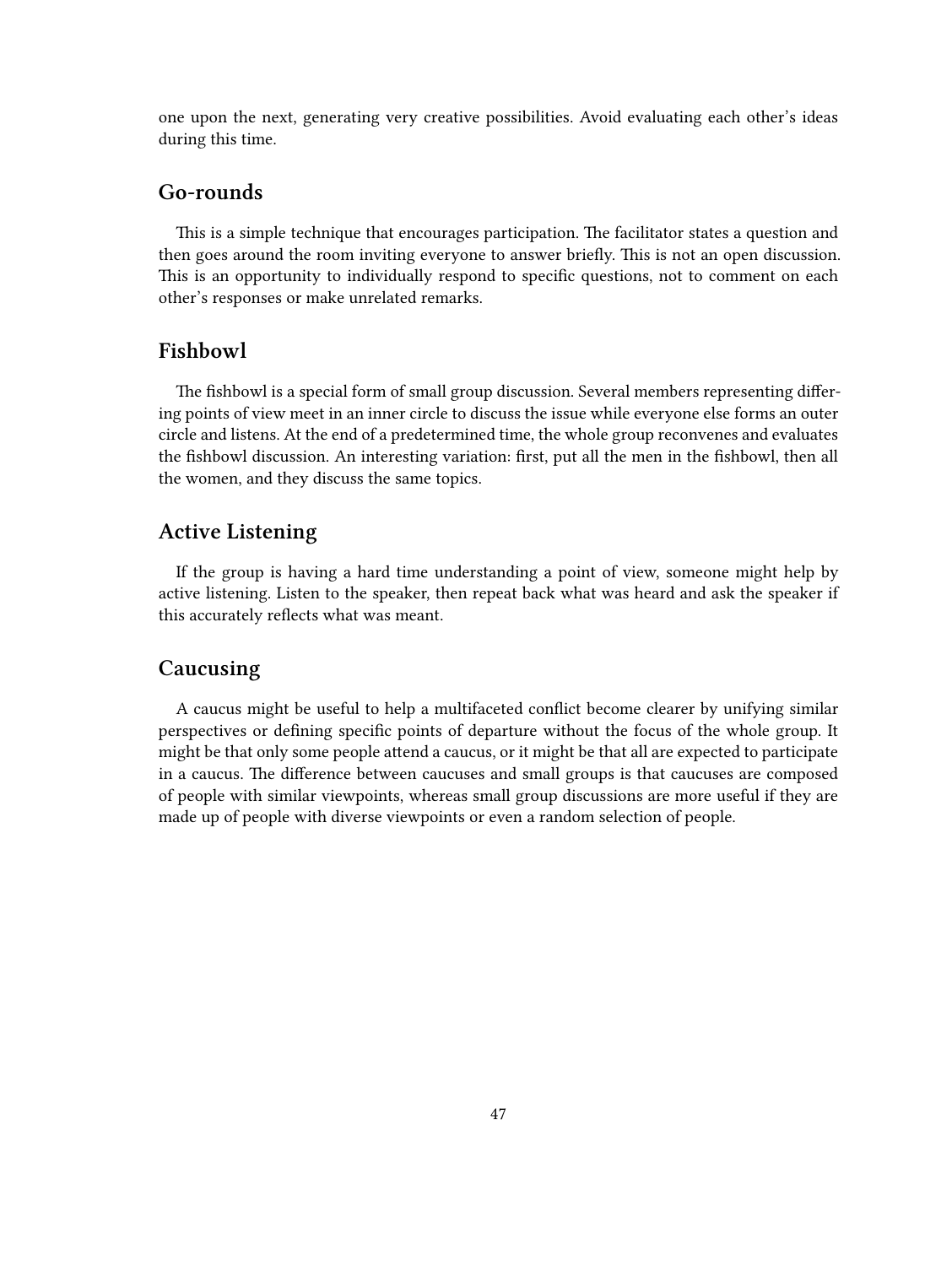# <span id="page-47-0"></span>**Glossary**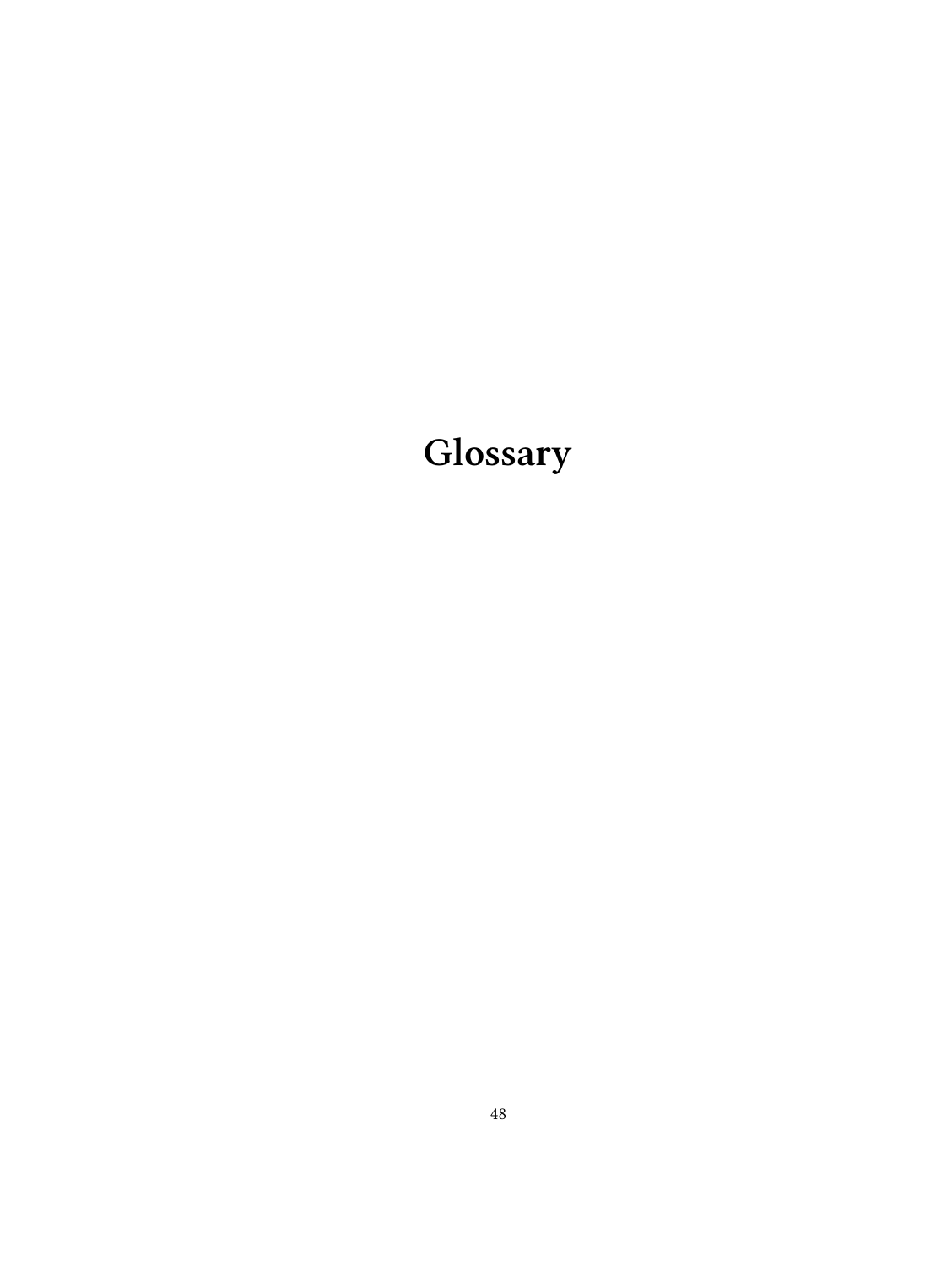#### **agenda contract**

The agenda contract is made when the agenda is reviewed and accepted. This agreement includes the items on the agenda, the order in which they are considered, and the time allotted to each. Unless the whole group agrees to change the agenda, the facilitator is obligated to keep to the contract. The decision to change the agenda must be a consensus, with little or no discussion.

#### **agreement**

Complete agreement, with no unresolved concerns.

#### **block**

If the allotted agenda time has been spent trying to achieve consensus, and unresolved legitimate concerns remain, the proposal may be considered blocked, or not able to be adopted at this meeting.

#### **concern**

A point of departure or disagreement with a proposal.

#### **conflict**

The expression of disagreement, which brings into focus diverse viewpoints, and provides the opportunity to explore their strengths and weaknesses.

#### **consensus**

A decisionmaking process whereby decisions are reached when all members present consent to a proposal. This process does not assume everyone must be in complete agreement. When differences remain after discussion, individuals can agree to disagree, that is, give their consent by standing aside, and allow the proposal to be accepted by the group.

#### **consent**

Acceptance of the proposal, not necessarily agreement. Individuals are responsible for expressing their ideas, concerns and objections. Silence, in response to a call for consensus, signifies consent. Silence is not complete agreement; it is acceptance of the proposal.

#### **decision**

The end product of an idea that started as a proposal and evolved to become a plan of action accepted by the whole group.

#### **evaluation**

A group analysis at the end of a meeting about interpersonal dynamics during decisionmaking. This is a time to allow feelings to be expressed, with the goal of improving the functioning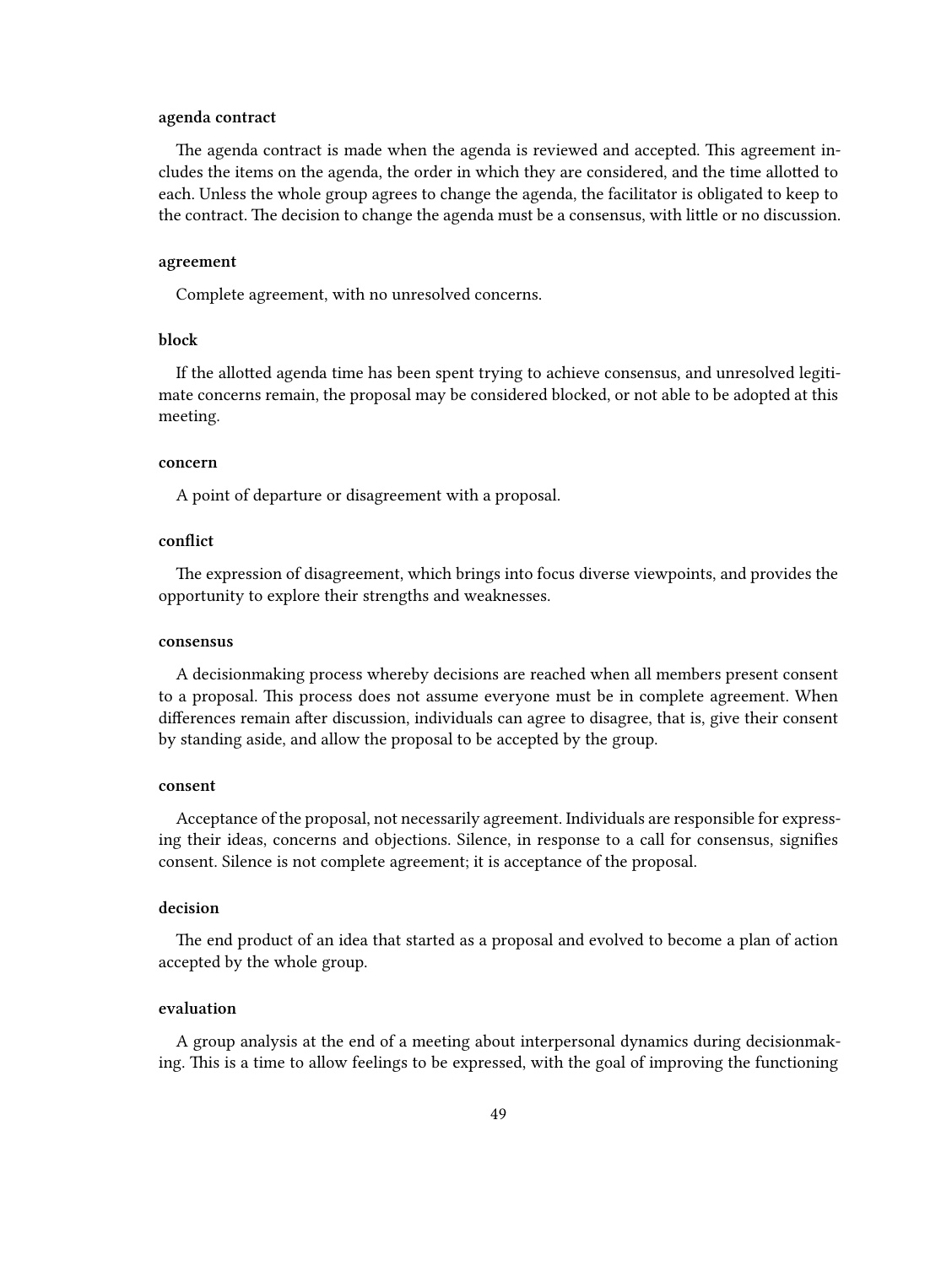of future meetings. It is not a discussion or debate, nor should anyone comment on another's evaluation.

#### **meeting**

An occasion in which people come together and, in an orderly way, make decisions. **methods of decisionmaking:**

#### **autocracy**

one person makes the decisions for everyone

#### **oligarchy**

a few people make the decisions for everyone

#### **representative democracy**

a few people are elected to make the decisions for everyone majority rule democracy the majority makes the decisions for everyone

#### **consensus**

everyone makes the decisions for everyone

#### **proposal**

A written plan that some members of a group present to the whole group for discussion and acceptance.

#### **stand aside**

To agree to disagree, to be willing to let a proposal be adopted despite unresolved concerns.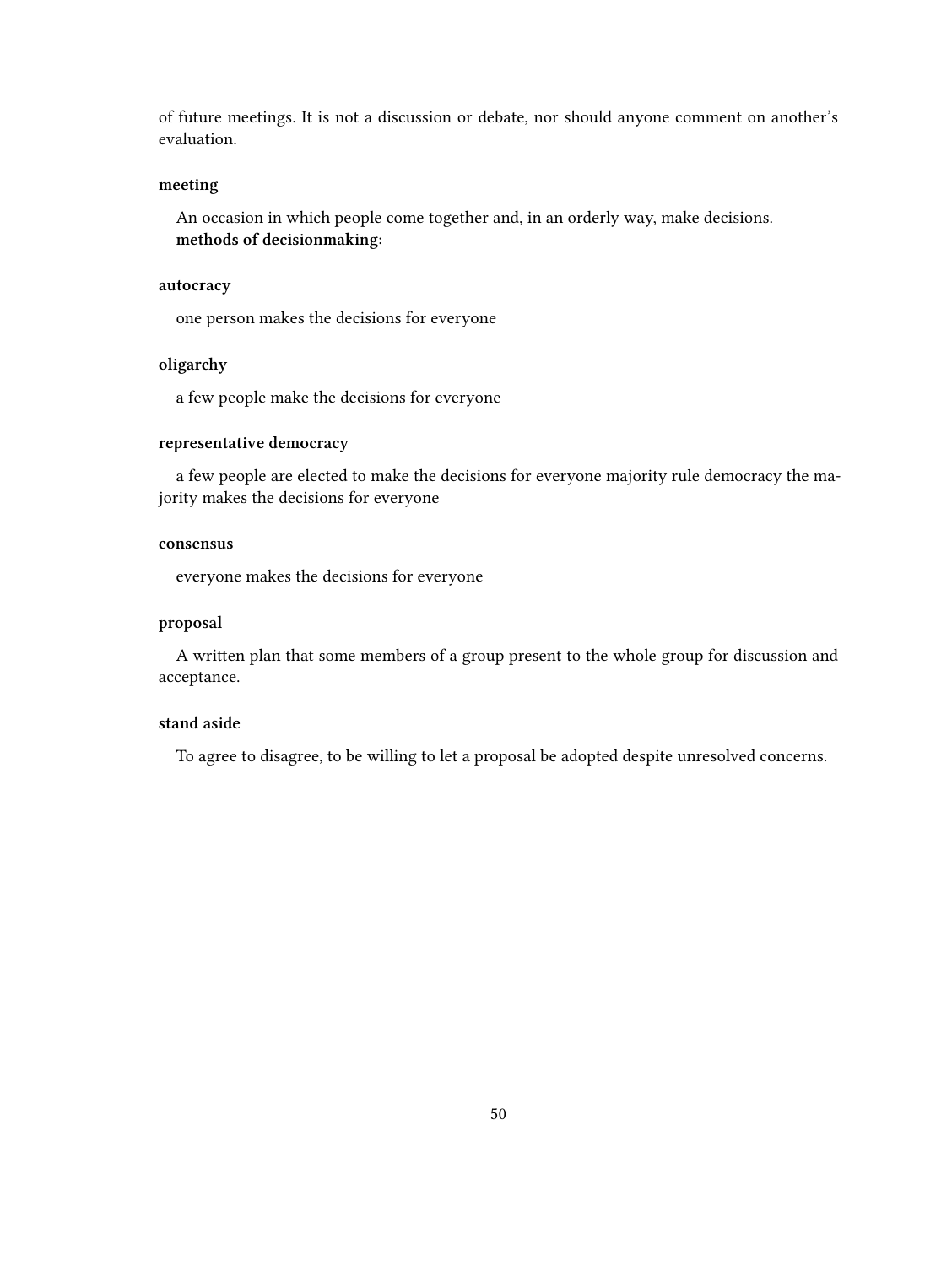# <span id="page-50-0"></span>**Bibliography**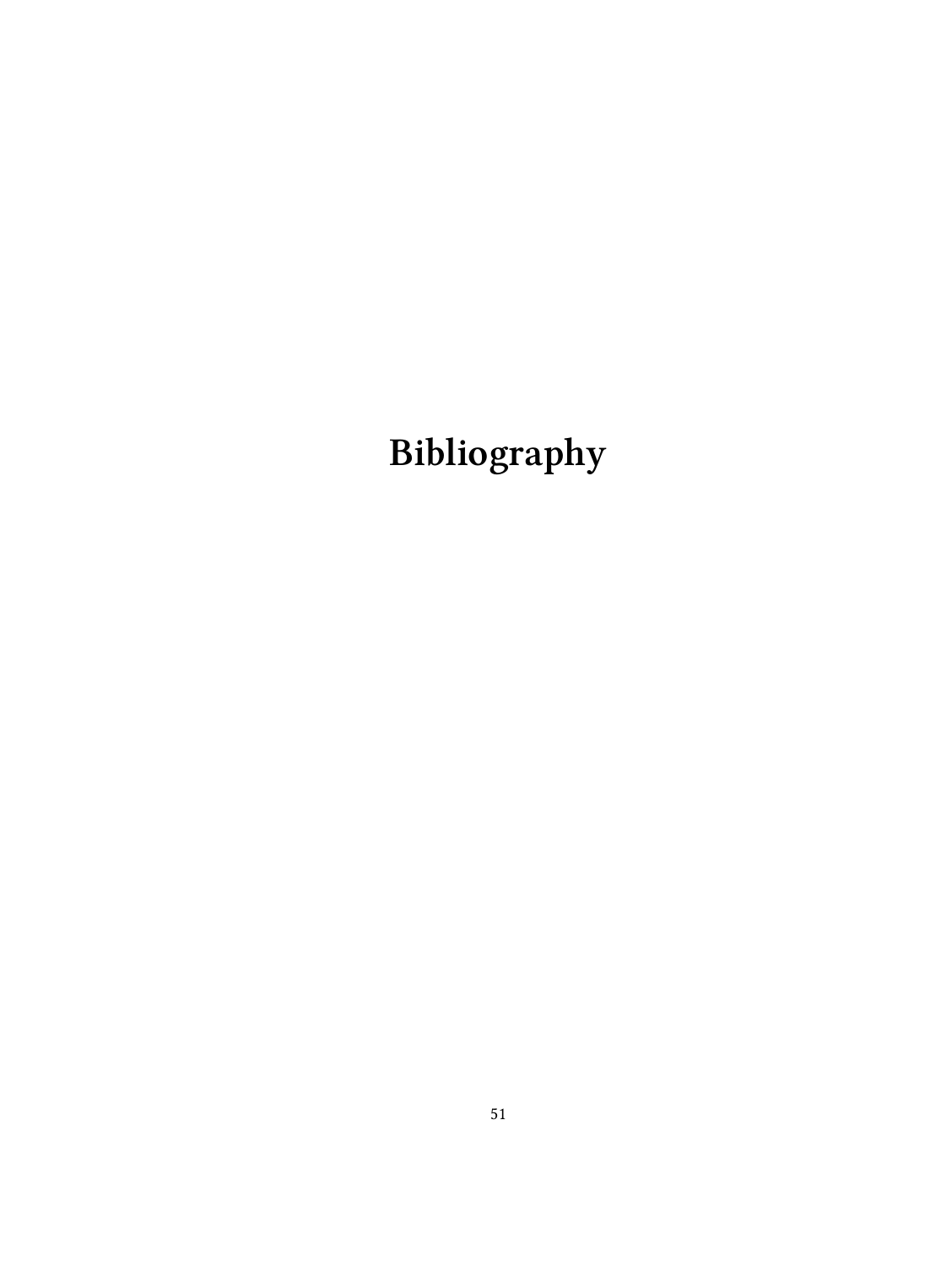*a manual for group facilitators* Brian Auvine, Betsy Densmore, Mary Extrom, Scott Poole, Michel Shanklin The Center for Confict Resolution: 1977 731 State Street, Madison, WI 53703 *A Manual on Nonviolence and Children* Stephanie Judson Yearly Meeting of the Religious Society of Friends Peace Committee, Philadelphia New Society Publishers: 1977 4722 Baltimore Ave., Philadelphia, PA 19143 *Beyond Majority Rule* Michael J. Sheeran Philadelphia Yearly Meeting of the Religious Society of Friends: 1983 1515 Cherry Street, Philadelphia, PA 19102 *Building United Judgment: A Handbook for Consensus Decision Making* Brian Auvine, Michel Avery, Barbara Streibel, Lonnie Weiss The Center for Confict Resolution: 1981 731 State Street, Madison, WI 53703 *Civil Disobedience: Theory and Practice* Hugo A. Bedau Pegasus: 1969 New York, NY *Clearness: Processes for Supporting Individuals & Groups in Decision-Making* Peter Woodrow New Society Publishers: 1977, 1984 4722 Baltimore Ave., Philadelphia, PA 19143

*In Place of War* American Friends Service Committee Grossman, NY: 1967 Meeting Facilitation: The No Magic Method Berit Lakey New Society Publishers 4722 Baltimore Ave., Philadelphia, PA 19143

*More Power Than We Know: The People's Movement Toward Democracy* Dave Dellinger Anchor Press/Doubleday: 1976 Garden City, NY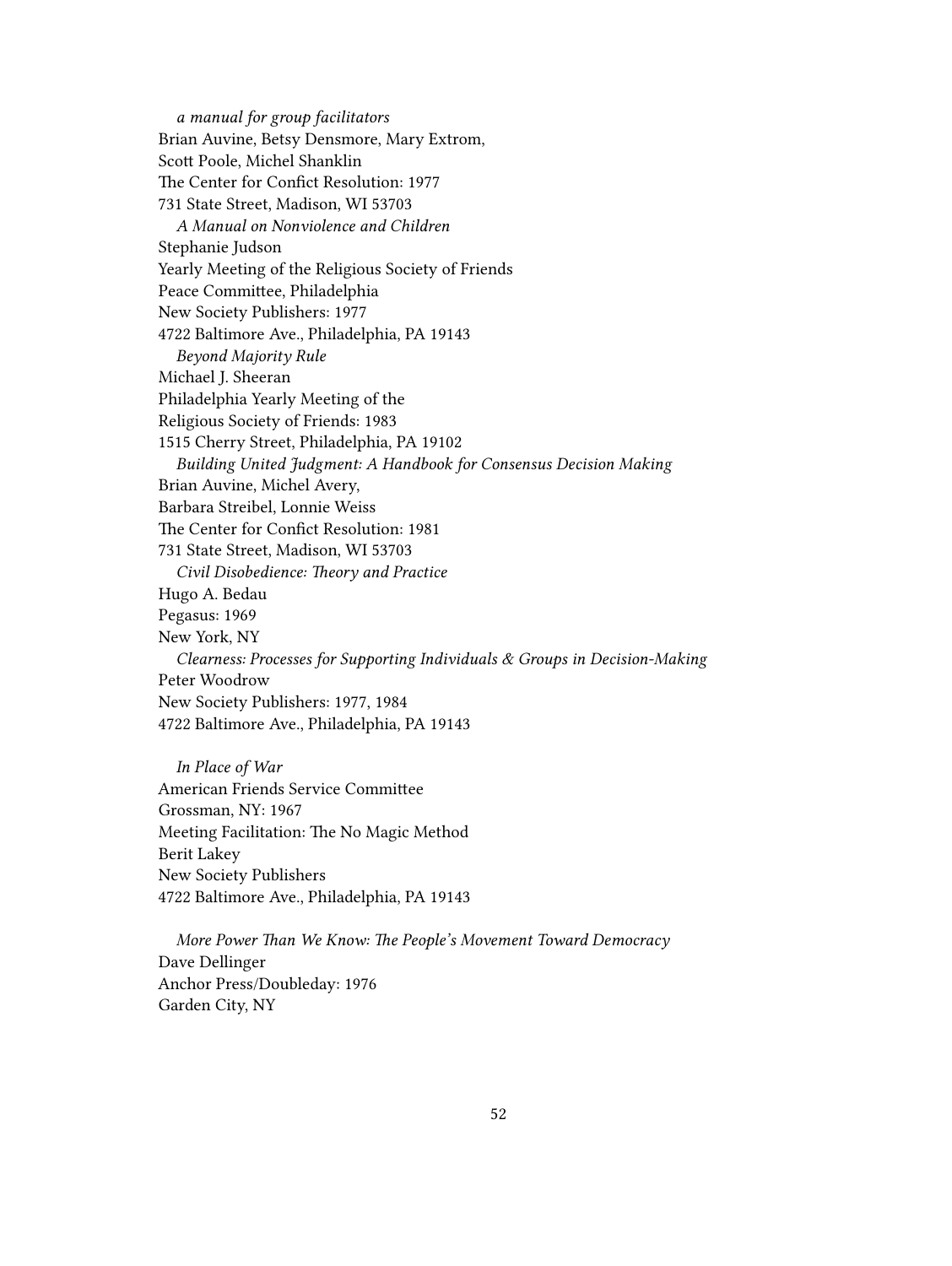*No Bosses Here! a manual on working collectively and cooperatively (2nd ed.)* Karen Brandow, Jim McDonnell, and Vocations for Social Change Alyson Publications 1981 P.O. Box 2783 Boston, MA 02208 Vocations for Social Change PO Box 211, Essex Station, Boston, MA 02112

*Nonviolence In America: A Documentary History* Staughton Lynd, ed. Bobbs-Merrill, NY: 1966

*Nonviolent Direct Action* A. Paul Hare and Herbert H. Blumberg Corpus, Washington: 1968

*Nonviolent Resistance* Mohandas Ghandi Schocken: 1961 New York, NY

*Peace & Power* Charlene Eldridge Wheeler, Peggy L. Chinn Buffalo, NY, 1984

*People With People: A Compendium of Group Process Theories* John D. Swanson, ed. Humanitas: 1977 PO Box 196, Jamestown, RI 02835

*Resource Manual for a Living Revolution: A Handbook of Skills and Tools for Social Change Activists* Virginia Coover, Ellen Deacon, Charles Esser, Christopher Moore New Society Publishers: 1985 4722 Baltimore Ave., Philadelphia, PA 19143

*The Politics of Nonviolent Action* Gene Sharp Porter Sargent: 1973 Boston, MA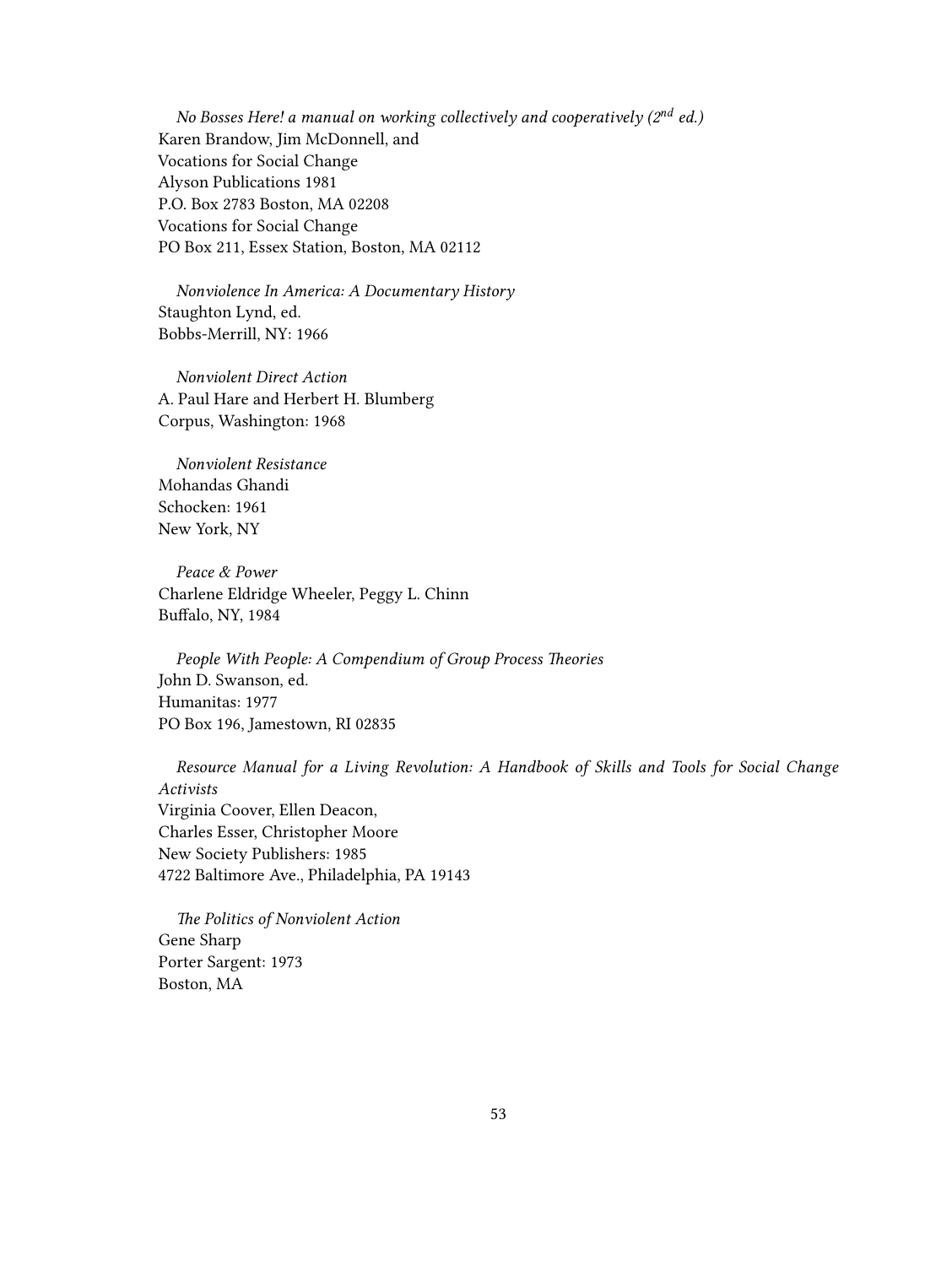*War Resisters League Organizer's Manual* Edited by Ed Hedemann War Resisters League: 1981 339 Lafayette Street, New York, NY 10012 *We Cannot Live Without Our Lives* Barbara Deming Grossman: 1974 New York, NY